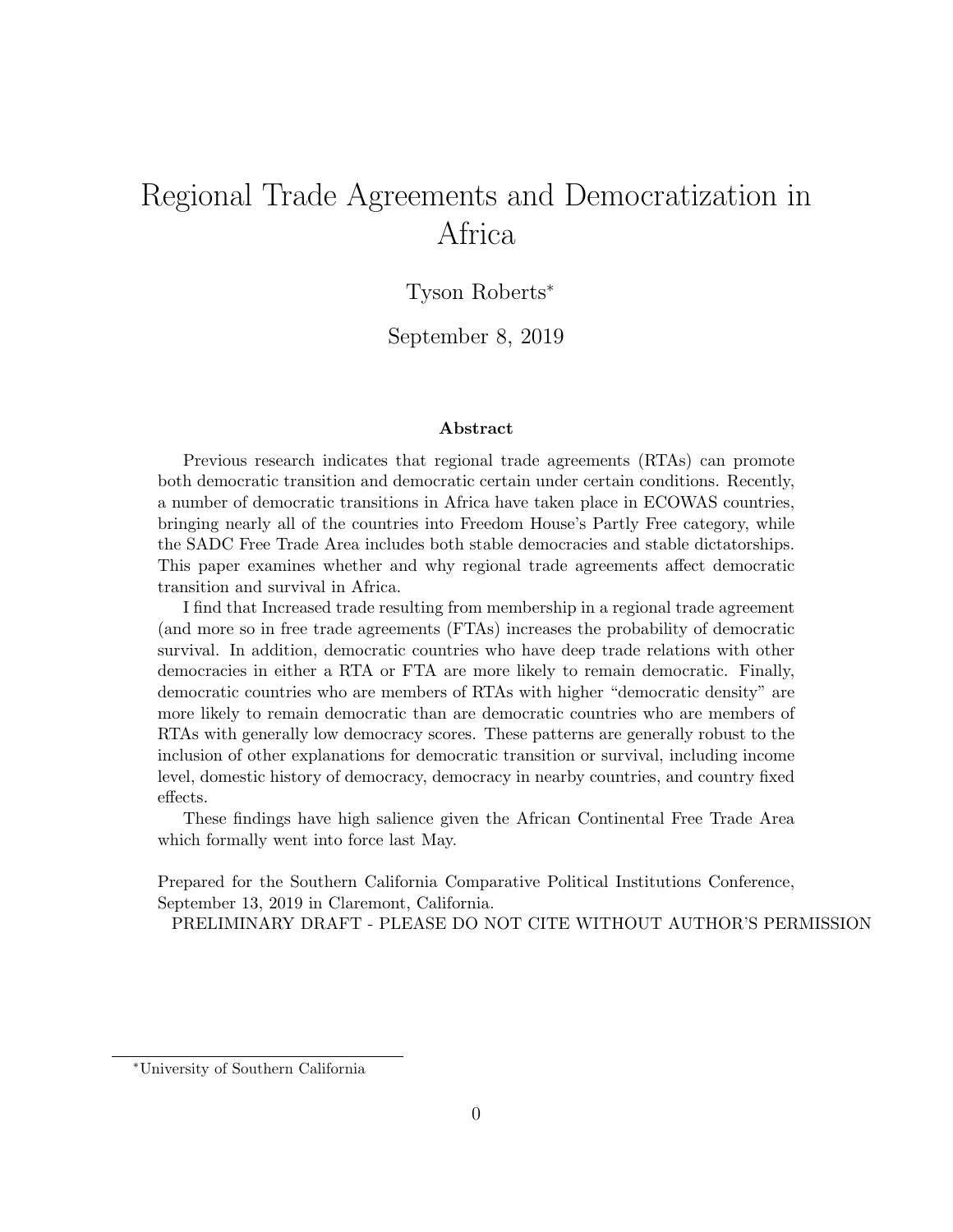# 1 Introduction

According to the World Trade Organization (WTO), the number of regional trade agreements has expanded dramatically since the 1990s, and free trade agreements (which seek to eliminate tariffs and non-tariff barriers to trade) have become numerous. During this same time period, an increasing number of countries have democratized.<sup>[1](#page-0-0)</sup> This global pattern is visible in Africa, home to some twenty percent of the world's countries (see Figure [1\)](#page-1-0). This prompts the question: Do regional trade agreements, and free trade agreements in particular, have an effect on democratic transition and survival?

The question is of particular interest since "the world's largest free trade zone since the establishment of the World Trade Organization", the 54-country African Continental Free Trade Area, went into effect last May.[2](#page-0-0)



<span id="page-1-0"></span>Figure 1: Percentage of countries in Africa member of RTA, FTA, and coded as democracy  $( \text{poly2} > 0 )$ 

In addition to the temporal relationship between regional trade agreements and democ-

<sup>1</sup>[https://www.wto.org/english/res\\_e/publications\\_e/wtr11\\_forum\\_e/wtr11\\_29mar11\\_e.htm](https://www.wto.org/english/res_e/publications_e/wtr11_forum_e/wtr11_29mar11_e.htm)  $2$ <https://www.cnbc.com/2019/07/11/africa-free-trade-what-is-the-afcfta.html>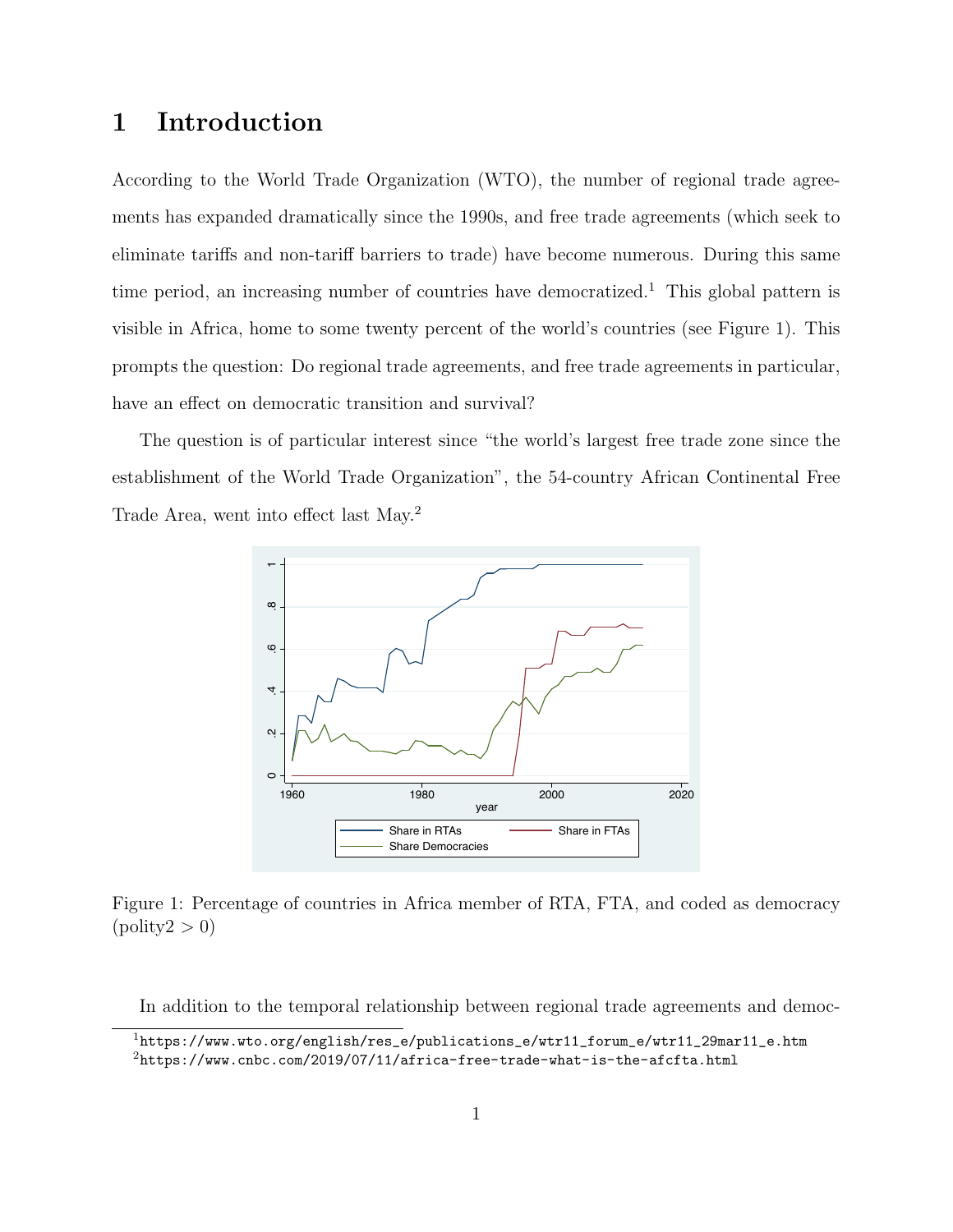ratization, there is a geographic pattern to explain. When looking at a map of Africa on a website such as that of Freedom House, the observer is immediately struck by the relationship between geography and political freedom (see Figure [2\)](#page-2-0). Southern Africa is mostly coded as Free; West Africa and East Africa are generally coded as Partly Free, and Central and North Africa are largely coded as Not Free.



<span id="page-2-0"></span>Figure 2: Freedom in the World 2018 map of Africa, from Freedom House. Green=Free; Yellow=Partly Free; Purple=Not Free.

This geographic distribution of political freedom leads to the question, why is democracy more common in some areas of Africa and dictatorship more common in others? One possibility is that geographic factors (such as tropical climate or landlock) affect income level, and income level affects the level of democracy. A second possibility is that natural endowments, such as oil wealth, tend to be concentrated in certain regions and are associated with a lack of democracy. A third possiblity is that democracy in one country spreads to its neighbors. A fourth possible explanation, which is the focus of this paper, is that regional trade agree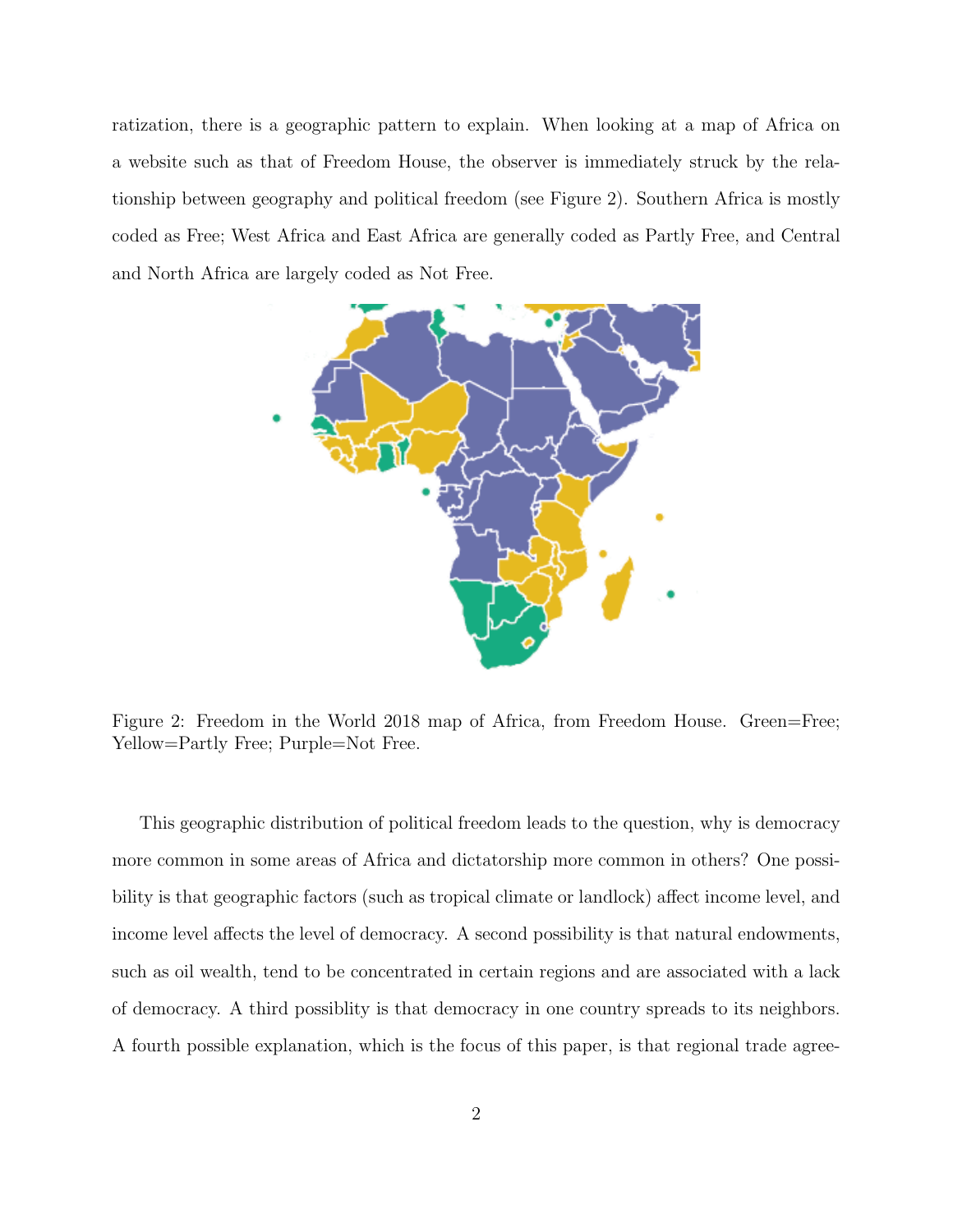ments (RTAs) may influence transition and survival of democracies. (See Table [1](#page-4-0) for a list of African RTAs in this study, with start and end years and the range of member counts in each.)

A number of observers have made the claim that particular RTAs in Africa have promoted democracy among their members. In 2001, the Economic Community of West Africa States (ECOWAS) adopted a Protocol on Democracy and Good Governance, whose principles included "Zero tolerance for power obtained or maintained by unconstitutional means"[3](#page-0-0) In early 2017, many argue that ECOWAS "restored democracy" in Gambia after Yahya Jammeh, who took power in a coup in 1994 and attempted to retain his hold on the presidency after losing the election in December 2017, was forced by ECOWAS forces to accept the electoral results [\(Hartmann, 2017\)](#page-33-0). ECOWAS also helped restore civil order, enabling a presidential election, following a military coup in Burkina Faso in 2015,[4](#page-0-0) and imposed sanctions on Togo in 2005 when the military placed the recently deceased president's son in office, in violation of the constitution. Following the sanctions, the new president agreed to hold presidential elections.<sup>[5](#page-0-0)</sup>

Observers also report that the South African Development Community (SADC) has promoted democracy among its members. For example, SADC sent observers to the 2015 election in Mozambique, which reportedly "exemplifies SADC's commitment to the enhancement of democracy and governance" in the region.[6](#page-0-0) SADC suspended Madagascar's membership in 2009, when a member of the political opposition seized power through a series of public protests and dissolved the legislature; SADC membership was not restored until a new president was democratically elected in 2014; this suspension was described as "standing firm on SADC principles against those who usurp power through violence and unconstitutional

<sup>3</sup>http://www.ohchr.org/EN/Issues/RuleOfLaw/CompilationDemocracy/Pages/ECOWASProtocol.aspx <sup>4</sup>https://guardian.ng/news/how-nigeria-ecowas-restored-civil-rule-in-burkina-faso-by-osinbajo/

 $5$ https://2001-2009.state.gov/r/pa/prs/ps/2005/42493.htm

 $6$ https://southernafrican.news/2014/10/13/sadc-committed-to-promote-democracy/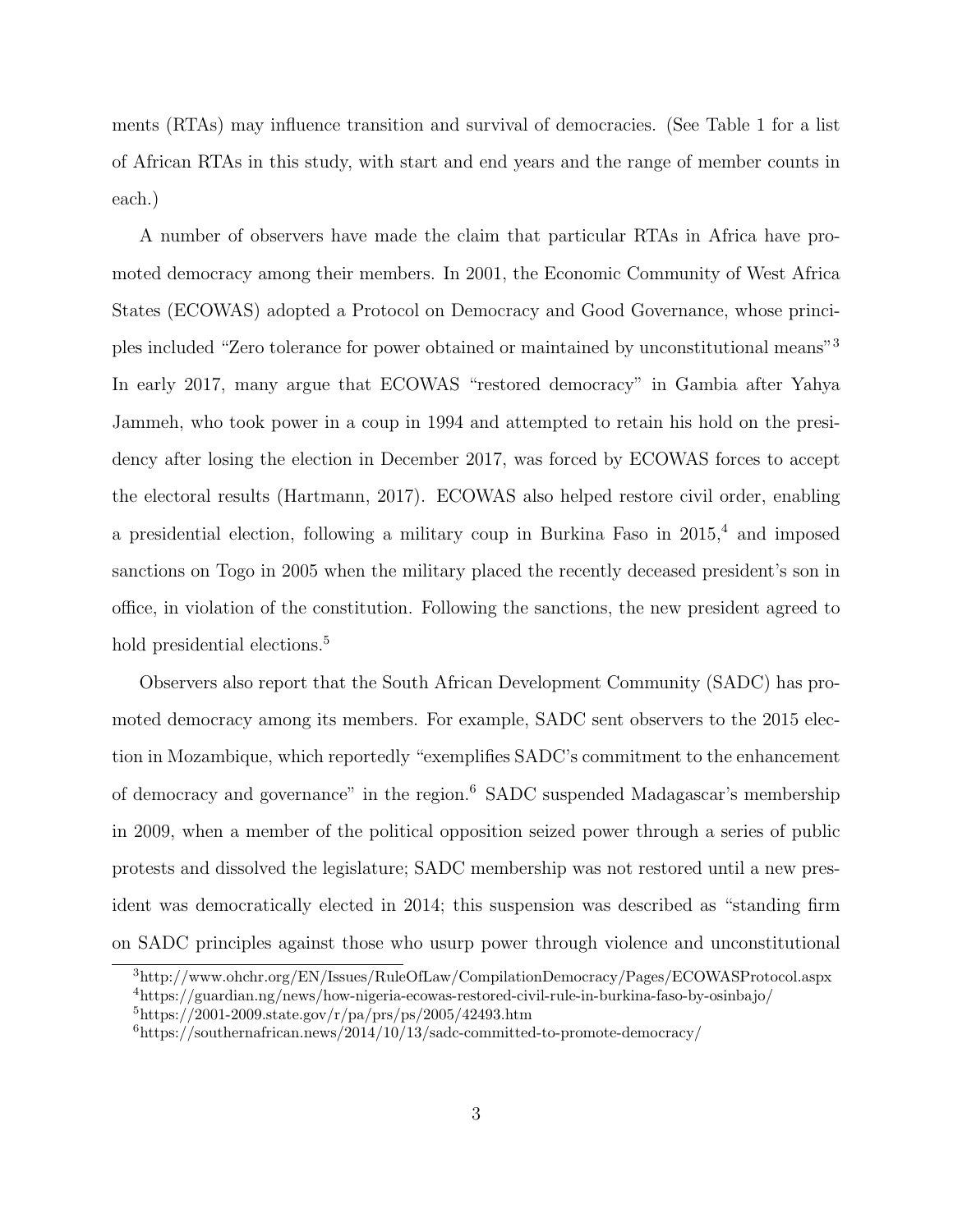|                                                              |               | <b>RTA</b> | <b>FTA</b> | Last | Min            | Max |
|--------------------------------------------------------------|---------------|------------|------------|------|----------------|-----|
| RTA                                                          | Acronym       | Start      | Start      | Year | Size           | Max |
| Arab Maghreb Union                                           | AMU           | 1989       |            | 2015 | 5.             | 5   |
| Economic Community of West Africa                            | <b>CEAO</b>   | 1960       |            | 1994 | 6              |     |
| Central African Economic and Monetary Community              | CEMAC         | 1994       |            | 2015 | 6              | 6   |
| Community of the Sahel-Saharan States                        | CEN-SAD       | 1998       |            | 2015 | 6              | 28  |
| Economic Commuity of Great Lakes Countries                   | CEPGL         | 1976       |            | 2015 | 3              | 3   |
| Common Market for Eastern and Southern Africa                | COMESA        | 1994       | 1994       | 2015 | 18             | 21  |
| East African Community                                       | EAC           | 2005       | 2010       | 2015 | $\overline{4}$ | 4   |
| East African Common Market                                   | EACM          | 1967       |            | 1977 | 3              | 3   |
| Economic Community of Central African States                 | <b>ECCAS</b>  | 1985       |            | 2015 | 8              | 10  |
| Economic Community of West African States                    | <b>ECOWAS</b> | 1975       | 1996       | 2015 | 15             | 16  |
| International Governmental Authority on Development          | IGAD          | 1986       |            | 2015 | 6              | 7   |
| Mano River Union                                             | MRU           | 1980       |            | 2015 | 3              | 3   |
| Preferential Trade Agreement for Southern and Eastern Africa | <b>PTASEA</b> | 1981       |            | 1993 | 9              | 20  |
| South African Customs Union                                  | SACU          | 1969       | 2004       | 2015 | 4              | 5   |
| South African Development Community                          | <b>SADC</b>   | 1992       | 2000       | 2015 | 10             | 14  |
| Customs and Economic Union of Central Africa                 | UDEAC         | 1964       |            | 1994 | 4              | 6   |
| Economic and Monetary Union of West Africa                   | UEMOA         | 1994       |            | 2015 |                | 8   |
|                                                              |               |            |            |      |                |     |

<span id="page-4-0"></span>Table 1: RTA years and size (number of members)

Note: The data for this paper begin in 1960 and end in 2015.

means."<sup>[7](#page-0-0)</sup>

Other African RTAs, on the other hand, appear less active in promoting democracy. The three-member Economic Community of the Great Lakes Countries (CEPGL, made up of Burundi, Rwanda, and the Democratic Republic of Congo) seemingly had little to say in 2015 when Burundi's president, in office since 2005, violently repressed those who protested his decision to seek a third term, despite the constitutional two-term limit.<sup>[8](#page-0-0)</sup> Nor did the CEPGL appear involved when the DRC's President Kabila, in office since his father's death in 2001, remained in office beyond his two-term mandate in December 2016, and pushed the election date first to 2017 and then to December 2018.[9](#page-0-0) Paul Kagame, president of Rwanda since 1994, had little standing to complain about his CEPGL partners, since the Rwandan constitution was amended in 2015 to enable him to win a third presidential election in August

<sup>7</sup>https://www.sadc.int/news-events/news/sadc-lifts-madagascar-suspension/

<sup>8</sup>https://www.washingtonpost.com/news/monkey-cage/wp/2015/11/15/should-we-be-using-the-g-wordin-burundi/

 $^{9}$ https://www.theguardian.com/world/2016/dec/31/drc-close-to-deal-for-president-joseph-kabila-tostep-down-after-2017-elections , https://www.reuters.com/article/us-congo-election-exclusive/exclusivecongo-poised-to-see-election-pushed-back-to-late-2018-sources-idUSKBN1CB1X7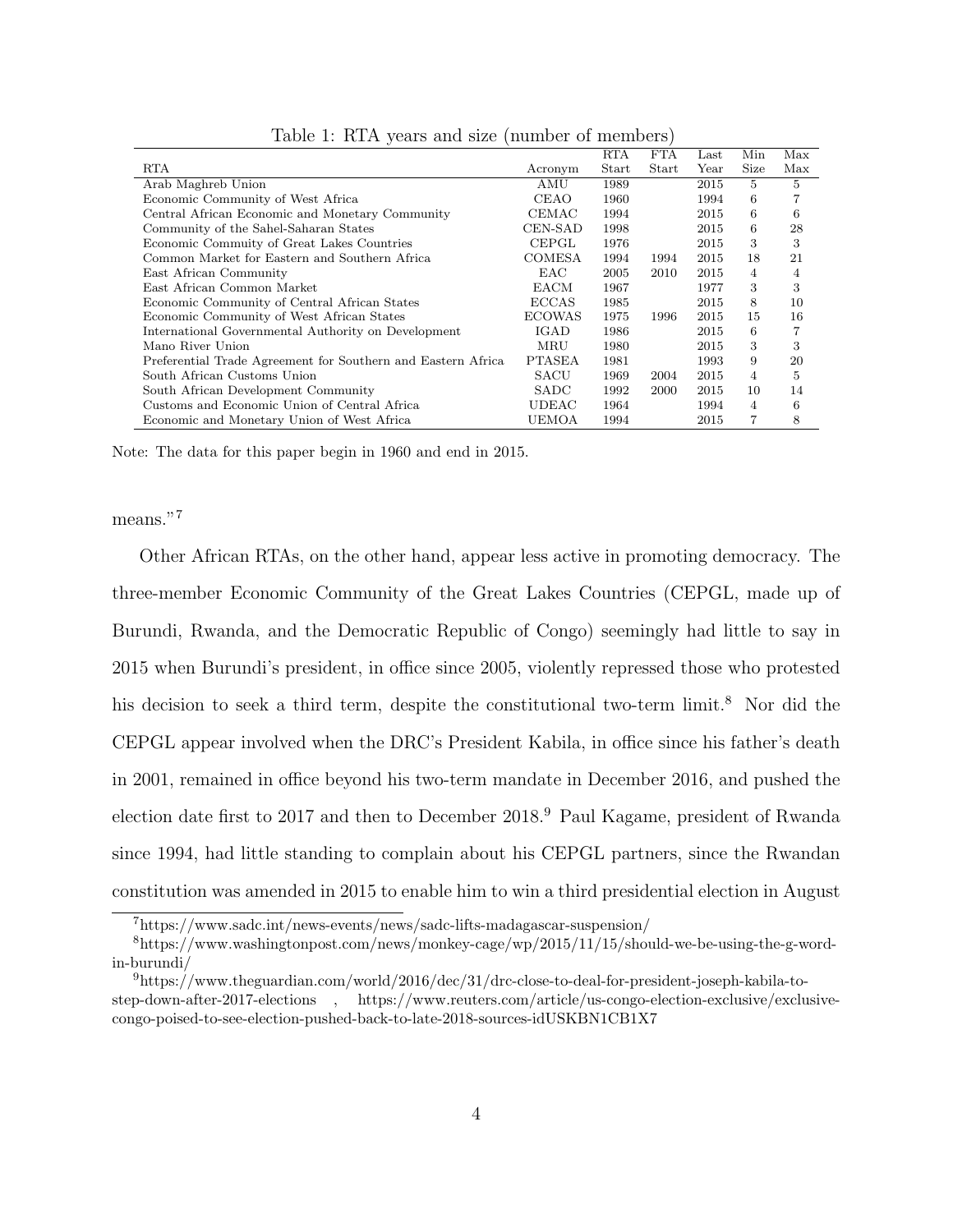2017.[10](#page-0-0)

Although CEPGL, of which the DRC has been a member since 1976, had no comment about the December 2018 election, SADC, which the DRC joined in 1997, did have some thoughts. SADC monitored the election, and, noting strong doubts about the election results, called for a recount.<sup>[11](#page-0-0)</sup> SADC's call for a recount was viewed by some as historic, since "SADC" is known for not publicly intervening in member state electoral affairs."[12](#page-0-0)

A closer look at RTAs' role in promoting democracy in Africa suggests that the impact may be less than suggested by some of the more newsworthy examples, even for those who have a reputation for promoting democracy. As [Nathan](#page-33-1) [\(2016\)](#page-33-1) remarks, "Given that the introduction or restoration of a democratic system is a primary goal of peacemaking on the continent, it may be surprising to learn that African mediators frequently compromise democracy in their efforts to resolve a conflict." The mediating bodies Nathan describes include RTAs whose missions include peace and development as well as trade, including ECOWAS, ECCAS, and SADC. Although ECOWAS intervened to encourage elections in Togo in 2005, the president used fraud and violence to win that election, and, like Kagame, won a third term in 2015.<sup>[13](#page-0-0)</sup> In 2017, hundreds of thousands of Togolese protested against the president's third term, and security forces responded with deadly force, but the ECOWAS response has been mild: "ECOWAS heads of state ... have called on Togo to begin an immediate dialogue on political reforms and curb the rising violence."[14](#page-0-0) Similarly, SADC withdrew its call for a recount within 24 hours.<sup>[15](#page-0-0)</sup> SADCs abandoning of the call for a recount led some to call the organization a "toothless bulldog."<sup>[16](#page-0-0)</sup> Of interest for this paper: the DRC

<sup>10</sup>https://qz.com/1047239/election-in-rwanda-paul-kagame-has-won-re-election-to-secure-third-term/

 $11$ <https://www.theguardian.com/world/2019/jan/13/african-nations-call-for-recount-in-drc-election> <sup>12</sup>[https://beta.washingtonpost.com/news/monkey-cage/wp/2019/01/21/](https://beta.washingtonpost.com/news/monkey-cage/wp/2019/01/21/the-african-union-called-on-congo-to-suspend-its-elections-results-thats-unprecedented/)

[the-african-union-called-on-congo-to-suspend-its-elections-results-thats-unprecedented/](https://beta.washingtonpost.com/news/monkey-cage/wp/2019/01/21/the-african-union-called-on-congo-to-suspend-its-elections-results-thats-unprecedented/)  $^{13}$ [https://www.washingtonpost.com/news/monkey-cage/wp/2015/05/03/](https://www.washingtonpost.com/news/monkey-cage/wp/2015/05/03/most-togolese-support-term-limits-but-they-just-re-elected-their-president-for-a-third-term/)

[most-togolese-support-term-limits-but-they-just-re-elected-their-president-for-a-third-term/](https://www.washingtonpost.com/news/monkey-cage/wp/2015/05/03/most-togolese-support-term-limits-but-they-just-re-elected-their-president-for-a-third-term/)

 $^{14}$ <http://africatimes.com/2017/10/26/ecowas-urges-gnassingbe-to-resolve-togo-political-crisis/>

 $15$ [https://www.theeastafrican.co.ke/news/africa/SADC-walks-back-calls-for-Congo-election-](https://www.theeastafrican.co.ke/news/africa/SADC-walks-back-calls-for-Congo-election-recount/4552902-4940358-8cra8d/index.html)recount/ [4552902-4940358-8cra8d/index.html](https://www.theeastafrican.co.ke/news/africa/SADC-walks-back-calls-for-Congo-election-recount/4552902-4940358-8cra8d/index.html)

 $16$ [https://beta.washingtonpost.com/news/monkey-cage/wp/2019/01/21/](https://beta.washingtonpost.com/news/monkey-cage/wp/2019/01/21/the-african-union-called-on-congo-to-suspend-its-elections-results-thats-unprecedented/)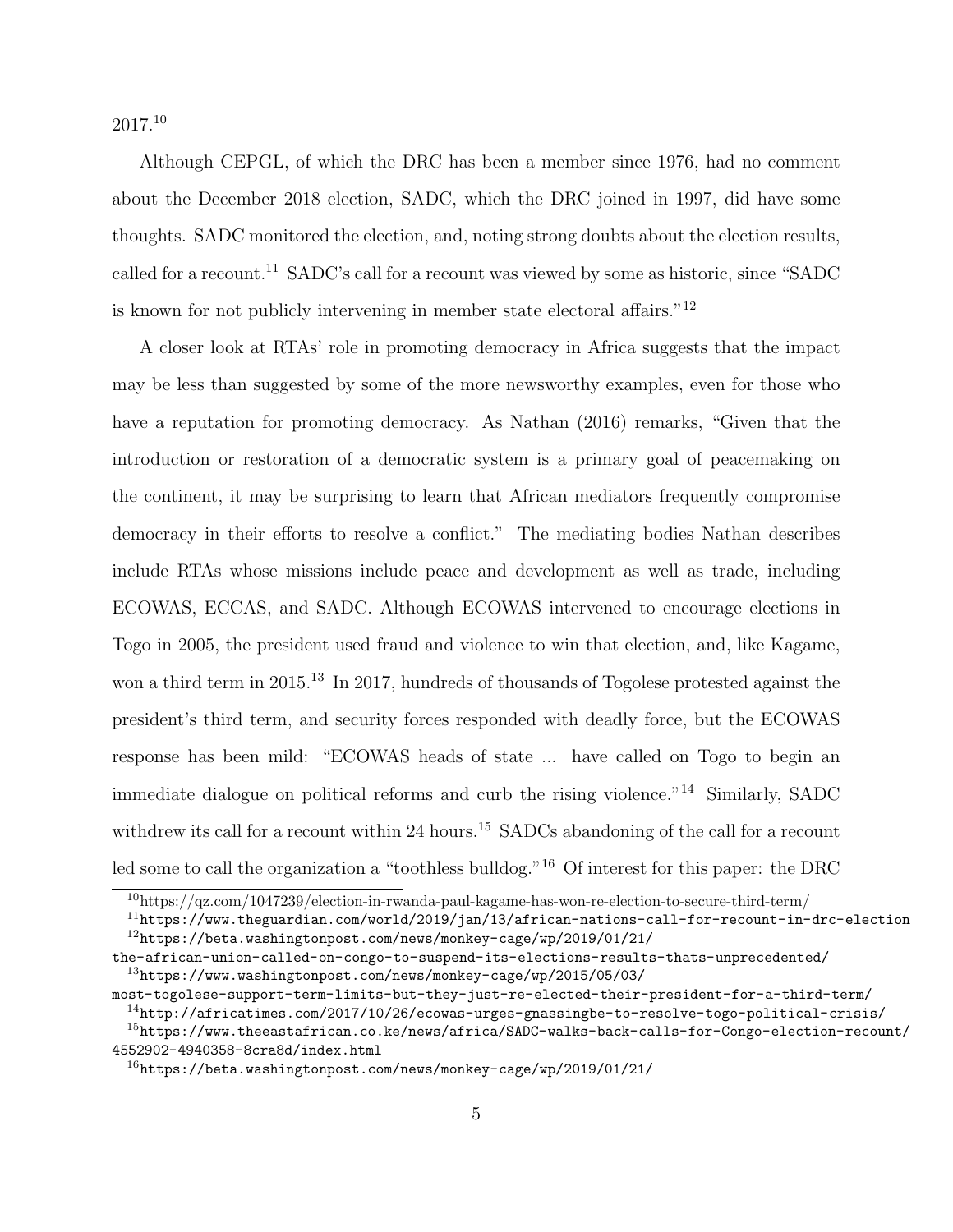[is one of two countries \(the other being Angola\) among 15 in SADC who are not members](https://beta.washingtonpost.com/news/monkey-cage/wp/2019/01/21/the-african-union-called-on-congo-to-suspend-its-elections-results-thats-unprecedented/) [of the Free Trade Area.](https://beta.washingtonpost.com/news/monkey-cage/wp/2019/01/21/the-african-union-called-on-congo-to-suspend-its-elections-results-thats-unprecedented/)<sup>[17](#page-0-0)</sup>

[In this paper, I systematically analyze the effect of African RTAs on transition to and](https://beta.washingtonpost.com/news/monkey-cage/wp/2019/01/21/the-african-union-called-on-congo-to-suspend-its-elections-results-thats-unprecedented/) [survival of democracy. There are a number of possible channels by which RTAs might](https://beta.washingtonpost.com/news/monkey-cage/wp/2019/01/21/the-african-union-called-on-congo-to-suspend-its-elections-results-thats-unprecedented/) [promote democracy: \(1\) RTAs may promote trade and thereby economic development and](https://beta.washingtonpost.com/news/monkey-cage/wp/2019/01/21/the-african-union-called-on-congo-to-suspend-its-elections-results-thats-unprecedented/) [economic autonomy of private actors, which has been found to promote and/or sustain](https://beta.washingtonpost.com/news/monkey-cage/wp/2019/01/21/the-african-union-called-on-congo-to-suspend-its-elections-results-thats-unprecedented/) [democracy; \(2\) RTAs, by lowering the cost of imports, decrease the ability of authoritarian](https://beta.washingtonpost.com/news/monkey-cage/wp/2019/01/21/the-african-union-called-on-congo-to-suspend-its-elections-results-thats-unprecedented/) [leaders to capture rents through monopolistic prices, thus reducing the incentive to establish](https://beta.washingtonpost.com/news/monkey-cage/wp/2019/01/21/the-african-union-called-on-congo-to-suspend-its-elections-results-thats-unprecedented/) [authoritarian rule; \(3\) increased trade relations with democracratic members of the RTA](https://beta.washingtonpost.com/news/monkey-cage/wp/2019/01/21/the-african-union-called-on-congo-to-suspend-its-elections-results-thats-unprecedented/) [may promote citizens' interest in and commitment to democracy, and \(4\) membership in](https://beta.washingtonpost.com/news/monkey-cage/wp/2019/01/21/the-african-union-called-on-congo-to-suspend-its-elections-results-thats-unprecedented/) [a RTA dominated by democracies may incentivize political elites to respect the country's](https://beta.washingtonpost.com/news/monkey-cage/wp/2019/01/21/the-african-union-called-on-congo-to-suspend-its-elections-results-thats-unprecedented/) [institutional commitment to democracy.](https://beta.washingtonpost.com/news/monkey-cage/wp/2019/01/21/the-african-union-called-on-congo-to-suspend-its-elections-results-thats-unprecedented/)

[The question of how RTAs affect democracy in Africa is not merely of academic inter](https://beta.washingtonpost.com/news/monkey-cage/wp/2019/01/21/the-african-union-called-on-congo-to-suspend-its-elections-results-thats-unprecedented/)[est. The Tripartite Free Trade Area \(TFTA\), which merges 26 countries in three existing](https://beta.washingtonpost.com/news/monkey-cage/wp/2019/01/21/the-african-union-called-on-congo-to-suspend-its-elections-results-thats-unprecedented/) [FTAs, was launched in June 2015, and the 54-nation Continental Free Trade Area \(CFTA\)](https://beta.washingtonpost.com/news/monkey-cage/wp/2019/01/21/the-african-union-called-on-congo-to-suspend-its-elections-results-thats-unprecedented/) went into effect in May of this year.<sup>[18](#page-0-0)</sup> [If new and larger regional trade agreements are im](https://beta.washingtonpost.com/news/monkey-cage/wp/2019/01/21/the-african-union-called-on-congo-to-suspend-its-elections-results-thats-unprecedented/)[plemented, this may influence democracy levels in different ways, depending on how and](https://beta.washingtonpost.com/news/monkey-cage/wp/2019/01/21/the-african-union-called-on-congo-to-suspend-its-elections-results-thats-unprecedented/) [why RTAs affect democratization. For example, if RTAs promote trade, trade promotes](https://beta.washingtonpost.com/news/monkey-cage/wp/2019/01/21/the-african-union-called-on-congo-to-suspend-its-elections-results-thats-unprecedented/) [development, and development promotes democracy, then increasingly larger RTAs should](https://beta.washingtonpost.com/news/monkey-cage/wp/2019/01/21/the-african-union-called-on-congo-to-suspend-its-elections-results-thats-unprecedented/) [inevitably increase the chances of democratic transition survival. If, however, increased trade](https://beta.washingtonpost.com/news/monkey-cage/wp/2019/01/21/the-african-union-called-on-congo-to-suspend-its-elections-results-thats-unprecedented/) [with other democracies increases the likelihood of democratic survival but increased trade](https://beta.washingtonpost.com/news/monkey-cage/wp/2019/01/21/the-african-union-called-on-congo-to-suspend-its-elections-results-thats-unprecedented/) [with autocracies has no positive effect on democracy, then a merger between a predominantly](https://beta.washingtonpost.com/news/monkey-cage/wp/2019/01/21/the-african-union-called-on-congo-to-suspend-its-elections-results-thats-unprecedented/) [democratic RTA with a predominantly authoritarian RTA could dilute the degree of inter-](https://beta.washingtonpost.com/news/monkey-cage/wp/2019/01/21/the-african-union-called-on-congo-to-suspend-its-elections-results-thats-unprecedented/)

[the-african-union-called-on-congo-to-suspend-its-elections-results-thats-unprecedented/](https://beta.washingtonpost.com/news/monkey-cage/wp/2019/01/21/the-african-union-called-on-congo-to-suspend-its-elections-results-thats-unprecedented/) <sup>17</sup><https://www.sadc.int/about-sadc/integration-milestones/free-trade-area/>

 $^{18}$ [https://www.brookings.edu/blog/africa-in-focus/2015/06/17/understanding-the-importance](https://www.brookings.edu/blog/africa-in-focus/2015/06/17/understanding-the-importance-of-the-tripartite-free-trade-area/, https://www.washingtonpost.com/news/monkey-cage/wp/2016/07/14/the-7-things-you-need-to-know-about-africas-continental-free-trade-area/, https://www.cnbc.com/2019/07/11/africa-free-trade-what-is-the-afcfta.html)-of-the-tripa [,https://www.washingtonpost.com/news/monkey-cage/wp/2016/07/14/the-7-things-you-need-to-k](https://www.brookings.edu/blog/africa-in-focus/2015/06/17/understanding-the-importance-of-the-tripartite-free-trade-area/, https://www.washingtonpost.com/news/monkey-cage/wp/2016/07/14/the-7-things-you-need-to-know-about-africas-continental-free-trade-area/, https://www.cnbc.com/2019/07/11/africa-free-trade-what-is-the-afcfta.html)now-about-africas-continental-free-trade-area/ [,https://www.cnbc.com/2019/07/11/africa-free-trade-what-is-the-afcfta.html](https://www.brookings.edu/blog/africa-in-focus/2015/06/17/understanding-the-importance-of-the-tripartite-free-trade-area/, https://www.washingtonpost.com/news/monkey-cage/wp/2016/07/14/the-7-things-you-need-to-know-about-africas-continental-free-trade-area/, https://www.cnbc.com/2019/07/11/africa-free-trade-what-is-the-afcfta.html)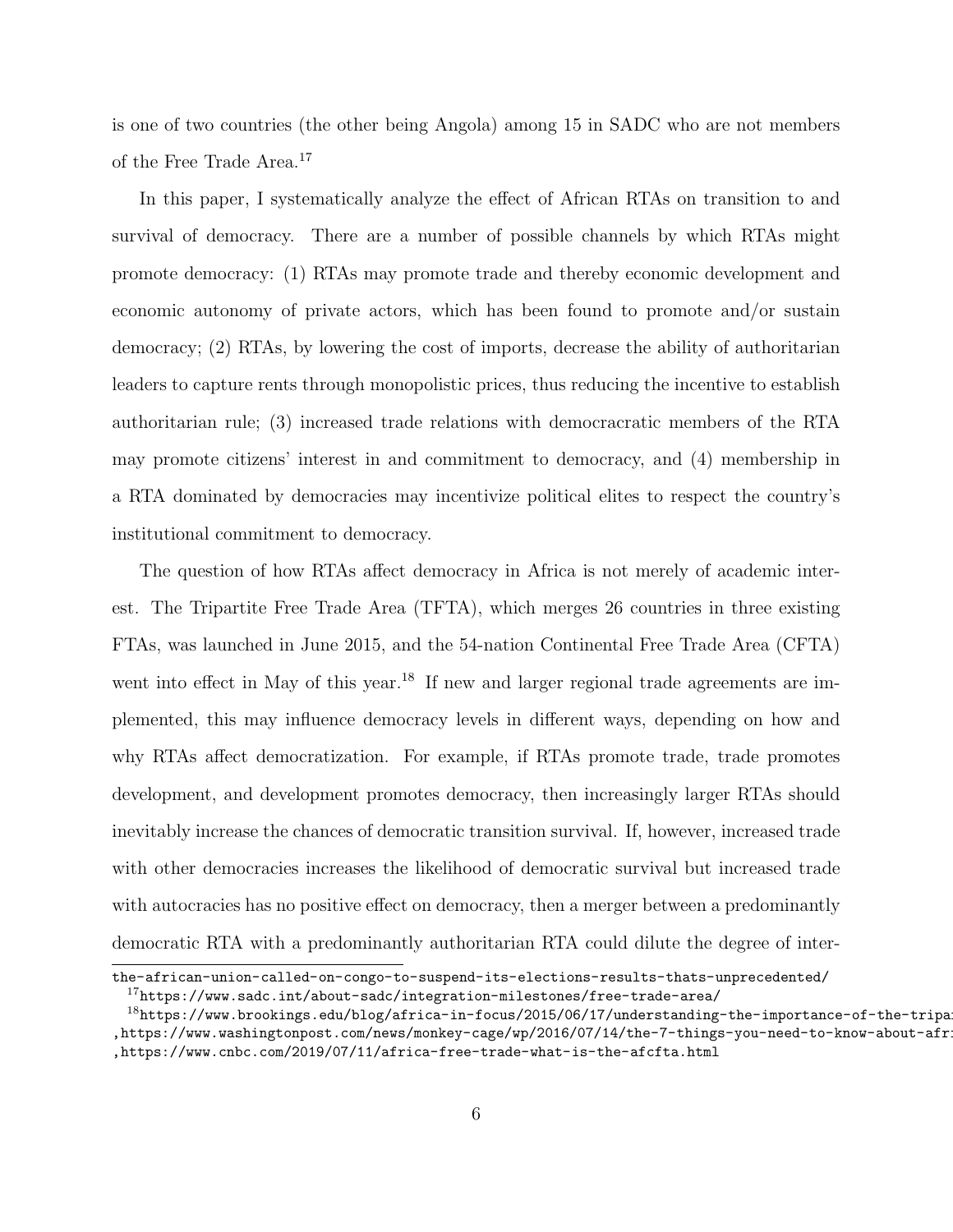democracy trade for members from the predominantly democratic RTA, thus increasing the risk of democratic failure.



Figure 3: Selected RTAs and the proposed Tripartite Free Trade Area, from The Economist.

In this analysis, I find varying degrees of support for all four of these arguments, particularly with respect to democratic survival. Regional trade agreements that promote trade among member states are associated with higher democratic survival, and this effect is strengthened for free trade areas, which seek to eliminate tariffs and nontariff barriers. FTAs are also associated with more democratic resilience when they promote imports from member states. In addition, democratic countries who have deep trade relations with other democracies in a RTA are also more likely to remain democratic. Finally, democratic countries who are members of RTAs with a higher level of democracy among its members are more likely to remain democratic than are democratic countries who are members of RTAs who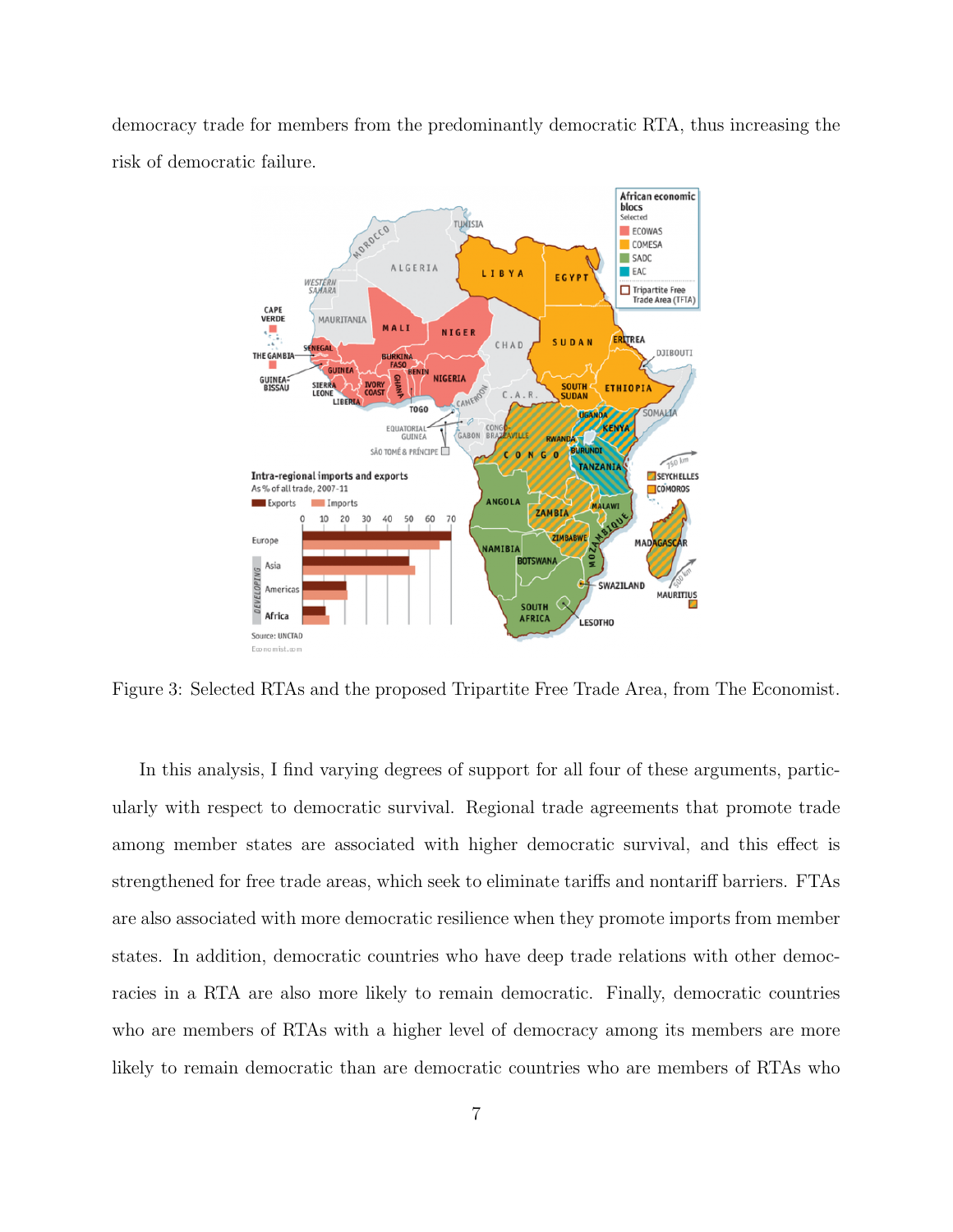remain broadly at low democracy scores. These patterns are robust to the inclusion of other explanations for democratic transition or survival, including income level, domestic history of democracy, democracy in nearby countries, and country fixed effects.

# 2 Conditions Favoring Democratic Transition and Survival, and the Role of RTAs

Although the primary goal of RTAs is to promote regional trade, there are a number of possible pathways by which RTAs may promote democratic transition and survival. Some of these mechanisms are indirect, such as trade promoting development and thereby democracy; others, particularly in cases when RTAs include support for democratic institutions, are more direct.

#### 2.1 Trade, development, and democracy

One possible pathway by which RTAs may affect democratization is by increasing the level of trade with its fellow members. Increased RTA trade might affect democracy in a number of ways. First, if international trade promotes economic growth, and if prosperity increases the probability of democracy, then expanding trade should indirectly promote democracy [\(Bhagwati, 2004,](#page-32-0) 93). Second, to the extent that increased regional trade reduces government control of the economy, this may reduce the ability of authoritarian governments to control the political system.

On the other hand, if increased trade increases inequality or volatility, this may undermine the introduction and consolidation of democracy.

There is empirical support that trade expanded by RTAs does improve economic growth. [Yamarik and Ghosh](#page-34-0) [\(2015\)](#page-34-0), in a study that controls for the endogeneity of which countries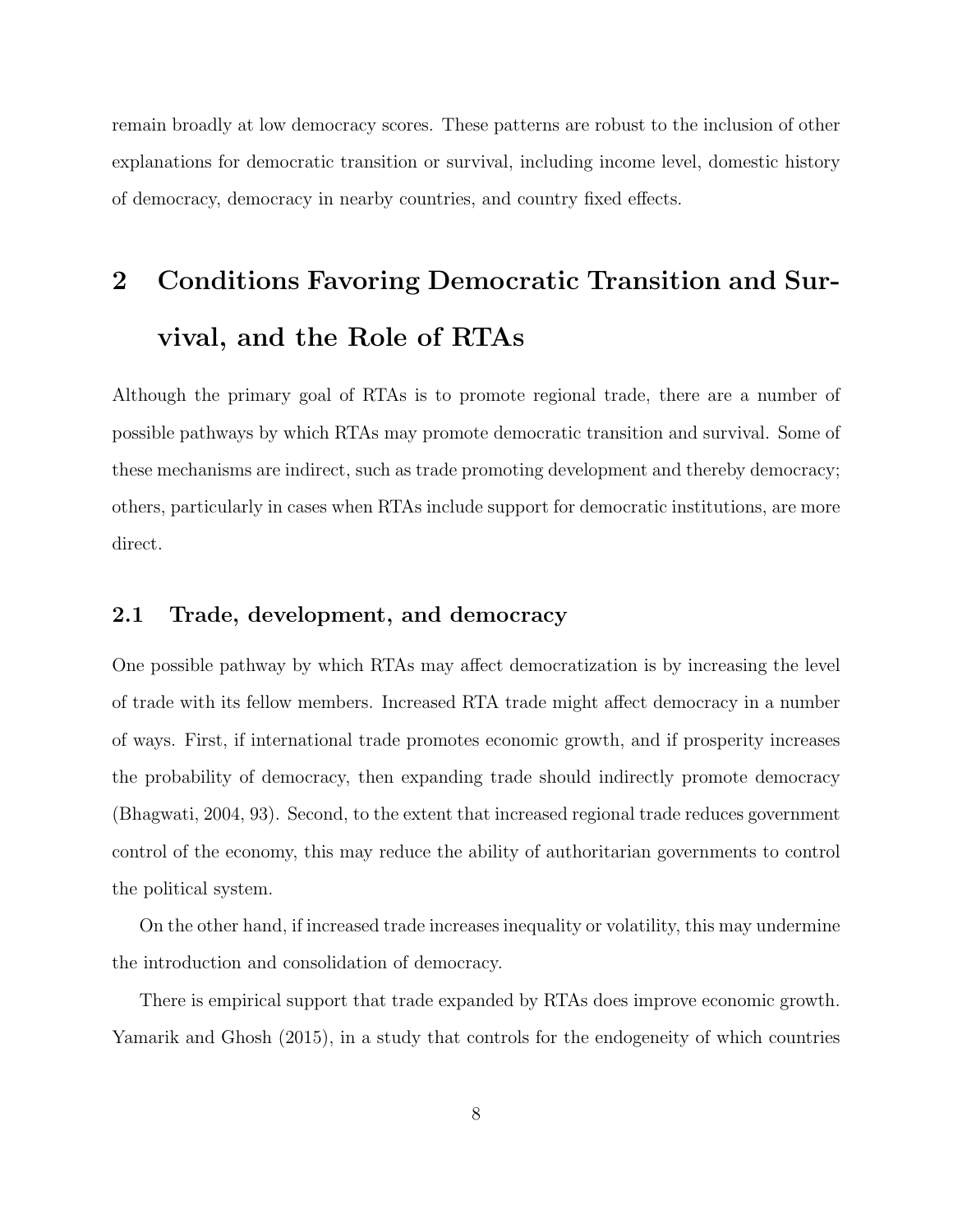to join regional trade agreements, find that regional trade integration promotes economic growth, and the relationship between regional integration and growth is more robust than the relationship between broad trade liberalization and growth, particularly for low income countries.

Although RTAs in Africa tend to be less effective, on average, in promoting trade than those in more developed regions such as North America and Europe [\(Gray, 2014\)](#page-33-2), some African RTAs do have a positive effect on trade, and thereby economic prosperity. [Gray](#page-33-3) [and Slapin](#page-33-3) [\(2012\)](#page-33-3) use a survey approach to assess the effectiveness of various RTAs. Among those in Africa, five (COMESA, EAC, ECOWAS, SADC, and UEMOA) score 6.4 or higher on the 1-10 scale (6.47 is the global average) and five (AMU, CEMAC, ECCAS, MRU, and SACU) score below 6.4 (see Table [3\)](#page-11-0). Of the five with a score above 6.4, all have over 13% of their total trade occuring among RTA members, whereas the five with a score below 6.4 all have less than 13% of total trade occuring among RTA members.

These findings are supported with multiple gravity studies, which estimate the additional trade between countries produced by RTAs, beyond what can be explained by factors such as distance and relative economic size. In a study of ECOWAS and SADC, [Afesorgbor and](#page-32-1) [van Bergeijk](#page-32-1) [\(2011\)](#page-32-1) find that the two RTAs have had "a positive and significant impact on bilateral intra-RTA trade. The relative impact of regional trade agreements is stronger than the trade stimulating impact of preferential trade agreement with the European Union." In a study of ECOWAS, COMESA, and ECCAS, [Musila](#page-33-4) [\(2005\)](#page-33-4) finds that ECOWAS and COMESA had a positive effect on trade creation, and thereby welfare, but that the ECCAS had a weak effect on trade creation.

The most well-known argument that economic development promotes democracy is modernization theory, which proposes that development promotes both democratic transition and survival [\(Lipset, 1959;](#page-33-5) [Boix and Stokes, 2003\)](#page-32-2). [Przeworski et al.](#page-34-1) [\(2000\)](#page-34-1) argue that economic development increases the probability of democratic survival but not transition. In Africa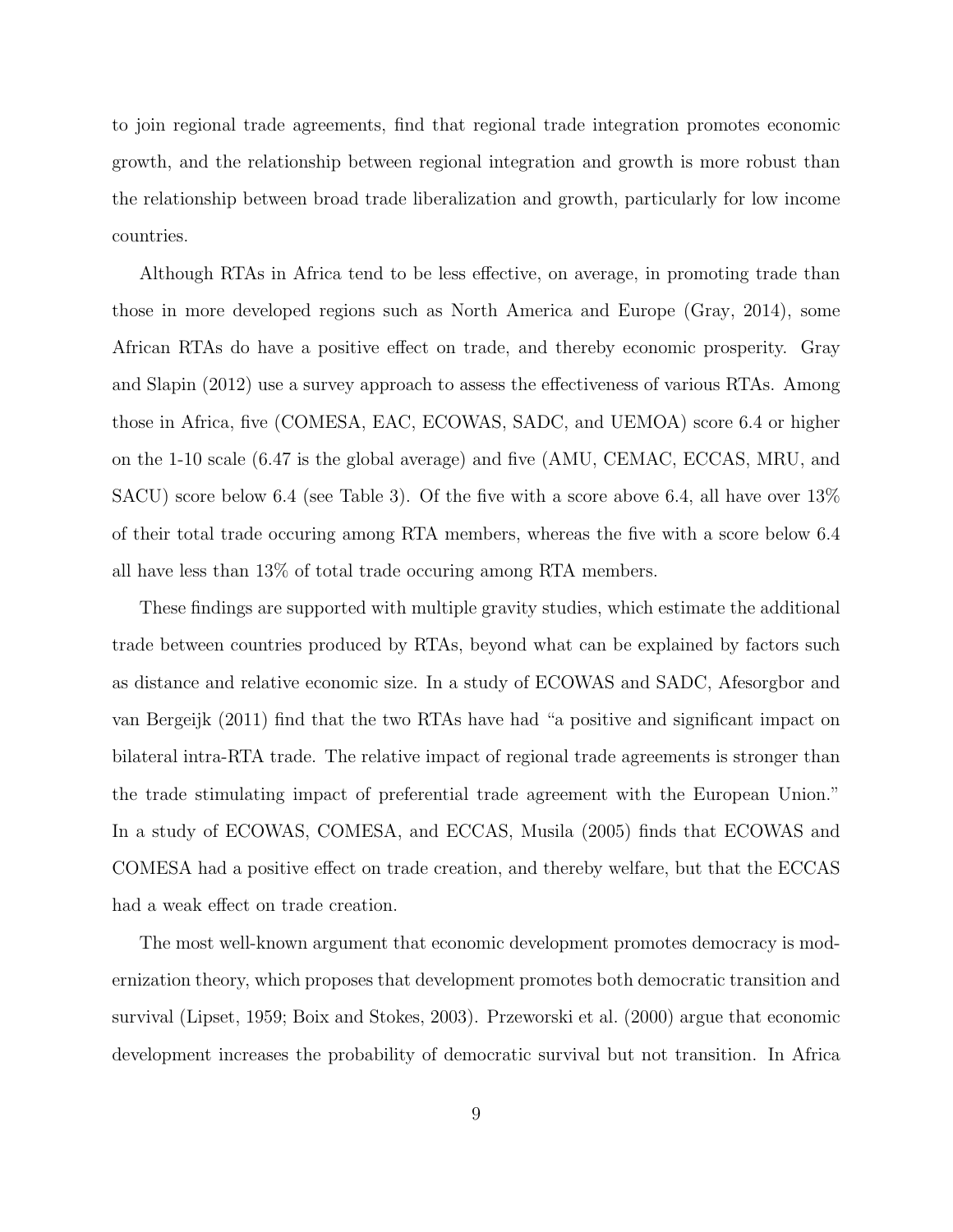|                | 10), Trongo Roal ODI por capita, and Trongo I only boold |             |               | $\sqrt{2}$    |              |
|----------------|----------------------------------------------------------|-------------|---------------|---------------|--------------|
| <b>RTA</b>     | Import Share                                             | Trade Share | Effectiveness | $GDP/c$ apita | Polity Score |
| $SACU^*$       | .653                                                     | .434        | 6.29          | 6257          | .182         |
| $SADC*$        | .466                                                     | .352        | 6.45          | 4766          | .300         |
| <b>UEMOA</b>   | .242                                                     | .241        | 6.60          | 1531          | .271         |
| EAC            | .209                                                     | .229        | 7.44          | 1738          | .771         |
| <b>COMESA</b>  | .215                                                     | .188        | 7.81          | 3210          | .065         |
| <b>CEPGL</b>   | .206                                                     | .162        |               | 883           | $-.299$      |
| <b>CEN-SAD</b> | .163                                                     | .157        |               | 2837          | .117         |
| <b>CEAO</b>    | .165                                                     | .145        |               | 1728          | $-.578$      |
| IGAD           | .136                                                     | .145        |               | 1841          | $-.236$      |
| <b>ECOWAS</b>  | .161                                                     | .143        | 6.68          | 1833          | $-.077$      |
| <b>EACM</b>    | .190                                                     | .141        |               | 1555          | $-.618$      |
| <b>UMOA</b>    | .155                                                     | .136        |               | 1648          | $-.560$      |
| <b>ECCAS</b>   | .145                                                     | .102        | 5.52          | 5184          | $-.282$      |
| <b>PTASEA</b>  | .093                                                     | .087        |               | 2152          | $-.469$      |
| <b>MRU</b>     | .099                                                     | .057        | 1.50          | 1186          | $-.108$      |
| <b>CEMAC</b>   | .089                                                     | .054        | 5.36          | 8480          | $-.257$      |
| AMU            | .054                                                     | .049        | 3.75          | 6955          | $-.387$      |
| UDEAC          | .069                                                     | .045        |               | 5856          | $-.682$      |

Table 2: RTA Average Import Share, RTA Average Trade Share, RTA Effectiveness score (1 to 10), Average Real GDP per capita, and Average Polity Score (-1 to 1)

\*SACU and SADC trade and import data are for 2012-2015; trade data among SACU countries are not available pre-2010, nor in 2011.

specifically, the relationship between income level and democratic transition is not clear; [Bratton and Van de Walle](#page-32-3) [\(1997\)](#page-32-3), for example, observe that "attempts at democratic transition can occur under a range of economic conditions under a range of economic conditions and at any level of economic development"(p. 219). One reason for the weak relationship between income level and democratic transition in Africa may be due to the importance of oil wealth in some of the wealthier African countries (e.g., Algeria, Equatorial Guinea, and Gabon); [Boix and Stokes](#page-32-2) [\(2003\)](#page-32-2) find that although high income levels generally promote democratic transition, this relationship emerges primarily in countries that are neither Soviet-dominated nor dependent on oil exports. [Smith](#page-34-2) [\(2004\)](#page-34-2) and [Morrison](#page-33-6) [\(2009\)](#page-33-6) find that oil wealth promotes regime stability for both dictatorships and democracies, which would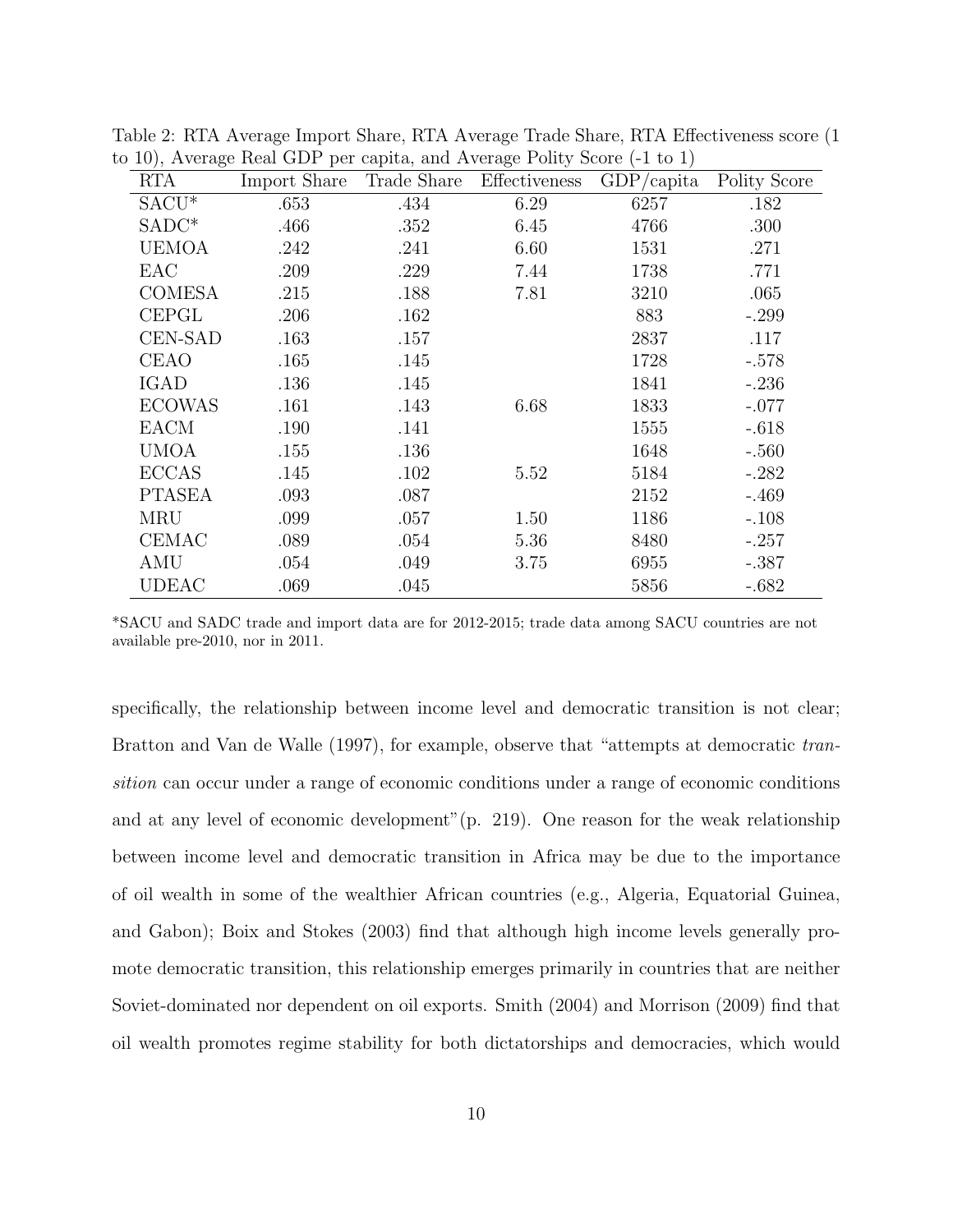| Import Share Trade Share Effectiveness GDP/capita Polity Score<br><b>RTA</b><br>$SACU^*$<br>$0.440\,$<br>.434<br>8465<br>.653<br>6.29<br>$SADC*$<br>.466<br>5458<br>.352<br>.433<br>6.45<br><b>COMESA</b><br>.272<br>.255<br>3451<br>.188<br>7.81<br><b>EAC</b><br>.237<br>1762<br>.212<br>.141<br>7.44<br><b>ECOWAS</b><br>2298<br>6.68<br>.266<br>182<br>.188 | ◡ |  |  |  |
|-----------------------------------------------------------------------------------------------------------------------------------------------------------------------------------------------------------------------------------------------------------------------------------------------------------------------------------------------------------------|---|--|--|--|
|                                                                                                                                                                                                                                                                                                                                                                 |   |  |  |  |
|                                                                                                                                                                                                                                                                                                                                                                 |   |  |  |  |
|                                                                                                                                                                                                                                                                                                                                                                 |   |  |  |  |
|                                                                                                                                                                                                                                                                                                                                                                 |   |  |  |  |
|                                                                                                                                                                                                                                                                                                                                                                 |   |  |  |  |
|                                                                                                                                                                                                                                                                                                                                                                 |   |  |  |  |

<span id="page-11-0"></span>Table 3: FTA Average Import Share, FTA Average Trade Share, RTA Effectiveness score (1 to 10), Average Real GDP per capita, and Average Polity Score (-1 to 1)

\*SACU and SADC trade and import data are for 2012-2015; trade data among SACU countries are not available pre-2010, nor in 2011.

undermine a relationship between income level and democratic transition in Africa.

A second dynamic by which liberalized trade might promote democracy is the elimination of a government-controlled tool to divert revenues from producers (particularly farmers) to the government, for personal consumption or redistribution to supporters in exchange for political support. In the early decades of independence, many African governments set up stabilization banks and marketing agencies to purchase cash crops in their countries, and over time these agencies increasingly paid farmers less that the international price; the surplus was intended for investment projects, but a portion was retained by the state. This indirect taxation of export agriculture contributed a large share of government budgets, ranging from 20 percent in Ghana and Senegal to 90 percent in Kenya [\(Bates, 1981,](#page-32-4) 17). Civil servants were in some cases able to capture a significant share of this surplus; in Kenya, for example "marketing costs" accounted for 10 to 35 percent of the surplus [\(Bates, 1981,](#page-32-4) 26). Although some farmers managed to avoid these low prices by the smuggling their crops to neighboring countries [\(Bates, 1981,](#page-32-4) 85), the introduction of liberalized trade should enable farmers to earn higher revenues while reducing the ability of the state to capture these revenues and use them to hold onto power. As noted above, economies that are controlled by the state are significantly less likely to democratize [\(Boix and Stokes, 2003\)](#page-32-2) .

Another economic outcome from increased trade, is relative income distribution (i.e., the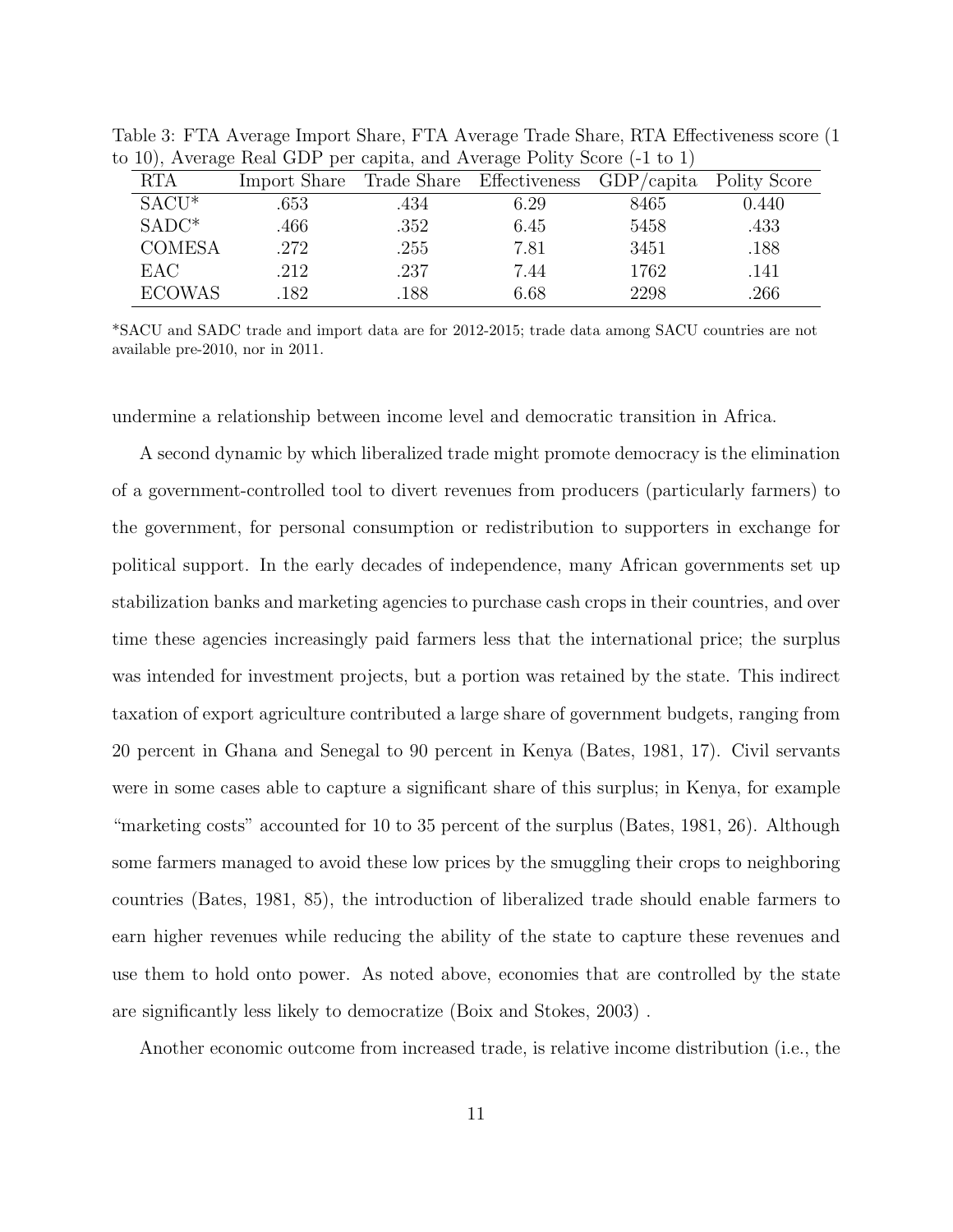level of income inequality), which in turn may promote or undermine democracy, depending on the pattern of winners and losers and the ability of democratic governments to tax wealth [\(Acemoglu and Robinson, 2005;](#page-32-5) [Boix, 2003\)](#page-32-6). In the case of African countries, many of which predominantly export natural resources rather than labor-intensive products, and in which economic prosperity does not always translate into jobs [\(Gyimah-Boadi, 2015\)](#page-33-7), trade-induced growth may not promote democracy.

Finally, increased exposure to international trade can contribute to income volatility, which increases demand among voters for public sector spending. Interest groups who benefit from trade may prefer authoritarian institutions to maintain trade openness without incurring the cost of public insurance [\(Adsera and Boix, 2002\)](#page-32-7). The experience of some African countries with structural adjustment programs, which promoted trade liberalization and reduced public spending, illustrates this argument: "the two most significant economic reformers in Africa, Rawlings in Ghana and Museveni in Uganda" overthrew democratic governments that struggled politically when they sought to implement structural adjustment policies [\(Bienen and Herbst, 1996\)](#page-32-8). As Ghana democratized, the country's reform program, 'the only macroeconomic policy in Africa rated at least "adequate" by the World Bank, was dealt an enormous blow when the government greatly increased civil service wages before the election'[\(Bienen and Herbst, 1996\)](#page-32-8). (Museveni remains in office in Uganda, considered by most a nondemocracy.)

In sum, there is some theoretical and empirical support for the proposition that trade promoted by RTAs promotes democratic transition and/or survival in Africa, but there are also theoretical arguments and evidence that suggest trade would have no such effect. Free Trade Areas (which, in theory, eliminate rather than merely reduce trade barriers among members) may be expected in particular to have an effect on the probability of democratic transition and/or survival.

#### Null Hypothesis 1: Trade levels with other RTA members have no positive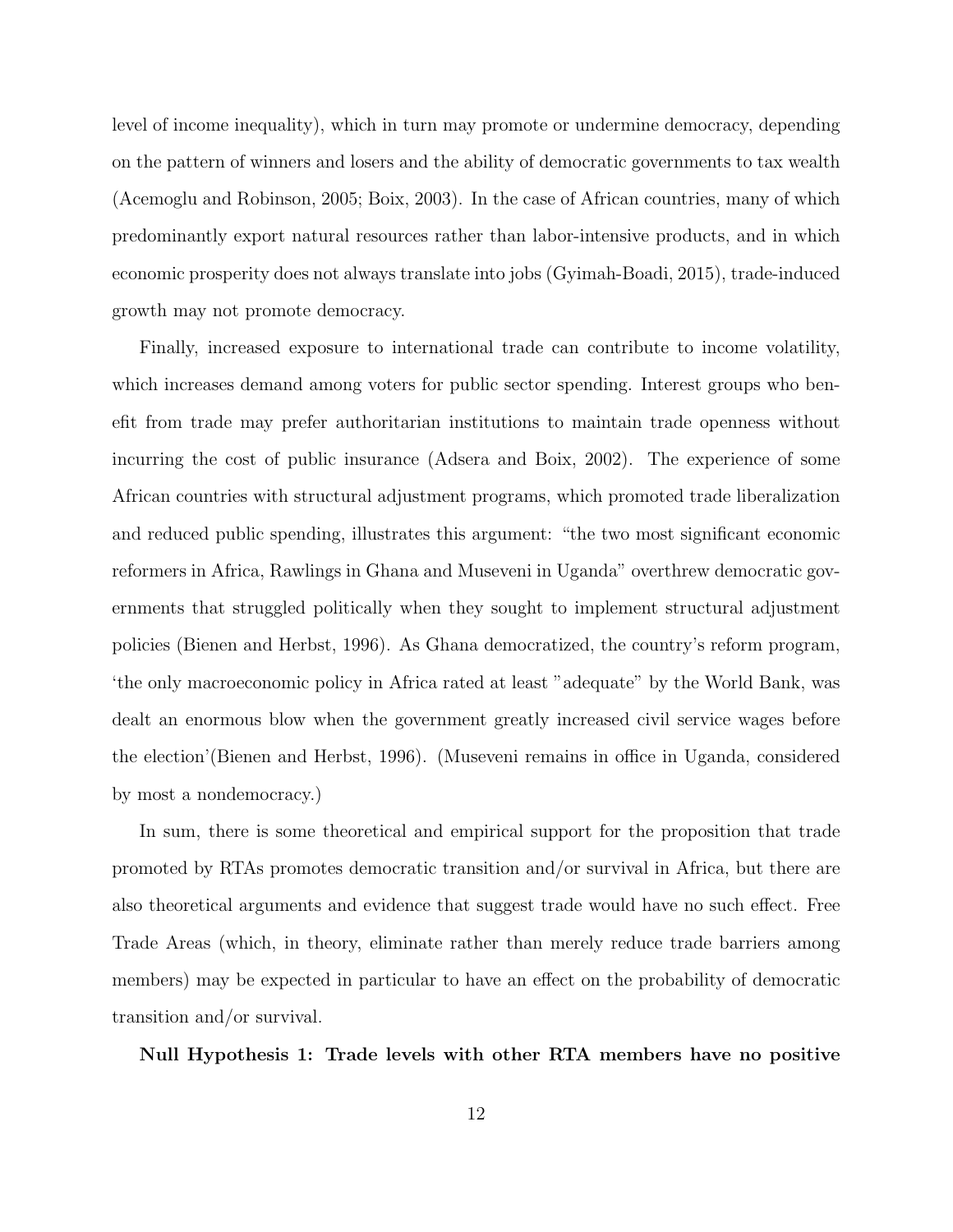relationship with democratic transition or survival.

Alternative Hypothesis 1a: High levels of trade with other RTA members (especially members of FTAs) increases the probability of transition to democracy.

Alternative Hypothesis 1b: High levels of trade with other RTA members (especially members of FTAs) increases the probability of democratic survival.

## 2.2 Tariffs, Rents, and Democracy

Trade freedom also reduces the ability of the government to control the economy as a means to maintain political control. In the first decades of independence, many African governments pursued protectionist policies with the stated goal of import substituting industrialization, but these policies had the political effect of generating scarcity that political elites could exploit for both economic and political benefits. As [Bates](#page-32-9) [\(1994\)](#page-32-9) argues, "Interventionist policies can transform economic markets into political machines ... one in which those who hold power exchange political benefits for political loyalty ... With demand exceeding supply, those who command power over the allocation of the good give it to some and withhold it from others."

For example, in Ghana, which at independence in 1957 had a democratically elected government and a trade surplus, protectionism and other state-led industrialization policies quickly led to international reserve shortages. By the ealy 1960s, large trade deficits were addressed with "stringent import licensing"[\(Bates, 1981,](#page-32-4) 101), enabling corrupt politicians to enrich themselves by selling import licenses, and Kwame Nkrumah was elected president for life, then overthrown by a military coup. A second attempt at democracy in 1969 was also short-lived; import licenses under President Busia were allocated "to individuals and companies who were [backing] the ruling party"[\(Bates, 1981,](#page-32-4) 102); the military took over for a second time in 1972, led by General Ignatius K. Acheampong, who was executed in 1979 on corruption charges. Similarly, protectionist policies in Kenya in the 1970s gave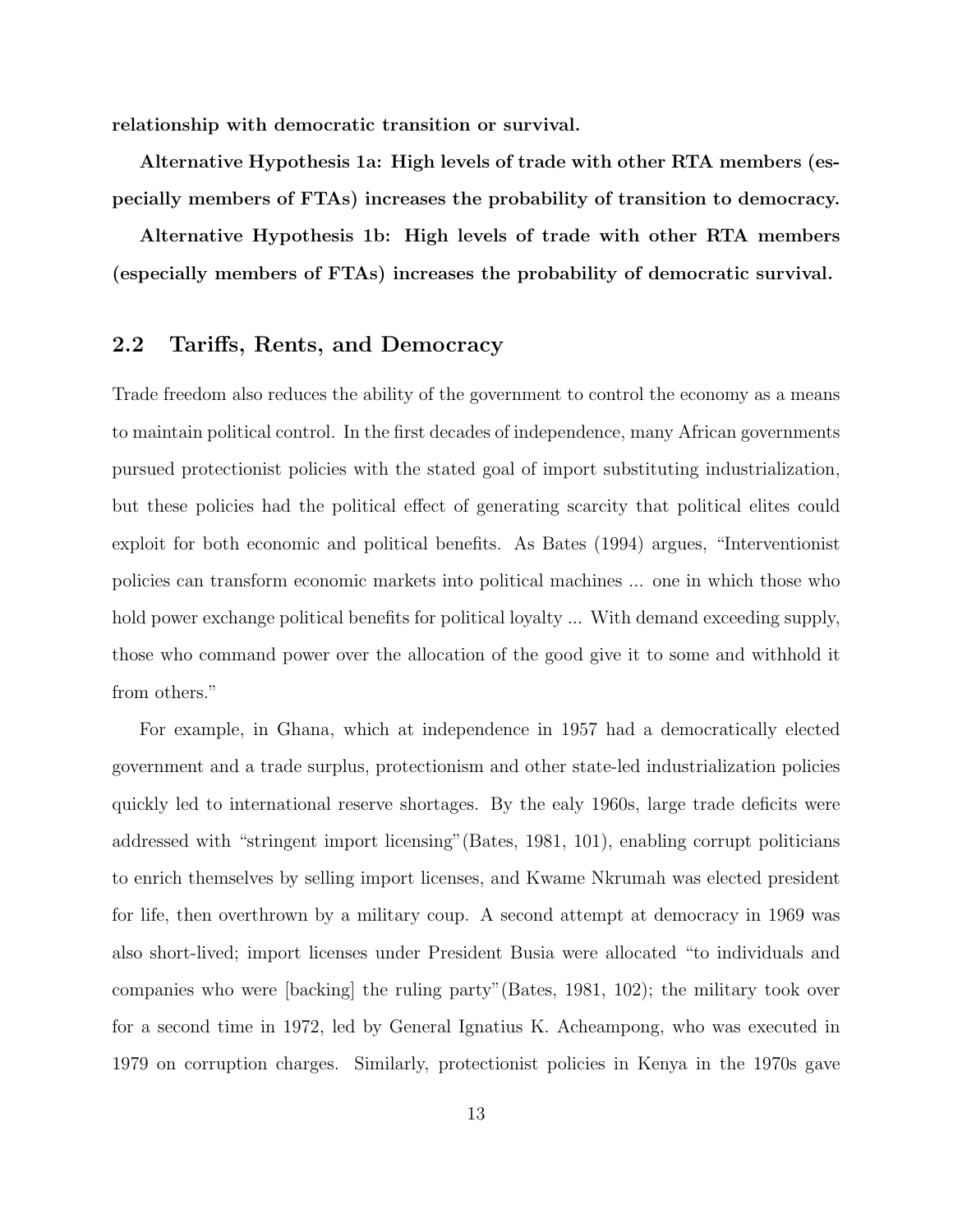favored firms an effective "license to print money, being subject to no competition at home or abroad"[\(Bates, 1981,](#page-32-4) 104).

The more RTAs reduce protectionism and promote liberalized trade, the less economic incentive for aspiring dictators to replace democratic governments with authoritarian rule. A high share of imports from RTA countries that are free of price-raising protectionist policies should therefore reduce the probability of an at-risk democracy being replaced with dictatorship. [Liu and Ornelas](#page-33-8) [\(2014\)](#page-33-8) formalize this argument, and in a cross-national empirical analysis find that countries with a high share of imports from free trade agreement (FTA) members increases the longevity of democracies, but that a high share of imports from Preferred Trade Agreement (PTA) members has no discernible effect on democratic survival.<sup>[19](#page-0-0)</sup>

Null Hypothesis 2: Imports from RTA members have no relatonship with democratic transition or survival.

Alternative Hypothesis 2a: High imports from other RTA members (especially members of FTAs) increases the probability of transition to democracy.

Alternative Hypothesis 2b: High imports from RTA members (especially members of FTAs) increases the probability of democratic survival.

#### 2.3 Trade and democratic exposure

Another explanation for democratic survival is cumulative exposure to and experience with democracy, including multiparty elections. [Persson and Tabellini](#page-33-9) [\(2006\)](#page-33-9) find that if a democracy accumulates domestic democratic "capital," the democracy is more likely to be sustained. Similarly, [Lindberg](#page-33-10) [\(2006\)](#page-33-10) argues that as African polities accumulate experience with multiparty elections, even under conditions with authoritarian features, democracy is

<sup>&</sup>lt;sup>19</sup> FTAs eliminate tariffs, and therefore have a greater effect on import prices than do PTAs, which reduce tariffs.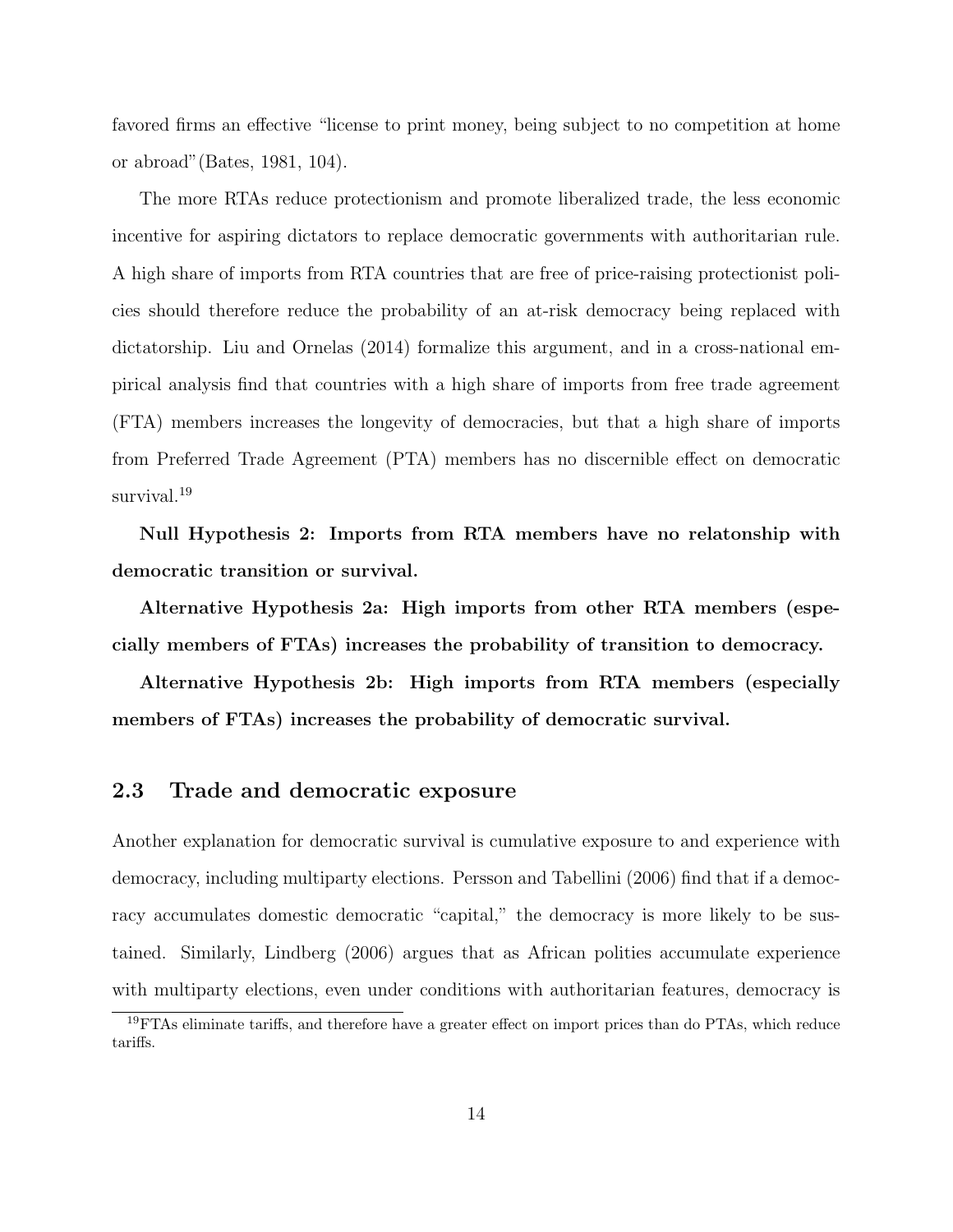more likely to emerge and survive.

[Persson and Tabellini](#page-33-9) [\(2006\)](#page-33-9) argue that foreign democratic capital can also promote both democratic transition and democratic survival. If there are few democracies in the world, citizens are less likely to expect their governments to enable voters to remove them from power. As the number of democracies in the world increases, citizens have a greater expectation that their own government should be democratically elected. [Przeworski et al.](#page-34-1) [\(2000,](#page-34-1) 127), for example, find that a higher percentage of "other democracies in the world" increases the probability of democratic survival (but not democratic transition). Various democratic waves (Latin America post-WW2, Africa and Eastern Europe post-Cold War, the Arab Spring, etc.) suggest that democratic transitions in close geographic proximity are particularly likely to influence democratic transition and survival [\(Huntington, 1993;](#page-33-11) [Strand et al., 2012\)](#page-34-3). [Persson and Tabellini](#page-33-9) [\(2006\)](#page-33-9) find that foreign democratic capital, or geographic "closeness to democracy" increases the probability of both democratic transition and survival.

[Brinks and Coppedge](#page-32-10) [\(2006\)](#page-32-10) build on the framework of [Rogers](#page-34-4) [\(2010\)](#page-34-4) to argue that diffusion of innovations such as change in political regime type are communicated through members of a social system. Physical proximity does not always indicate shared membership in such a system; North Korea and South Korea, for example, are contiguous but historically have little interaction. [Brinks and Coppedge](#page-32-10) [\(2006\)](#page-32-10) find that countries tend to move toward the average level of democracy in contiguous neighbors, and that membership in the US alliance, or the Soviet Bloc – networks that do not rely solely on geographic proximity – also influence regime change toward, or from, democracy.

RTAs are another social network by which political regime type might be communicated to fellow members. If a businesswoman from a dictatorship has the opportunity to travel regularly to a democratic neighbor, for example, those business trips will generate a concentrated exposure to democracy, and in her return trips she will bring that familiarity with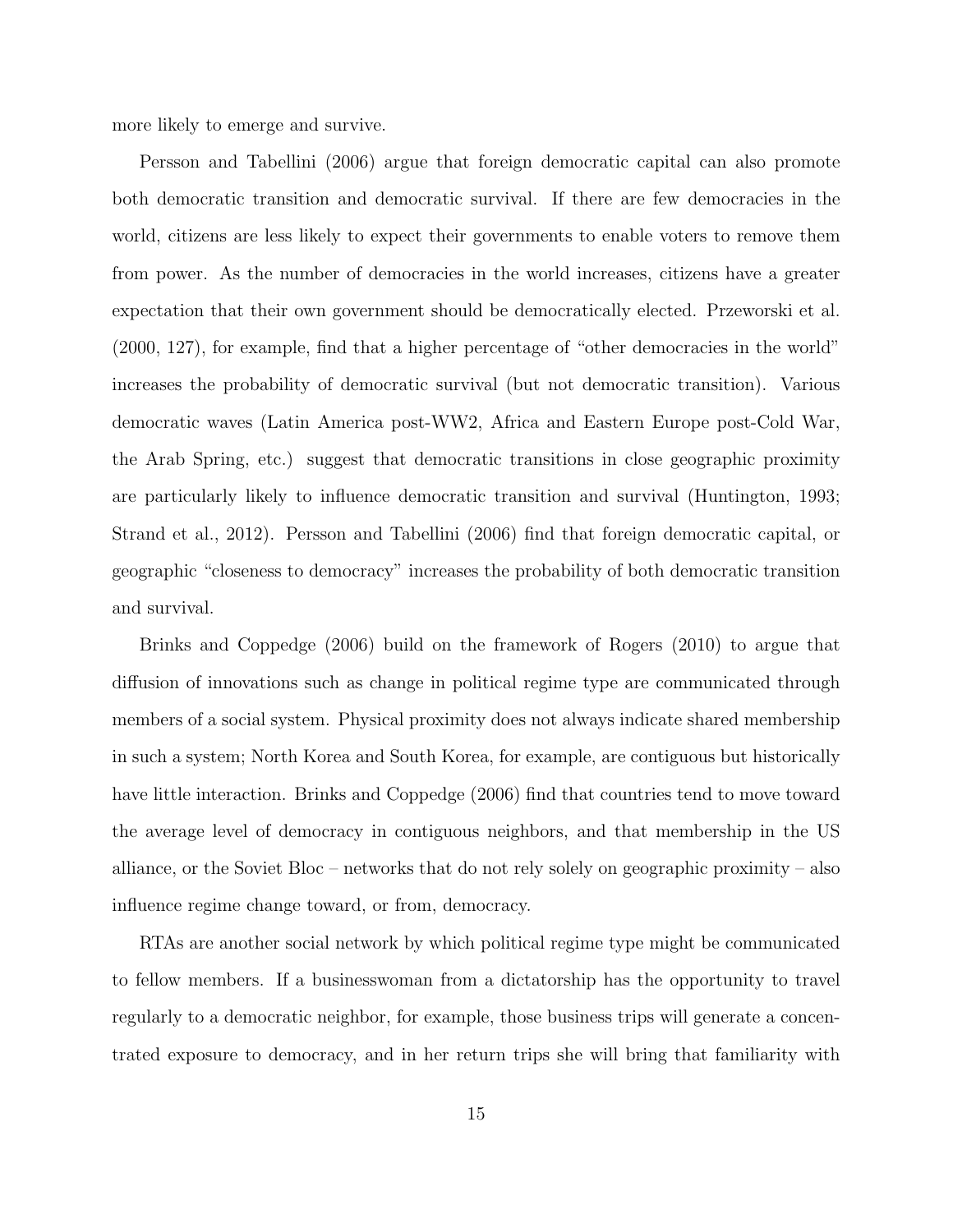democracy back to her own country, increasing her expectations that she should have a voice in choosing her own government.

Null Hypothesis 3: Trade levels with democratic RTA members have no relatonship with democratic transition or survival.

Alternative Hypothesis 3a: High levels of trade with democratic RTA members increases the probability of transition to democracy.

Alternative Hypothesis 3b: High levels of trade with democratic RTA members increases the probability of democratic survival.

#### 2.4 RTAs and Democratic Pressure

Separate from the role of trade, membership in a regional international organization (IO) that is dominated by democracies may influence the incentive of political elites to support democracy in their own country. [Pevehouse](#page-34-5) [\(2002\)](#page-34-5), for example, argues that governments of young democracies join regional international organizations dominated by democracies in order to deter other domestic elites (particularly the military) from overturning the democracy. Particularly if the regional IO has criteria with regard to democratic norms, any democratic reversals may result in sanctions or even expulsion from the organization. The suspension of Madagascar from SADC and ECOWAS sanctions against Togo, described above, serve as examples of this dynamic.

[Pevehouse](#page-34-5) [\(2002\)](#page-34-5) also argues that highly democratic IOs will have more influence on member states because democracies tend to be more affluent than nondemocracies. This latter relationship breaks down in Africa, however. As shown in Table [3,](#page-11-0) RTAs with high average income levels, such as the AMU and CEPAC, often have low democracy scores (as indicated by Polity IV, standardized to a -1 to 1 scale), and RTAs with a high average democracy scores, such as UEMOA and the EAC, often have low average income scores.

Examples of RTAs with highly democratic members promoting democratic transition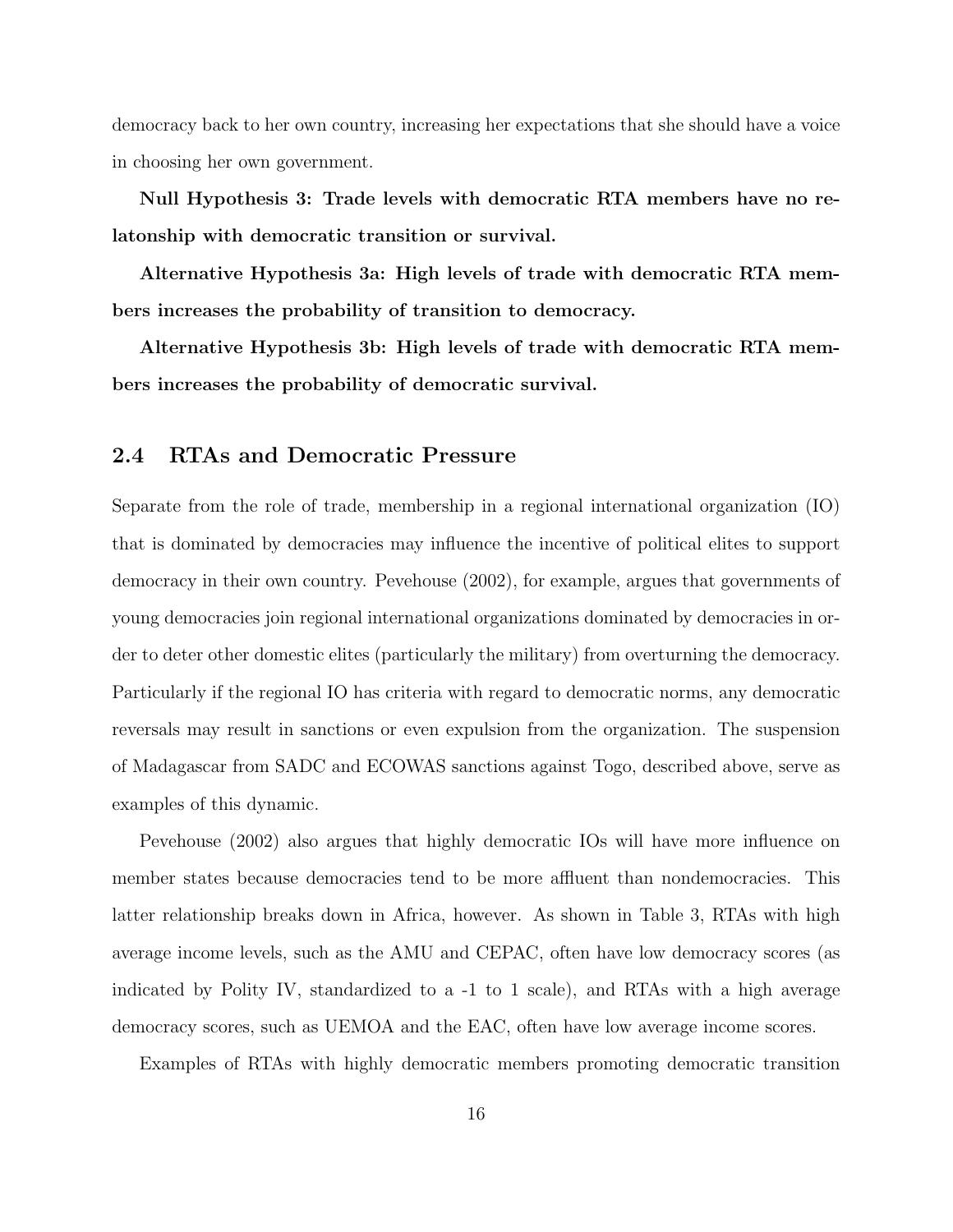or continuation among less democratic counterparts include ECOWAS members promoting democracy in Gambia and Togo, and SADC members promoting democracy in Mozambique, as described above. Examples of RTAs lacking highly democratic members allowing democracies in their midst include CEPGL, in which Burundi (2002) was the only example of a country transitioning to democracy, and no intervention was forthcoming by the other two members when the country sank back into dictatorship in 2015.

Null Hypothesis 4: Democracy levels of other RTA members have no relationship with democratic transition or survival.

Alternative Hypothesis 4a: Membership in a RTA with high democratic member increases the probability of transition to democracy.

Alternative Hypothesis 4b: Membership in a RTA with a highly democratic member increases the probability of democratic survival.

Because the act of joining a regional IO with higher democratic density than those regional IOs in which the state was already a member will increase the country's commitment to democracy, [Pevehouse](#page-34-5) [\(2002\)](#page-34-5) argues that an increase in the democracy level of a country's most democratic regional IO (assumed to be the result of joining a more democratic IO) will be associated with greater democratic durability. In his empirical analysis, he finds that it is positive change in the level of RTA democracy, rather than the level of RTA democracy, that promotes democratic durability.

Null Hypothesis 5: Changes in democracy levels of other RTA members have no relationship with democratic transition or survival.

Hypothesis 5a: A positive change in the democracy level of a country's most democratic RTA increases the probability of transition to democracy.

Hypothesis 5b: A positive change in the democracy level of a country's most democratic RTA increases the probability of democratic survival.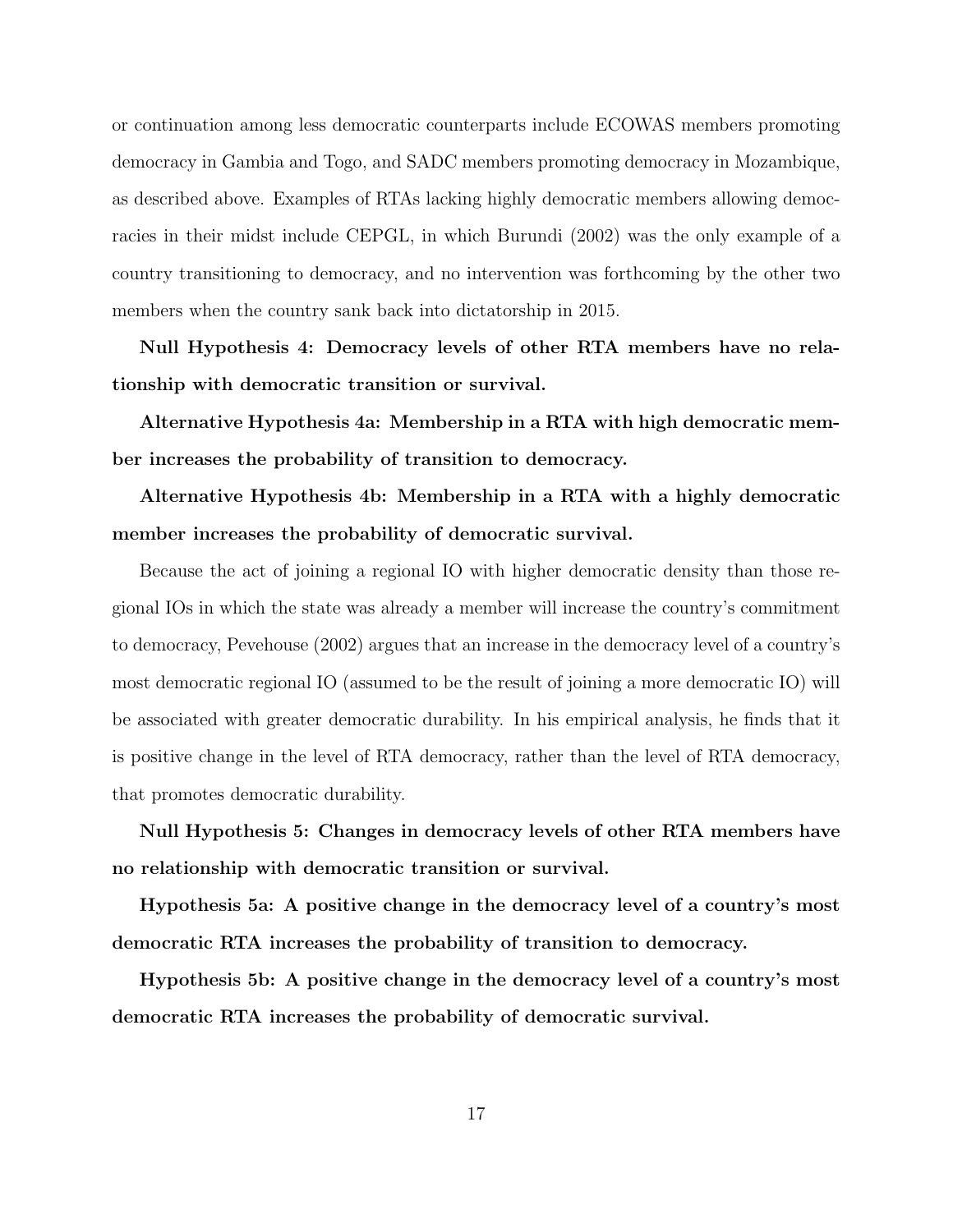# 3 Data and Empirical Strategy

I begin with [Persson and Tabellini](#page-33-9) [\(2006\)](#page-33-9)'s model as a baseline model (as does [Liu and](#page-33-8) [Ornelas 2014\)](#page-33-8), then add the RTA variables to test the hypotheses described above. Their data end in 2000, so I followed their operationalization to estimate domestic democratic capital, foreign democratic capital, and the dependent variables, democratic survival and democratic transition, for the years 1960-2015. I include both sub-Saharan Africa and North Africa, up to 50 countries.<sup>[20](#page-0-0)</sup>

Since the dependent variable is democratic transition and survival, political regime is defined as a binary variable. Countries with a polity2 score from Polity IV [\(Gurr, Marshall](#page-33-12) [and Jaggers, 2016\)](#page-33-12) greater than 0, on a -10 to 10 scale, are coded as democracy; those with scores of 0 or less are coded as nondemocracies.<sup>[21](#page-0-0)</sup> As [Persson and Tabellini](#page-33-9) [\(2006\)](#page-33-9) note, this is a more generous definition of democracy than is commonly used with Polity IV data (5 or 6 are common thresholds for democracy), but this seems a suitable threshold for Africa, where the median polity2 score from 1960-2015 is -5. The threshold captures the series of democratic failures in the 1960s, which for most of Africa was the first decade of independence, and the wave of democratic transitions in the post-Cold War period (see Figure [1\)](#page-1-0). Because some explanatory variables, such as income level may affect democratic transition and failure differently, the probability of democratic transition and democratic survival are analyzed separately. The dependent variable for democratic tranisition is 1 for dictatorships who become a democracy in the following year, and 0 for dictatorships who remain a dictatorship. The dependent variable for democratic survival is 1 for democracies who remain a democracy in the following year, and 0 for democracies who revert to dictatorship.<sup>[22](#page-0-0)</sup>

Domestic democratic capital is operationalized using a formula based on the assumption

<sup>20</sup>Some countries are dropped due to lack of data for the dependent variable.

<sup>&</sup>lt;sup>21</sup>The polity2 score replaces missing values, due to interegnum or transition, with an interpolated score.

 $^{22}$ In a later iteration of the paper I will explore alternative measures of democracy.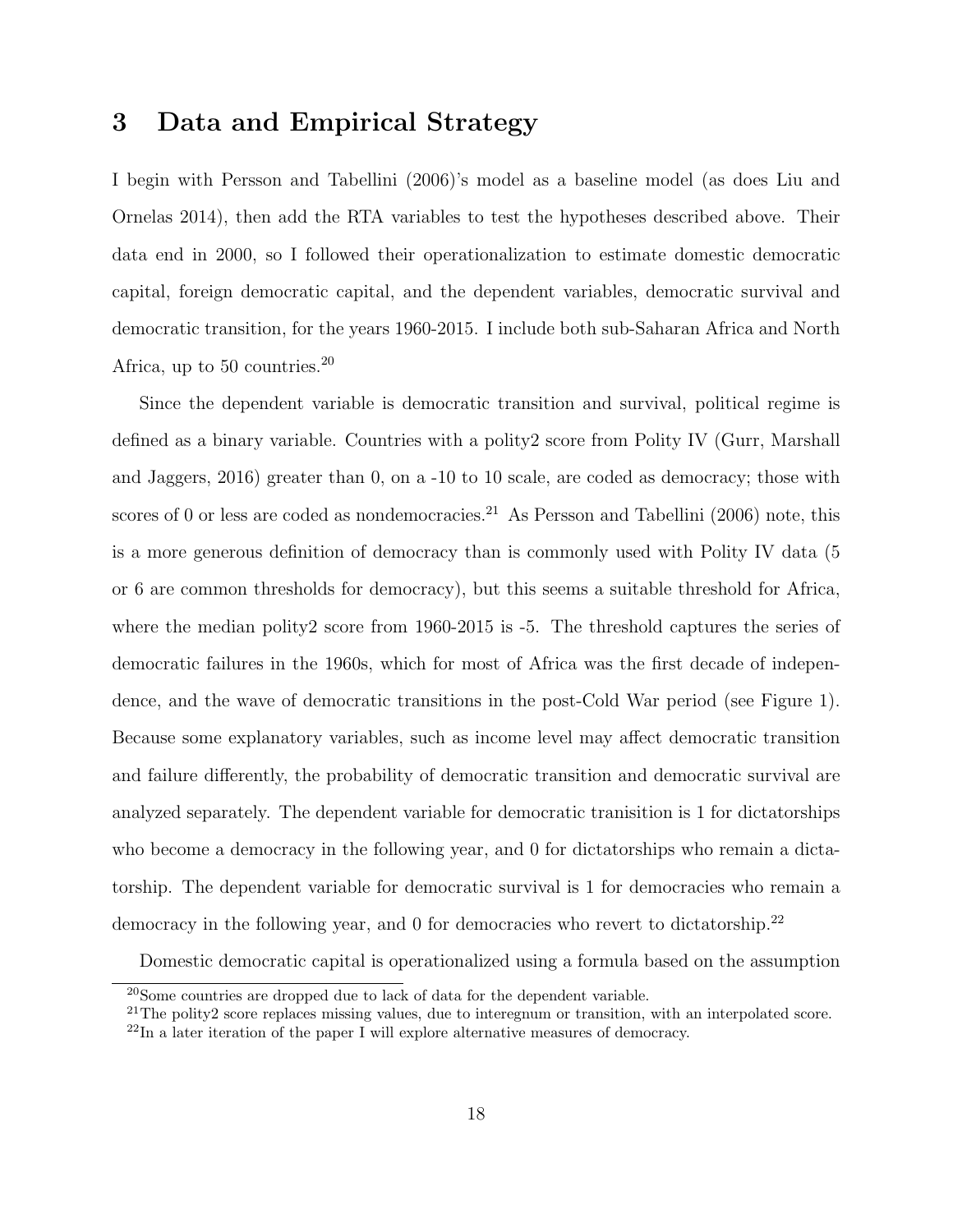that democratic capital "accumulates in years of democracy and depreciates geometrically, at the rate of  $(1 - \delta)$  in years of dictatorship. ... Thus, democratic experience is more valuable the closer it is to the present."[23](#page-0-0) Over time, in an uninterrupted democracy, domestic democratic capital will converge to 1. The highest domestic democratic capital value in Africa, using this approach, is .99 in South Africa in 2015, where the regime type has been coded as democracy since 1910 (with a score of polity  $2=4$  until 1989, then rising to 9 in 1994). Other African countries with high democratic capital scores include Mauritius and Botswana (.95 in 2015). Ten countries (Angola, Cameroon, Chad, Equatorial Guinea, Eritrea, Libya, Morocco, Rwanda, Swaziland, and Togo) have 0 domestic democratic capital for the entire period, indicating that their polity2 score never surpassed the 0 threshold to qualify, even at this low standard, as a democracy.

Summary statistics of domestic democratic capital, as well as other variables used in the analysis, are presented in Table [4.](#page-20-0) Figure [4](#page-20-1) indicates changes over time for the key explanatory variables. In Figure [4,](#page-20-1) and in the analysis, I transform these variables into a standardized scale (mean=0, standard deviation  $= 1$ ) to facilitate interpretation across variables.

Foreign democratic capital is intended to measure a country's geographic "closeness to democracy" and is operationalized using proximity and a continuous measure of democracy, using the polity2 score (divided by 10 to normalize the range to -1 to 1) from Polity IV. Foreign democratic capital is the weighted average polity2 score of all other countries in the world, where the weight is  $\frac{\text{distance between countries}}{\text{total possible distance}}$ ; total possible distance is half the length of the equator.<sup>[24](#page-0-0)</sup> The lowest foreign democratic capital score is  $-.21$ ; much of the continent had a foreign democratic capital score below -.2 in the 1970s. The highest foreign democratic

<sup>&</sup>lt;sup>23</sup>[Persson and Tabellini](#page-33-9) [\(2006\)](#page-33-9) get similar results using depreciation rates of  $\delta = .94$  and  $\delta = .99$ . I use .94 in this paper.

 $24$ Note: in the text, [Persson and Tabellini](#page-33-9) [\(2006\)](#page-33-9) say they normalize democracy to [0,1], but in replicating the data it becomes apparent that they divide polity2 by 10, which they also specify in the text; thus, countries surrounded by dictatorships have negative foreign democratic capital.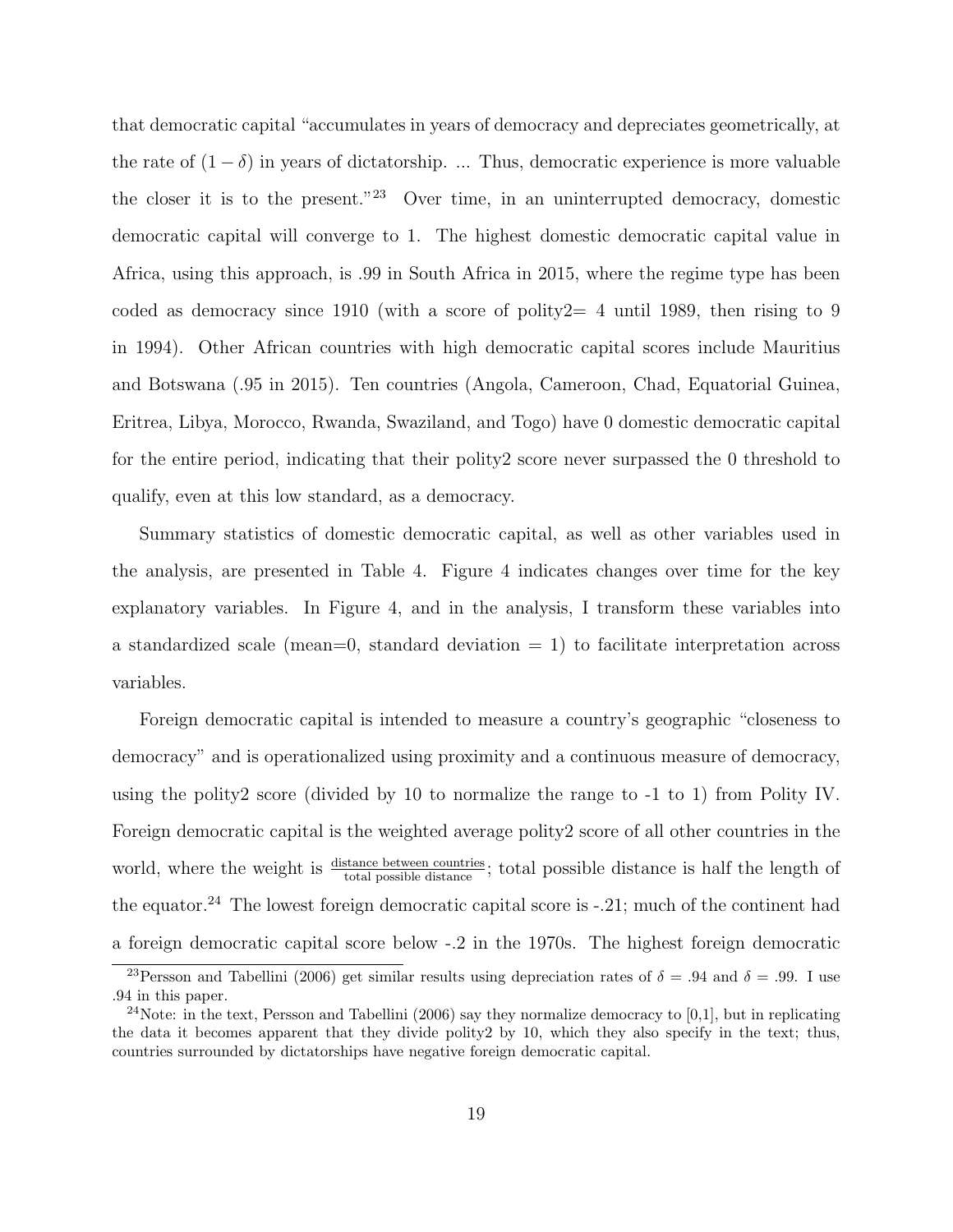| Variable                                | Mean     | Std. Dev. | Min.             | Max.   | $\mathbf N$ |
|-----------------------------------------|----------|-----------|------------------|--------|-------------|
| Democracy (Polity $> 0$ )               | 0.29     | 0.454     | $\left( \right)$ |        | 2593        |
| Democratic Transition                   | 0.027    | 0.163     | $\theta$         |        | 1827        |
| Democratic Survival                     | 0.952    | 0.215     | $\Omega$         |        | 722         |
| <b>RTA</b>                              | 0.768    | 0.422     | $\overline{0}$   | 1      | 2593        |
| <b>FTA</b>                              | 0.245    | 0.43      | $\theta$         |        | 2593        |
| RTA Share of Imports (lagged)           | 0.112    | 0.146     | $\overline{0}$   | 0.799  | 2273        |
| RTA Share of Trade (lagged)             | 0.095    | 0.117     | $\overline{0}$   | 0.676  | 2274        |
| FTA Share of Imports (lagged)           | 0.045    | 0.116     | $\overline{0}$   | 0.787  | 2298        |
| FTA Share of Trade (lagged)             | 0.04     | 0.097     | $\overline{0}$   | 0.634  | 2298        |
| Democratic RTA Share of Trade (lagged)  | 0.043    | 0.1       | $\overline{0}$   | 0.743  | 2404        |
| Democratic FTA Share of Trade (lagged)  | 0.029    | 0.086     | $\overline{0}$   | 0.726  | 2515        |
| Top RTA Polity Score (lagged)           | $-0.014$ | 0.042     | $-0.1$           | 0.078  | 1985        |
| Change in Top RTA Polity Score (lagged) | 0.002    | 0.01      | $-0.082$         | 0.15   | 1928        |
| Top FTA Polity Score (lagged)           | 0.287    | 0.186     | $-0.211$         | 0.775  | 634         |
| Change in Top FTA Polity Score (lagged) | 0.024    | 0.06      | $-0.151$         | 0.5    | 597         |
| Domestic Democratic Capital (lagged)    | 0.157    | 0.245     | $\theta$         | 0.985  | 2549        |
| Foreign Democratic Capital (lagged)     | 0.017    | 0.172     | $-0.212$         | 0.303  | 2549        |
| Log GDP per capita (lagged)             | 7.667    | 0.878     | 5.085            | 10.749 | 2401        |

<span id="page-20-0"></span>Table 4: Summary statistics



<span id="page-20-1"></span>Figure 4: Average standardized scores for national share of trade in RTAs and FTAs, domestic democratic capital, foreign democratic capital, log GDP per capita, and top RTA polity score.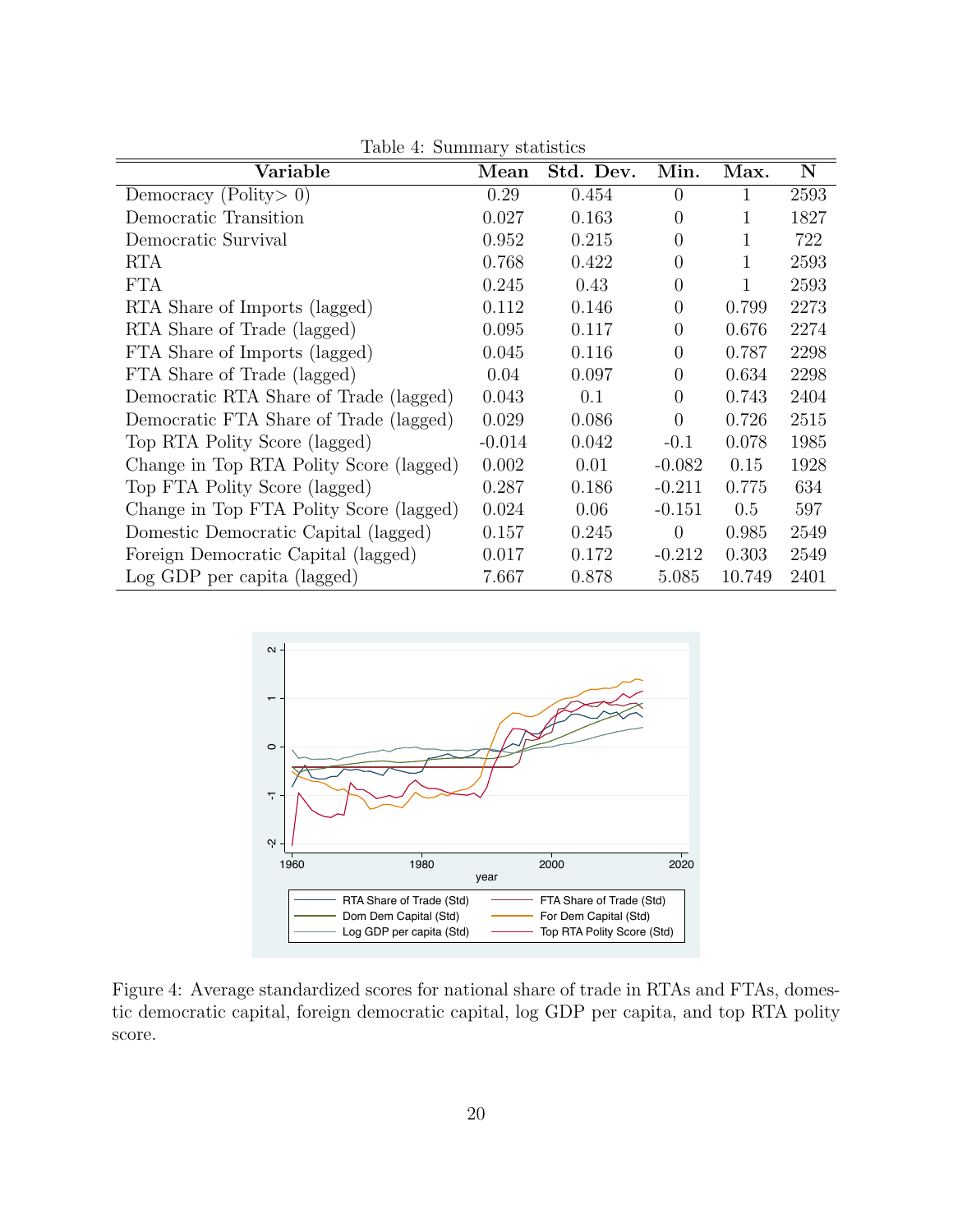capital score is .30; much of North Africa (close to Europe and Tunisia) and West Africa had a score in that range in the 2010s.

RTAs and their memberships are identified initially using the International Governmental Organization (IGO) dataset from the Correlates of War (COW) [\(Pevehouse, Nordstrom and](#page-34-6) [Warnke, 2004\)](#page-34-6). To be included in this dataset, an IGO must have at least three state members, hold plenary sessions at least once every ten years, and possess a permanent secretariat and headquarters. I then used [Liu and Ornelas](#page-33-8) [\(2014\)](#page-33-8) and the Regional Economic Communities recognized by the UN Economic Commission for Africa<sup>[25](#page-0-0)</sup> to identify regional trade agreements. The IGO dataset v3 (released in July 2019) is annual from 1965-2014 and at five year intervals prior to 1965. I identified annual data for 1961-1964 for the three RTAs that existed prior to 1965, and extended the data through 2015.<sup>[26](#page-0-0)</sup> Figure [1](#page-1-0) indicates that few African countries were members of RTAs at independence, and by 2000, all African countries are members of at least one RTA.

When analyzing the effect of imports and trade, I examine the effect of Free Trade Areas (FTAs), as well as RTAs. Many African RTAs have officially notified to the WTO<sup>[27](#page-0-0)</sup> that a Free Trade Area is "in force," and a common market is a stated goal, but tariffs and other non-tariff barriers continue to impede intra-RTA trade. [Gupta](#page-33-13) [\(2016\)](#page-33-13) notes that four RTAs are recognized as having a functioning FTA: COMESA, EAC, ECOWAS, and SADC. [Liu](#page-33-8) [and Ornelas](#page-33-8) [\(2014\)](#page-33-8) recognizes both SACU and SADC as FTAs. Following [Liu and Ornelas](#page-33-8) [\(2014\)](#page-33-8), I identify RTAs as FTAs if they notify the WTO under GATT Article 24 (ECOWAS, SACU, SADC), or if they notify the WTO under the Enabling Clause and also GATS Article 5 (EAC). I also include COMESA (notified under the Enabling Clause), since COMESA is generally recognized as a functional FTA. The first year of the FTA is based on the "date

 $^{25}$ <https://www.uneca.org/oria/pages/regional-economic-communities>

 $^{26}I$  also corrected extensive errors for COMESA membersh p://www.comesa.int/overview-of-comesa/, as my main source.

<sup>27</sup>http://rtais.wto.org/UI/PublicAllRTAList.aspx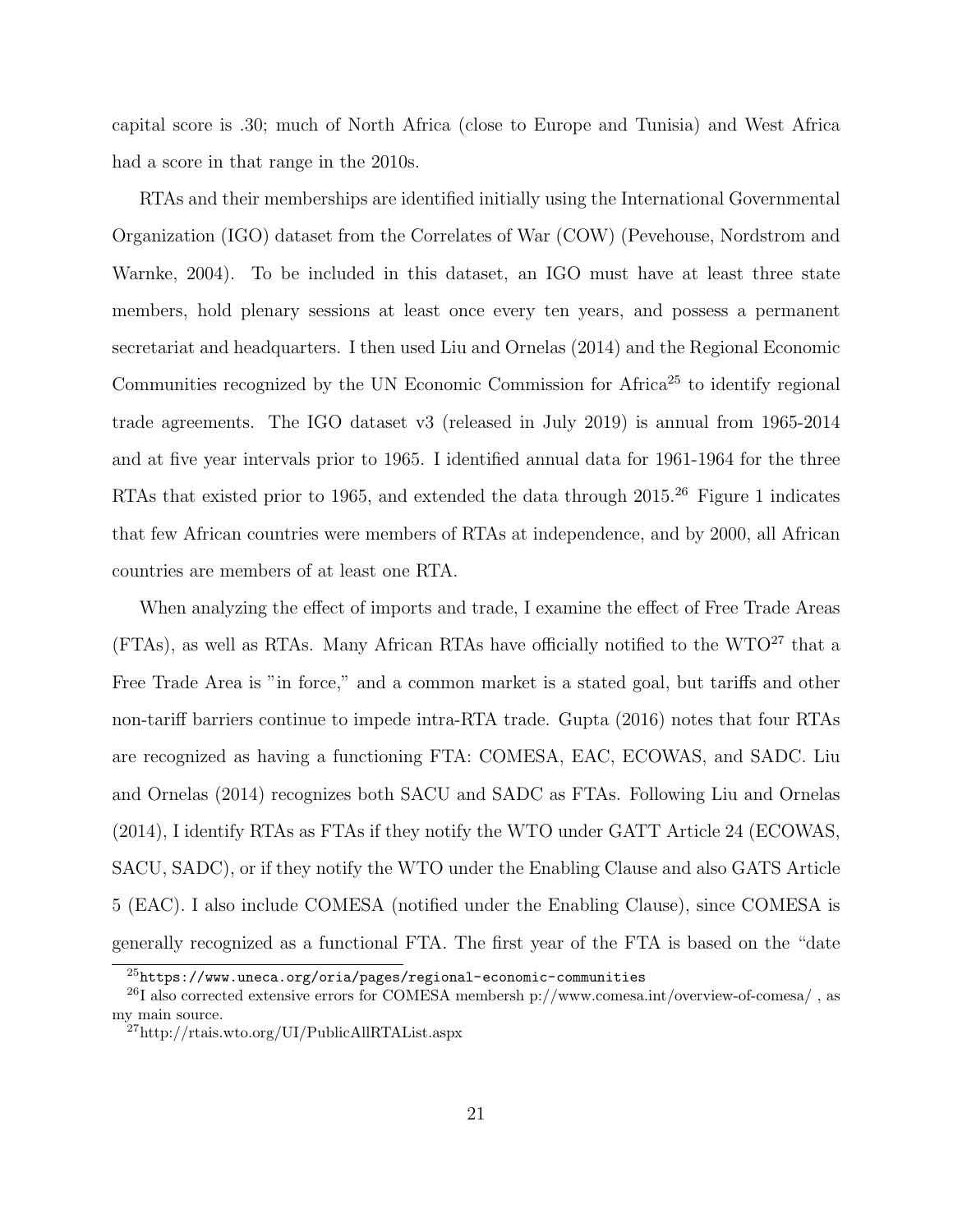in force," although it is often many years before tariffs and nontarff barriers are removed. Table [1.](#page-4-0) As indicated in Table [1,](#page-4-0) FTAs have the highest Effectiveness Scores and promote more intra-RTA trade than other RTAs.

Dyadic trade data are from Correlates of War [\(Barbieri, Keshk and Pollins, 2009;](#page-32-11) [Barbieri](#page-32-12) [and Keshk, N.d.\)](#page-32-12). RTA Share of Imports is calculated using the sum of "smoothed imports" from RTA members divided by the sum of "smoothed imports" from all trade partners.<sup>[28](#page-0-0)</sup> RTA Share of Trade is the sum of total "smoothed total trade" (exports plus imports) with RTA members divided by total "smoothed total trade" with all trade partners.Democratic RTA Share of Trade is the sum of total "smoothed total trade" (exports plus imports) with democratic RTA members divided by total "smoothed total trade" with all trade partners. Summary statistics of RTA imports and RTA trade, by RTA, are presented in Table [3.](#page-11-0)[29](#page-0-0)

The Top RTA Polity Score is the average democracy score (polity2 divided by 10, to normalize the scale to -1 to 1) of all other RTA members in the most democratic RTA of which the country is a member. Change in Top RTA Polity Score is the Top RTA Polity Score in year t minus the Top RTA Polity Score in the year  $t-1$ . Change in Top RTA Polity Score can occur from changes in the polity2 score of existing RTA members, or from the joining or leaving (or suspension) from an RTA by the country itself or another RTA member.

Income level is measured using Real GDP per capita (constant 2011 prices) from Penn World Tables (PWT v.9.0), logged to reduce skew.

All explanatory variables are lagged by one year.

<sup>28</sup>Smoothed trade data has lower spikes and dips. In addition to other sources of measurement error, the lack of trade data for many dyads, particularly in earlier years, introduces measurement error. In countryyears where there are no trade data for fellow RTA members, I code the import or trade data as missing.

<sup>29</sup>Unfortunately, data for trade among SACU countries - South Africa, Botswana, Namibia, Lesotho, and Eswatini (formerly Swaziland) are unavailable pre-2010 and in 2011, so much of the analysis excludes SACU. This is likely attenuating the effects of RTAs on democracy, since trade among these countries is high and most are stable democracies.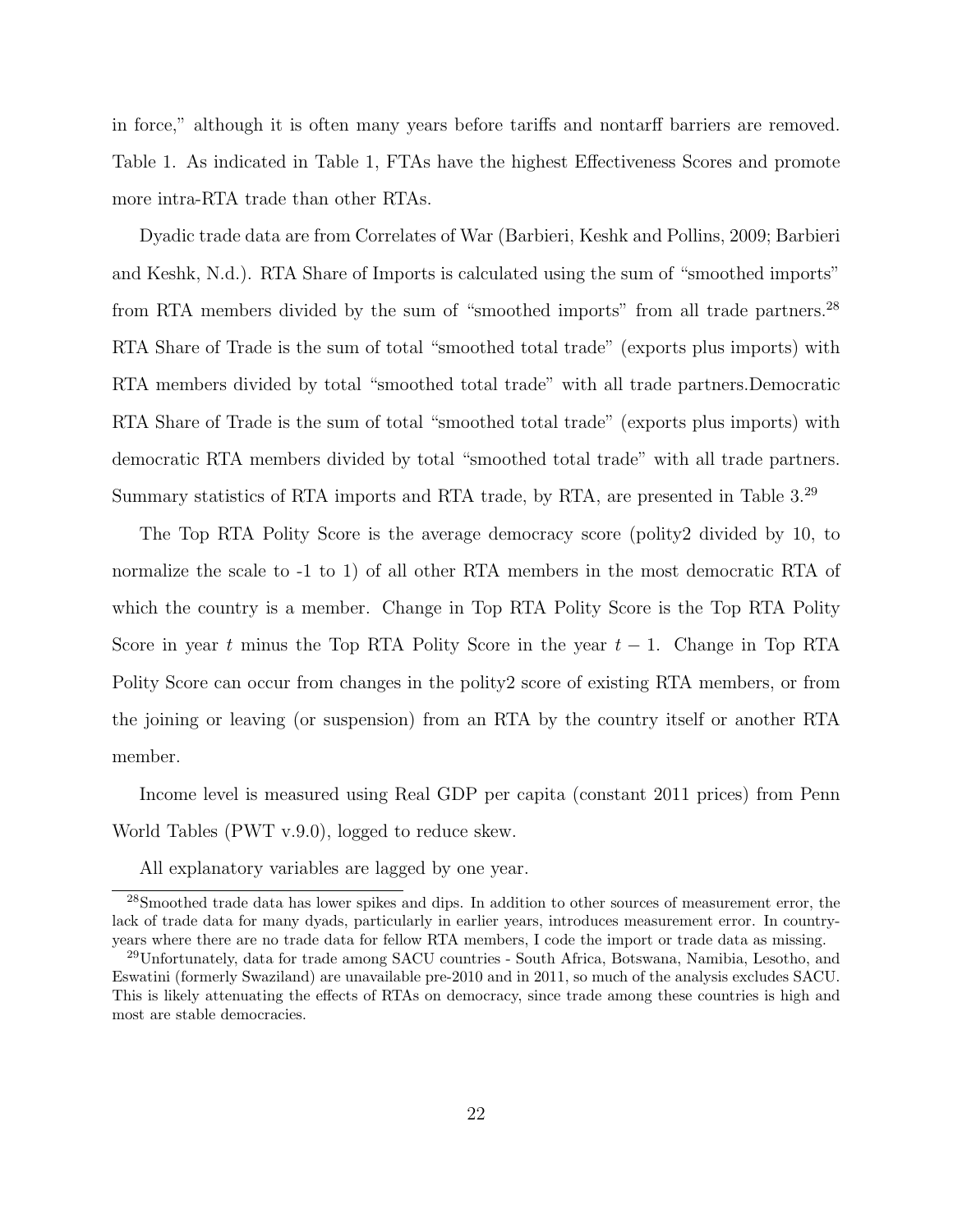## 4 Analysis

The baseline model for democratic transition (Table [5\)](#page-35-0) and democratic survival (Table [6\)](#page-35-1) includes domestic democratic capital, foreign democratic capital, and per capita income level.[30](#page-0-0) In both the tables and figures (beginning with Figure [5\)](#page-24-0), I present exponentiated coefficients, which enable an intuitive interpretation. An "odds ratio" greater than 1 indicates a higher predicted probability – for example, a 1.2 odds ratio for RTA membership would indicate that RTA members are 20 percent more likely to experience democratic transition than non-RTA members; an odds ratio less than 1 indicates a lower probability – for example, an odds ratio of 0.8 for RTA membership indicates that RTA members are 20 percent less likely than non-RTA members to experience democratic transition. The figures also present 90 percent confidence intervals, to indicate whether the relationship between the explanatory variable and the probability of democratic transition/survival is statistically significant.

The baseline model ("Controls" in Figure [5\)](#page-24-0) the results generally replicate those of [Pers](#page-33-9)[son and Tabellini](#page-33-9) [\(2006\)](#page-33-9); high foreign democratic capital and high domestic democratic capital are associated with a higher probability of both democratic transition and survival (although domestic democratic capital is not statistically significant for democratic survival), and high income is associated with higher probability of democratic survival. Counter to [Persson and Tabellini](#page-33-9) [\(2006\)](#page-33-9), high income is associated with a lower probability of democratic transition, indicating that prosperity in Africa stabilizes both democracies and dictatorships. For example, relatively high income (averaging over 4000 dollars real GDP per capita) dictatorships that never experienced democracy include Angola, Equatorial Guinea, Morocco, and Swaziland, and democracies (over the threshold of 0 on the -10 to 10 Polity scale) that never transitioned to dictatorship with relatively high income include Botswana, Mauritius, Namibia, and South Africa.

 $30$ This corresponds to Models 1 and 2 in [Persson and Tabellini](#page-33-9) [\(2006\)](#page-33-9) Table 2, but substitutes the probit model with an analagous logistic regression model to enable easier interpretation.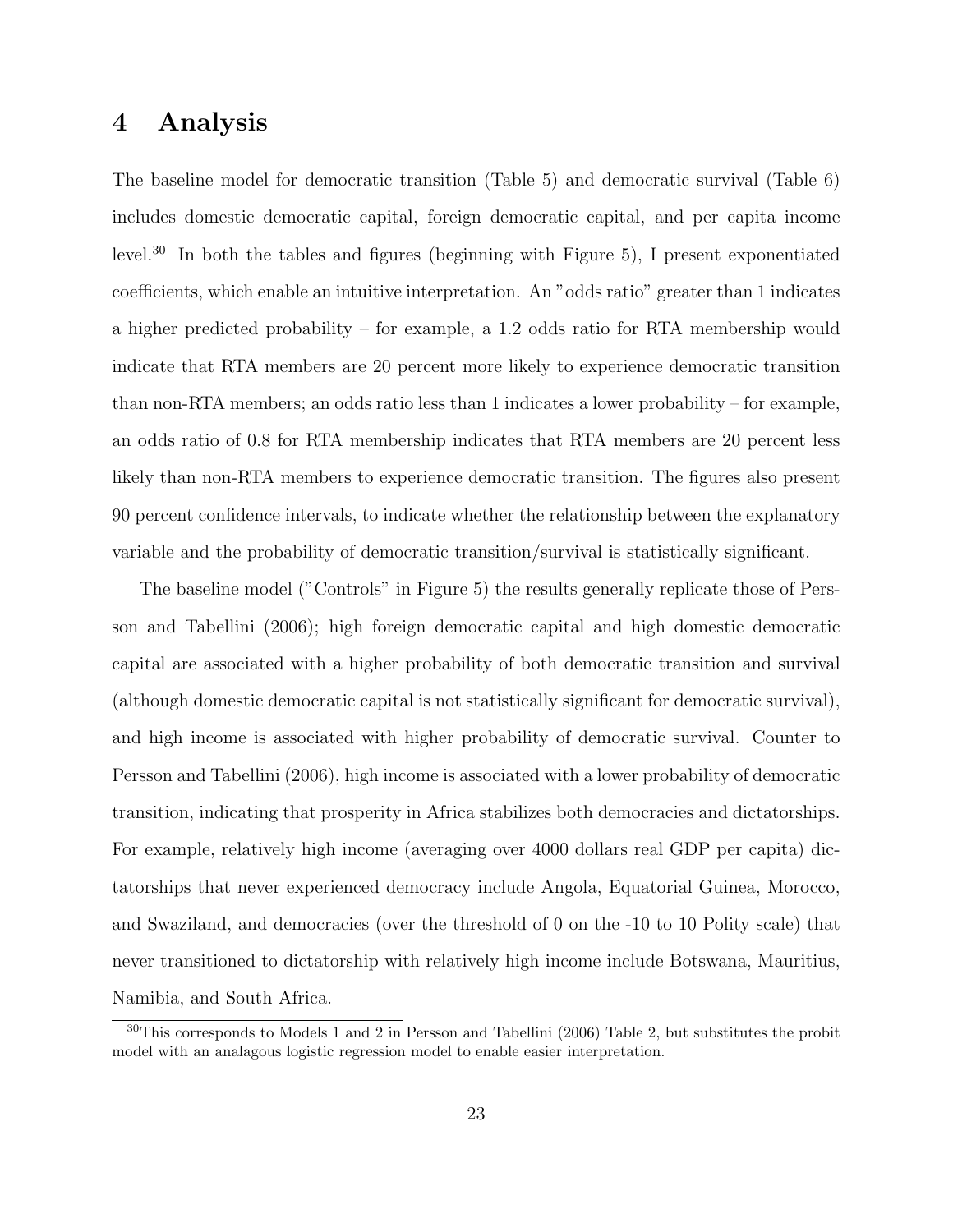

<span id="page-24-0"></span>Figure 5: Estimated change in probability of democratic transition and survival, given RTA membership, RTA share of imports, and RTA share of trade, as well as control variables.

When I test the RTA dummy variable model without control variables from the baseline model, membership in at least one RTA appears to increase the probability of democratic transition and survival over two-fold. However, when the control variables from the baseline model are re-introduced, the null hypothesis that RTA membership has no effect on democracy cannot be rejected with confidence. Similarly, when RTA share of trade and RTA share of imports are introduced without the baseline controls, a one-standard deviation increase in the share of trade with, or imports from, RTA members is associated with a 50 percent increased probability of democratic transition and survival, but inclusion of the baseline control variables renders these coefficients statistically insignificant. The strongest predictor of democratic transition and survival is foreign democratic capital; a one-standard deviation higher level of foreign democratic capital is associated with an approximately two-fold higher probability of democracy in the following year for both current democratices and dictatorships. High income, on the other hand, promotes regime continuity for both autocracies and democracies.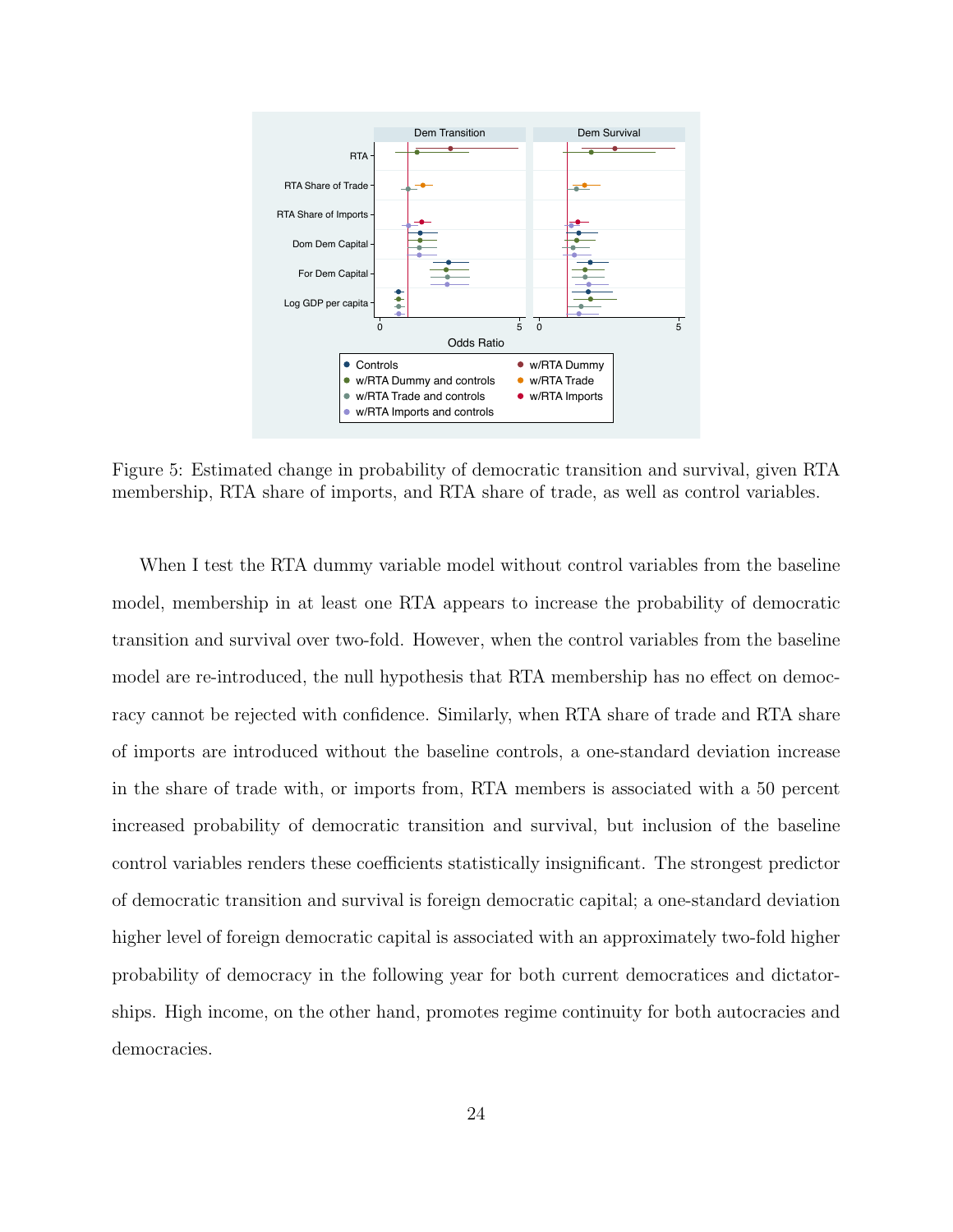

<span id="page-25-0"></span>Figure 6: Estimated change in probability of democratic transition and survival, given RTA membership, RTA share of imports, and RTA share of trade, as well as control variables. Country Fixed Effects model.

In order to control for country-level omitted variables that are not specified in the model, I next estimate a logistic regression model with country fixed effects (Figure [6](#page-25-0) and Tables [7](#page-36-0) and [8\)](#page-36-1). Because country-level fixed effects perfectly predict democracy or dictatorship for countries that retain the same regime type throughout the period studied, the fixed effects analysis is restricted to countries that have democratized at least once (for the democratic transition analysis) or have experienced democratic failure at least once (in the democratic survival analysis). The analysis therefore excludes countries that are effectively consolidated dictatorships or democracies, and explanatory variables can be interpreted as deviations from the country's average level.

The results for the fixed effects models are similar; RTA membership and RTA share imports are not statistically significant when the control variables from the baseline model are included. A standard deviation of RTA share of trade, however, is associated with a more than two-fold increase in probability of democratic survival. A higher level of for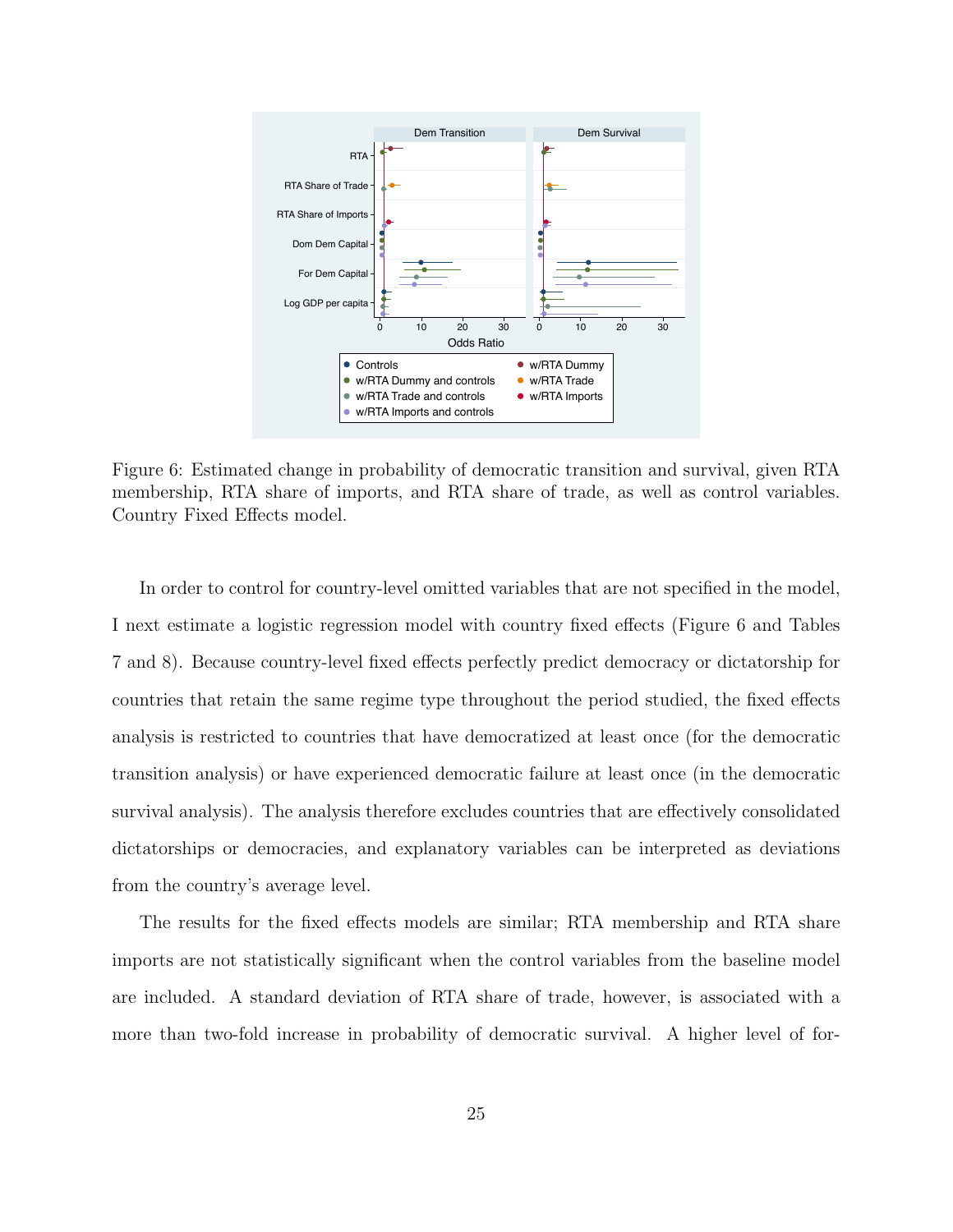eign democratic capital (i.e., the democracy level of foreign countries, particularly those in close geographic proximity) remains a robust predictor of democratic transition and survival. When fixed effects are included, income level no longer has a statistically significant associtation with regime change.

I repeat the analysis using Free Trade Areas (FTAs). FTAs, on average, have a greater impact on the level of both imports and trade in general among members than is the case for the broader category of RTAs. Figure [7](#page-26-0) and Tables [9](#page-37-0) and [10](#page-37-1) present the results from the logistic regression model, and Figure [8](#page-28-0) and Tables [11](#page-38-0) and [12](#page-38-1) present the results from the logistic regression model with fixed effects.



<span id="page-26-0"></span>Figure 7: Estimated change in probability of democratic transition and survival, given FTA membership, FTA share of imports, and FTA share of trade

As with RTAs, when ignoring the control variables and excluding country fixed effects, membership in a FTA, high FTA share of trade, and high FTA share of imports all appear to promote demoracy, but when the control variables are included, these associations are not statistically significant.

When controlling for unobserved country-level fixed effects, however, FTAs are associated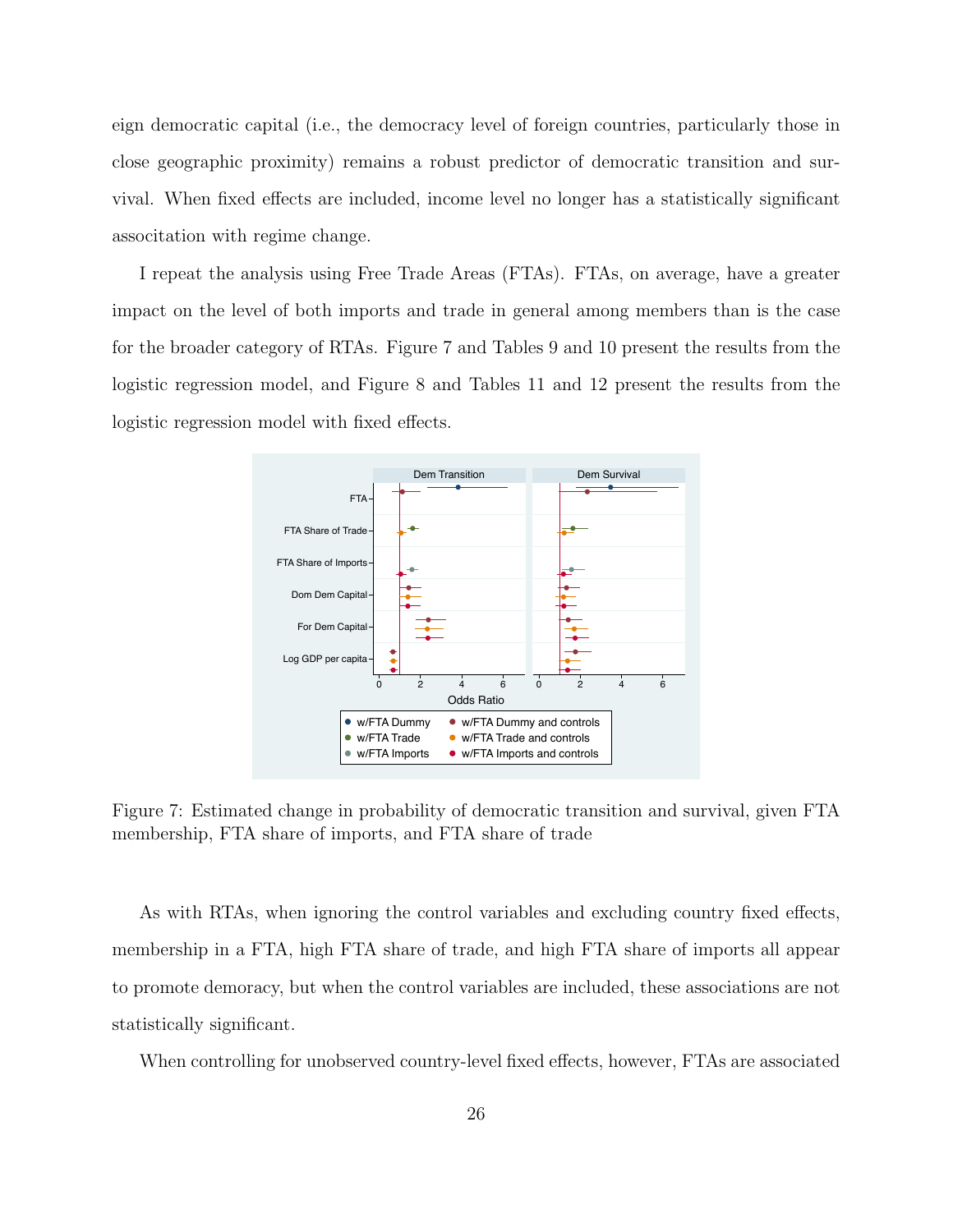with higher levels of democratic survival (see the right panel in [7](#page-26-0) and Table [12\)](#page-38-1), even when controlling for other explanatory variables. Membership in FTAs, and a high share of imports or trade with FTA members, are each associated with a significantly higher probability of democratic survival, relative to countries who are either not a member of a FTA or are weakly integrated with fellow FTA members.

The largest substantive effect (with fixed effects and other controls) among the FTArelated economic variables for democratic survival is FTA share of trade; one standard deviation is associated with a four-fold increase in the probability of democratic survival. Some countries with FTA share of trade more than two standard deviations above average for 5+ years after the year 2000 include ECOWAS members Burkina Faso, Niger, and Mali; SADC member Mozambique, and SADC and COMESA members Malawi, Zambia, and Zimbabwe. Note that many of these are not exemplary cases of democracy (even with the low threshold of 0 on the Polity scale, Zimbabwe is coded as a dictatorship from 1987- 2008); however, most are very low-income and therefore not expected to be democratic at all according to modernization theories of democracy. Membership in an FTA is associated a two-fold increase and a standard deviation of FTA share of imports is associated with a three-fold increased probability of democratic survival.

An increase in foreign democratic capital remains a strong and robust predictor of democratic transition and survival in the fixed effects models. When consolidated democracies and dictatorships are dropped from the analysis, within-country increases in income level appear to have no statistically significant effect on democratic transition or survival. Among countries that experienced at least one democratic failure, previous experience with democracy appears to have a negative association with democratic transition and survival. This may result from countries such as Ghana and Nigeria who have experienced multiple military coups after spells of democracy and countries such as Gambia and Zimbabwe who experienced decades of democracy followed by democratic failure.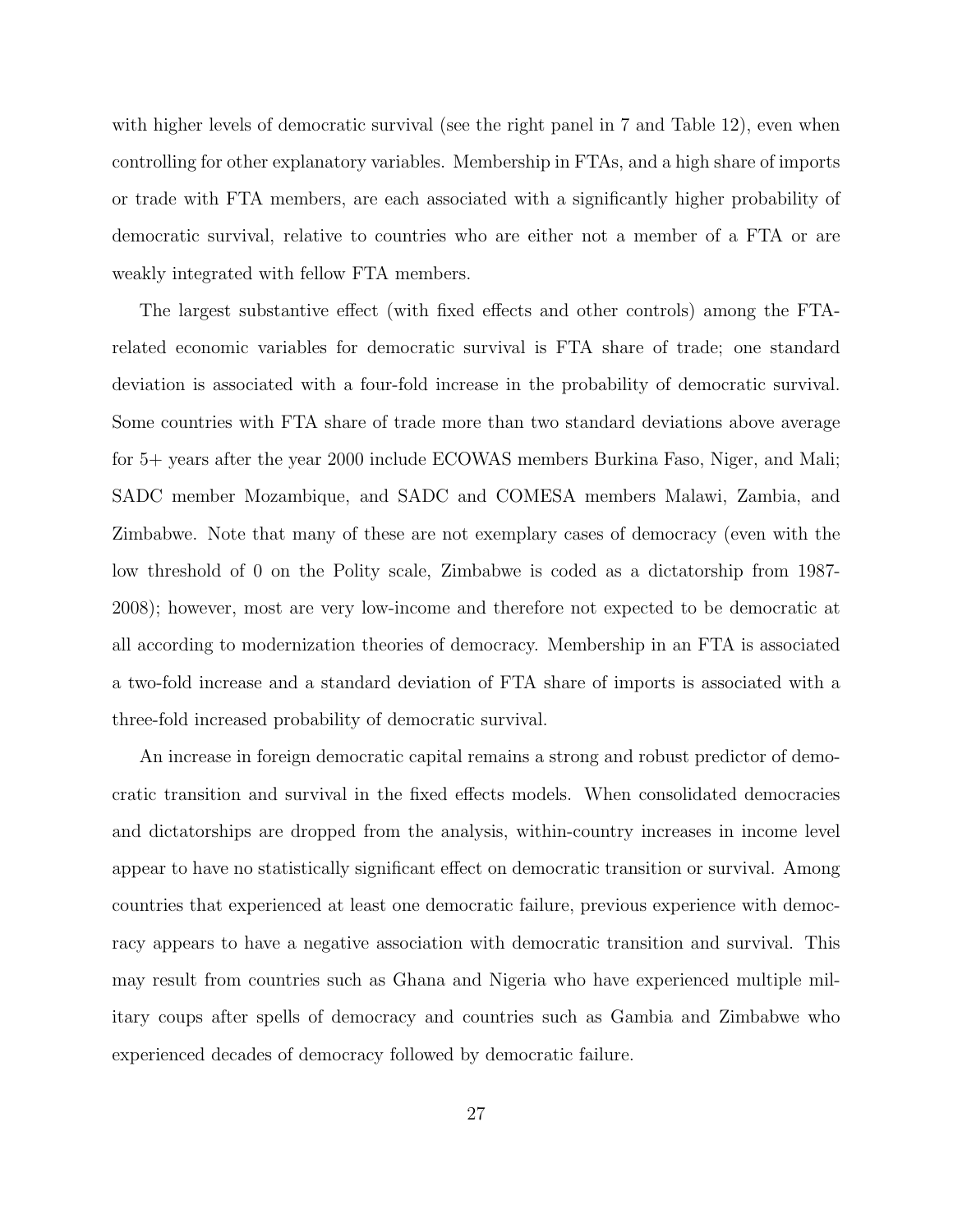

<span id="page-28-0"></span>Figure 8: Estimated change in probability of democratic transition and survival, given FTA membership, FTA share of imports, and FTA share of trade. Country Fixed Effects model.

Figures [9](#page-29-0) and [10,](#page-30-0) and Tables [13](#page-39-0) – [16,](#page-40-0) analyze the effect of democracy levels among other RTA and FTA members.

In the models without controls and without country fixed effects (Figure [9](#page-29-0) and Tables [13](#page-39-0) and [14\)](#page-39-1), most of the democracy-related variables (share of trade with democratic members of RTAs and FTAs, and top RTA Polity score) are statistically significant predictors of both democratic transition and survival. In the democratic transition analysis with controls, the null result can no longer be ruled out with confidence for most of the democracy-related RTA or FTA variables.

The exception is top RTA Polity score. With controls, a one-standard deviation increase in the top RTA Polity score is associated with a higher probability of democratic transition, and democratic RTA share of trade and top RTA polity score each have a statistically significant positive correlation democratic survival when controls are included. An example of a dictatorship with a Polity score significantly lower than the average Polity scores in a RTA is Gambia in 2014; in 2016, the authoritarian president lost an election and he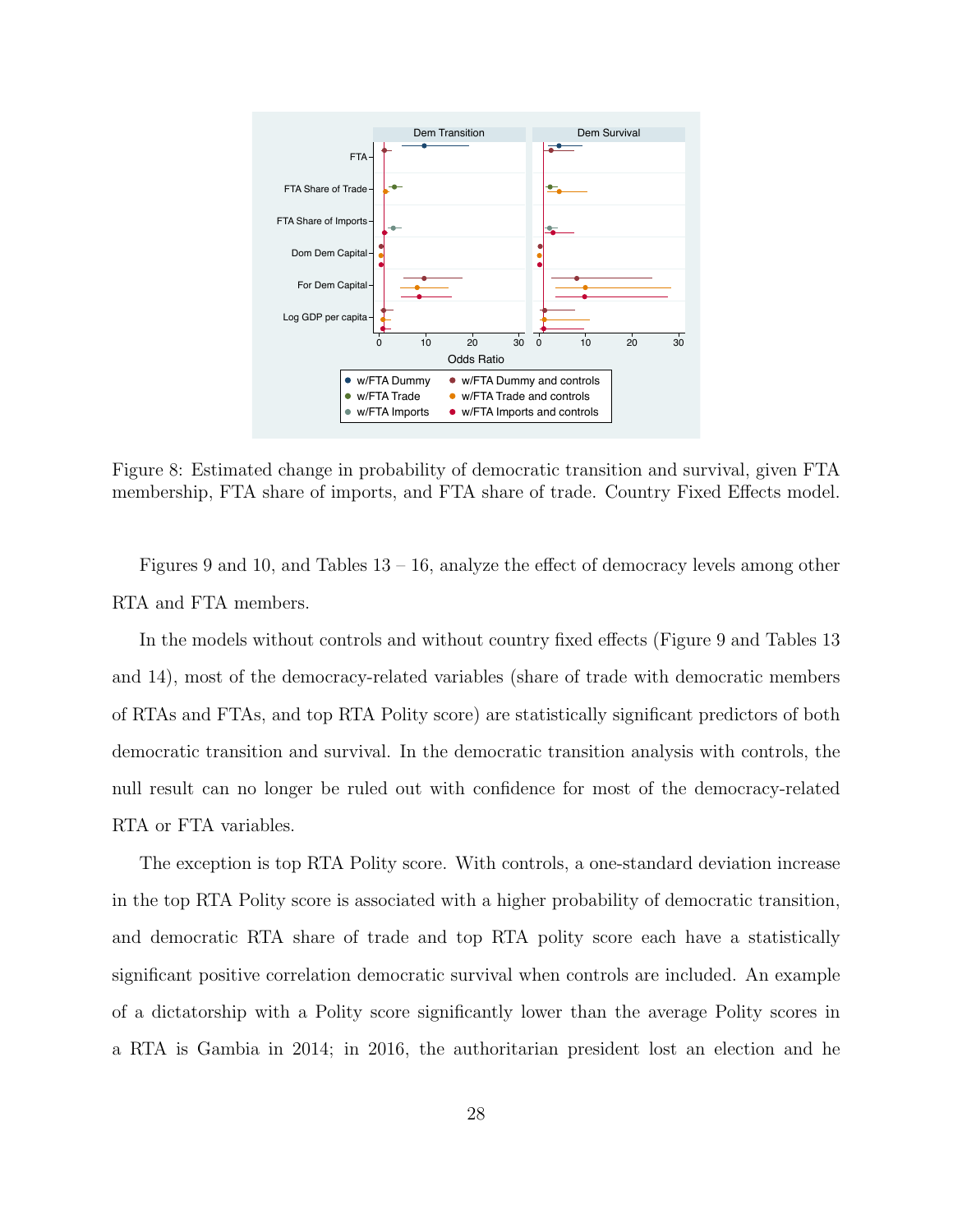stepped down in 2017. Another example is Burkina Faso in 2011; by 2015, the country had transitioned to democracy. A third example is Togo in 2011 and 2014; despite membership in the same more democratic RTA (ECOWAS), the president has maintained his authoritarian grip on power. An example of a democracy whose Polity score was significantly lower than the average Polity scores in a RTA is post-civil war Cote d'Ivoire in 2013; the country transitioned to democracy in 2011 and has remained a democracy since.



<span id="page-29-0"></span>Figure 9: Estimated change in probability of democratic transition and survival, given RTA democratic share of trade, FTA democratic share of trade, RTA top Polity score, and change in RTA top Polity score

In the models with country fixed effects (Figure [10](#page-30-0) and Tables [15](#page-40-1) and [16\)](#page-40-0), all democracyrelated variables are again statistically significant for both democratic transition and survival when control variables are excluded. None, however, are statistically significant predictors of democratic transition when control variables are reintroduced.<sup>[31](#page-0-0)</sup>

With respect to democratic survival, however, shares of trade with democratic RTA members and democratic FTAs are both statistically significant predictors of democratic

 $31$ Change in the top polity score is excluded since top polity score is equivalent to change in top polity score in the fixed effects model.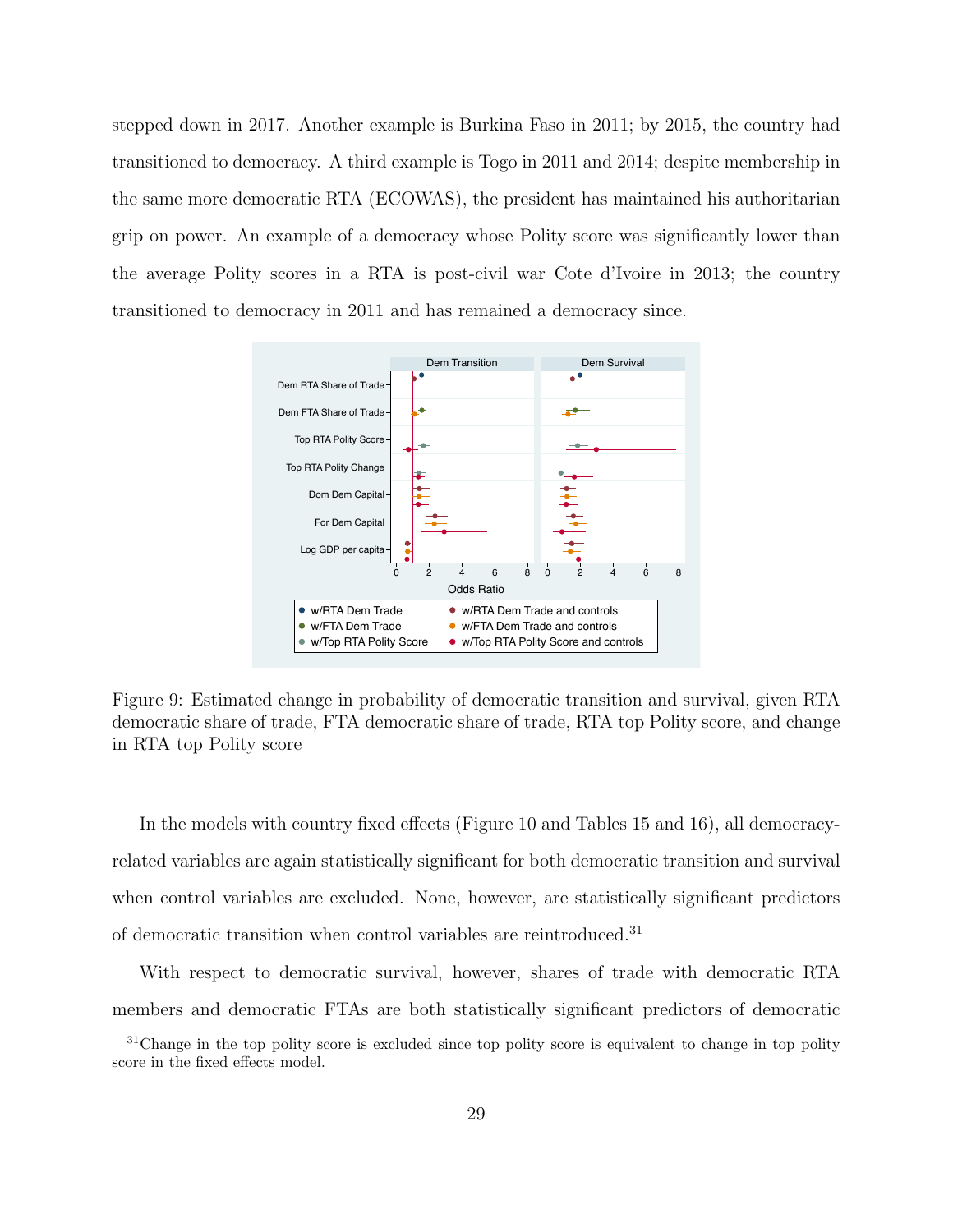continuity; each is associated with a four-fold increased probability of democratic survival. This indicates that RTA membership increases the probability of democratic survival if RTA or FTA membership leads to more intensive trade relations with other democracies, perhaps through broad-based exposure to democracy.

The top RTA polity score falls just short of the 90 percent confidence level, but has a larger substantive effect; one standard deviation of the top RTA polity score is associated with an eight-fold increased probability of democratic survival. The large confidence intervals in this analysis are due to small sample size, since this model only includes democracies who are members of at least one RTA.



<span id="page-30-0"></span>Figure 10: Estimated change in probability of democratic transition and survival, given RTA democratic share of trade, FTA democratic share of trade, and RTA top Polity score. Country Fixed Effects model.

# 5 Conclusion

In this paper, I systematically analyze the effect of African RTAs on transition and survival of democracies. There are a number of possible channels by which RTAs might promote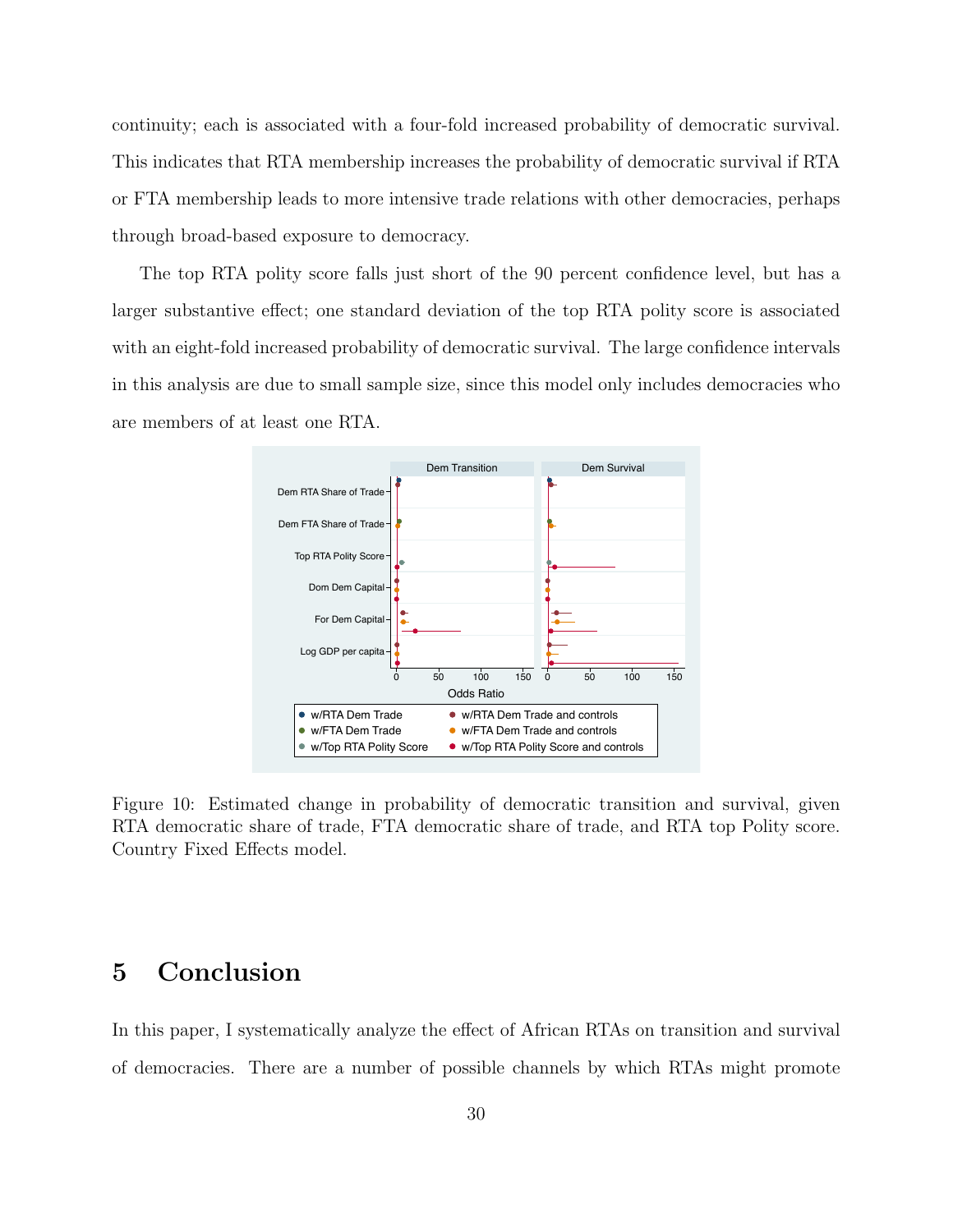democracy: (1) RTAs may promote trade and thereby economic development, which has been found to promote and/or sustain democracy; (2) RTAs, by lowering the cost of imports, may decrease the ability of authoritarian leaders to capture rents through monopolistic prices, thus reducing the incentive to establish authoritarian rule; (3) increased trade relations with democracratic members of the RTA may promote citizens' interest in and commitment to democracy, and (4) membership in a RTA dominated by democracies may incentivize elites (including military elites) to respect the country's institutional commitment to democracy.

In this preliminary analysis, I find that increased trade resulting from membership in a regional trade agreement (and more so in a free trade agreement) increases the probability of democratic survival. Free trade agreements also appear to promote democratic survival in fragile democracies when the FTA promotes imports from other FTA members. In addition, democratic countries who have deep trade relations with other democracies in either a RTA or FTA are more likely to remain democratic. Finally, democratic countries who are members of RTAs with high "democratic density" are more likely to remain democratic than are democratic countries who are members of RTAs with generally low democracy scores. These patterns are robust to the inclusion of other explanations for democratic transition or survival, including income level, domestic history of democracy, and democracy in nearby countries.

The question of how RTAs affect democracy in Africa is not merely of academic interest. Negotiations are under way to merge three current RTAs into a 26-nation Tripartite Free Trade Area and a 54-nation Continental Free Trade Area (CFTA). The preliminary findings in this paper suggest increased economic integration, particulaly for countries integrating with more democratic neighbors, may accelerate and consolidate democracies in member states.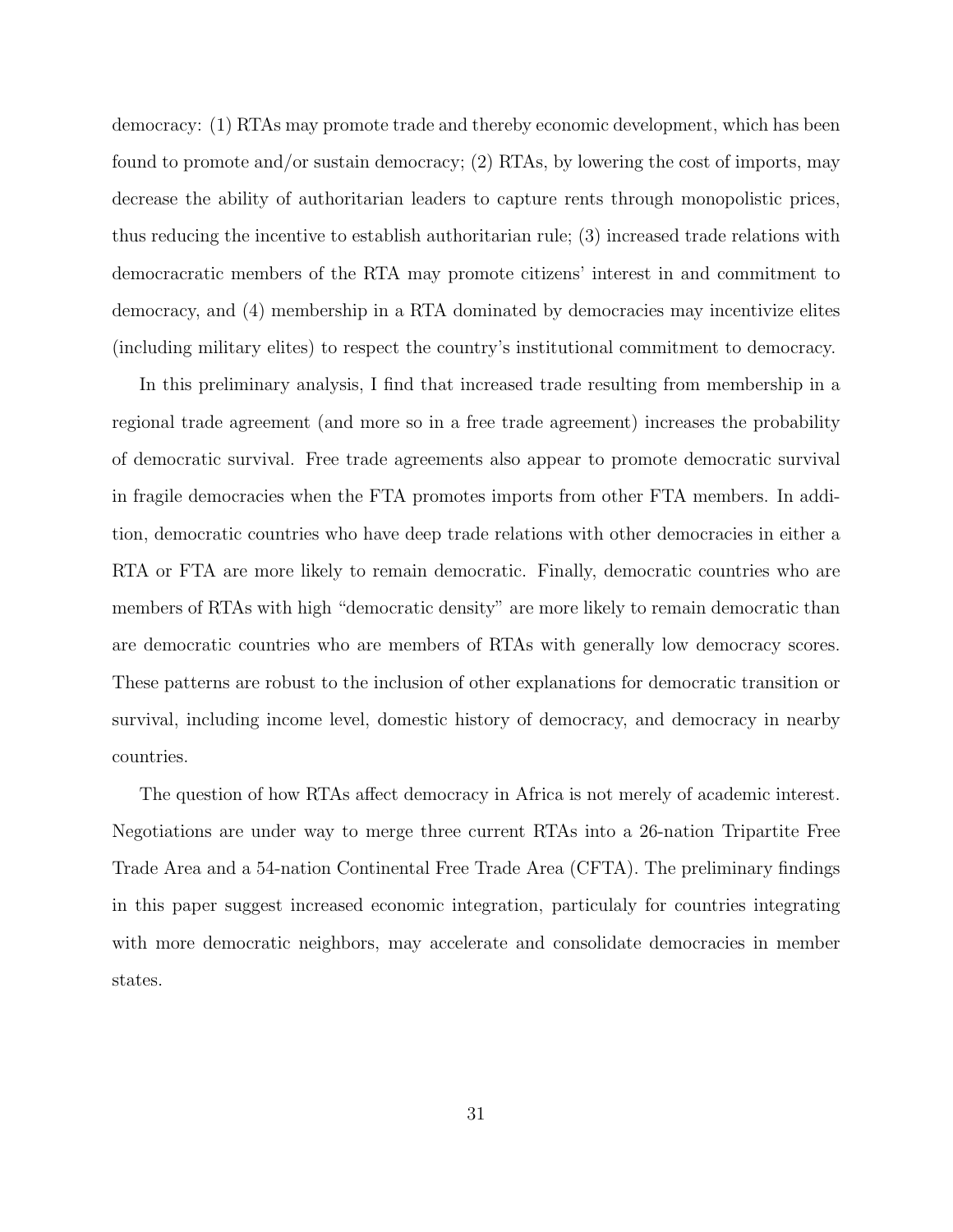# References

- <span id="page-32-5"></span>Acemoglu, Daron and James A Robinson. 2005. Economic origins of dictatorship and democracy. Cambridge University Press.
- <span id="page-32-7"></span>Adsera, Alicia and Carles Boix. 2002. "Trade, democracy, and the size of the public sector: The political underpinnings of openness." International Organization 56(2):229–262.
- <span id="page-32-1"></span>Afesorgbor, Sylvanus and Peter AG van Bergeijk. 2011. "Multi-membership and the effectiveness of regional trade agreements in western and southern Africa: A comparative study of ECOWAS and SADC.".
- <span id="page-32-12"></span>Barbieri, Katherine and Omar M. G. Keshk. N.d. "Correlates of War Project Trade Data Set Codebook, Version 4.0. 2016.". URL: http://correlatesofwar.org
- <span id="page-32-11"></span>Barbieri, Katherine, Omar M. G. Keshk and Brian Pollins. 2009. "TRADING DATA: Evaluating our Assumptions and Coding Rules." Conflict Management and Peace Science 26(5):471–491.
- <span id="page-32-4"></span>Bates, Robert. 1981. "States and markets in tropical Africa: The political basis of agricultural policy." Berkeley: University of California Press, series on social choice and political economy .
- <span id="page-32-9"></span>Bates, Robert. 1994. The Impulse to reform in Africa. In Economic Change and Political Liberalization in Sub-Saharan Africa, ed. Jennifer Widner. Johns Hopkins University Press pp. 13–28.
- <span id="page-32-0"></span>Bhagwati, Jagdish. 2004. In defense of globalization: With a new afterword. Oxford University Press.
- <span id="page-32-8"></span>Bienen, Henry and Jeffrey Herbst. 1996. "The relationship between political and economic reform in Africa." Comparative Politics pp. 23–42.
- <span id="page-32-6"></span>Boix, Carles. 2003. Democracy and redistribution. Cambridge University Press.
- <span id="page-32-2"></span>Boix, Carles and Susan C Stokes. 2003. "Endogenous democratization." World politics 55(4):517–549.
- <span id="page-32-3"></span>Bratton, Michael and Nicholas Van de Walle. 1997. Democratic experiments in Africa: Regime transitions in comparative perspective. Cambridge University Press.
- <span id="page-32-10"></span>Brinks, Daniel and Michael Coppedge. 2006. "Diffusion is no illusion: Neighbor emulation in the third wave of democracy." Comparative Political Studies 39(4):463–489.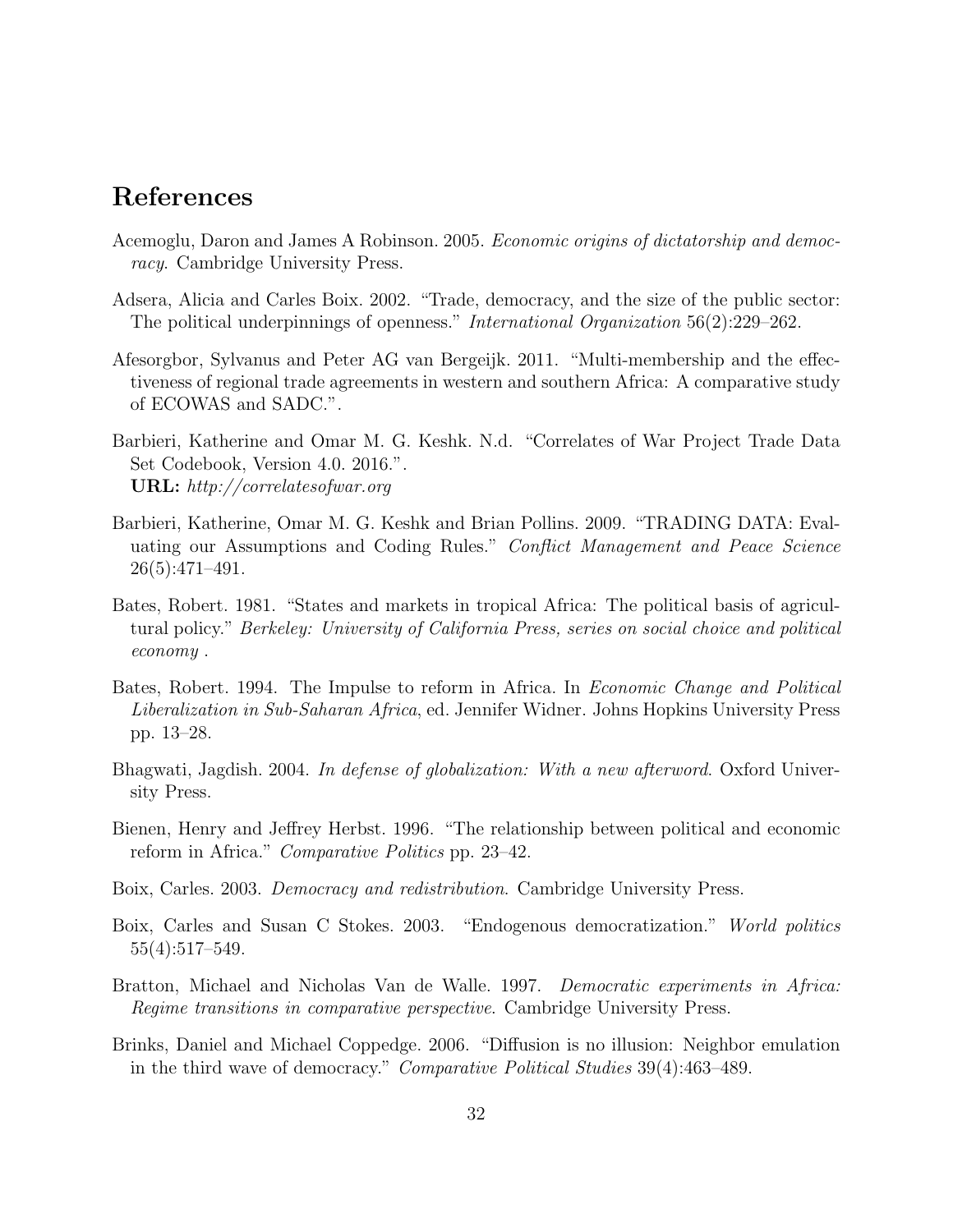- <span id="page-33-2"></span>Gray, Julia. 2014. "Domestic capacity and the implementation gap in regional trade agreements." Comparative Political Studies 47(1):55–84.
- <span id="page-33-3"></span>Gray, Julia and Jonathan B Slapin. 2012. "How effective are preferential trade agreements? Ask the experts." The Review of International Organizations 7(3):309–333.
- <span id="page-33-13"></span>Gupta, Aatmik. 2016. "Economic Integration in Africa: Past, Present, and Future." Africa Policy Journal 12:89.
- <span id="page-33-12"></span>Gurr, Ted Robert, Monty G Marshall and Keith Jaggers. 2016. "POLITY IV PROJECT: Political Regime Characteristics and Transitions, 1800-2015, Dataset Users." Manual'. Center for Systemic Peace .
- <span id="page-33-7"></span>Gyimah-Boadi, Emmanuel. 2015. "Africa's waning democratic commitment." Journal of Democracy 26(1):101–113.
- <span id="page-33-0"></span>Hartmann, Christof. 2017. "ECOWAS and the Restoration of Democracy in The Gambia." Africa Spectrum 52(1):85–99.
- <span id="page-33-11"></span>Huntington, Samuel P. 1993. The third wave: Democratization in the late twentieth century. Vol. 4 University of Oklahoma press.
- <span id="page-33-10"></span>Lindberg, Staffan I. 2006. Democracy and elections in Africa. JHU Press.
- <span id="page-33-5"></span>Lipset, Seymour Martin. 1959. "Some social requisites of democracy: Economic development and political legitimacy." American political science review 53(1):69–105.
- <span id="page-33-8"></span>Liu, Xuepeng and Emanuel Ornelas. 2014. "Free Trade Agreements and the Consolidation of Democracy." American Economic Journal: Macroeconomics 6(2):29–70.
- <span id="page-33-6"></span>Morrison, Kevin M. 2009. "Oil, nontax revenue, and the redistributional foundations of regime stability." International Organization 63(1):107–138.
- <span id="page-33-4"></span>Musila, Jacob Wanjala. 2005. "The intensity of trade creation and trade diversion in COMESA, ECCAS and ECOWAS: A comparative analysis." Journal of african Economies 14(1):117–141.
- <span id="page-33-1"></span>Nathan, Laurie. 2016. "How and Why African Mediators Compromise Democracy." Prepared for the Conference on the Ethics of Negotiation in Armed Conflicts, Centre for Ethics and the Rule of Law, University of Pennsylvania.
- Ngepah, Nicholas and Maxwell C Udeagha. 2018. "African Regional Trade Agreements and Intra-African Trade." Journal of Economic Integration 33(1):1176–1199.
- <span id="page-33-9"></span>Persson, Torsten and Guido Tabellini. 2006. Democratic capital: The nexus of political and economic change. Technical report National Bureau of Economic Research.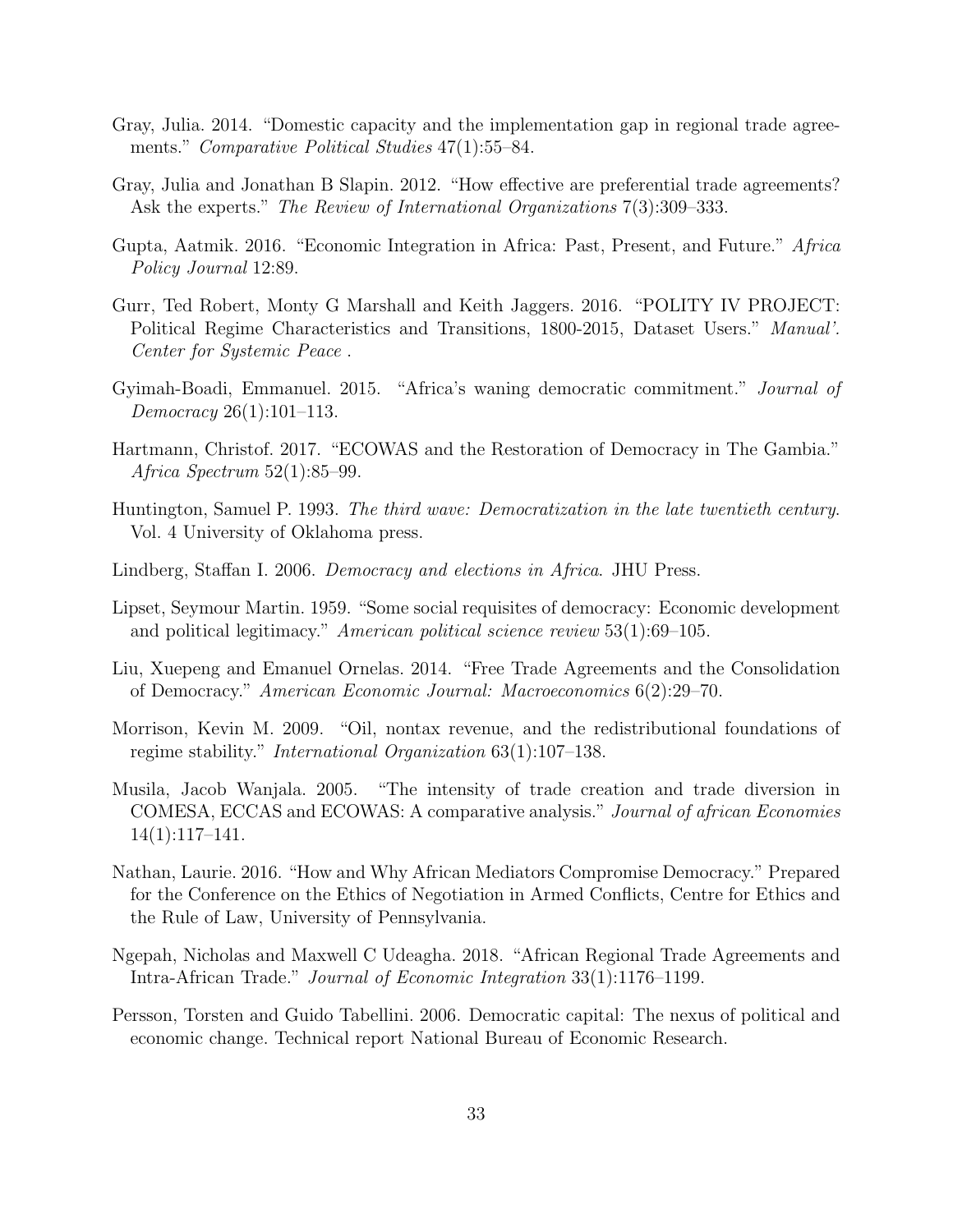- <span id="page-34-5"></span>Pevehouse, Jon C. 2002. "With a little help from my friends? Regional organizations and the consolidation of democracy." American Journal of Political Science pp. 611–626.
- <span id="page-34-6"></span>Pevehouse, Jon C., Timothy Nordstrom and Kevin Warnke. 2004. "The COW-2 International Organizations Dataset Version 2.0." Conflict Management and Peace Science 21(2):101– 119.
- <span id="page-34-1"></span>Przeworski, Adam, Michael Alvarez, José Antonio Cheibub and Fernando Limongi. 2000. Democracy and development: Political institutions and well-being in the world, 1950-1990. Cambridge University Press.
- <span id="page-34-4"></span>Rogers, Everett M. 2010. Diffusion of innovations. Simon and Schuster.
- <span id="page-34-2"></span>Smith, Benjamin. 2004. "Oil wealth and regime survival in the developing world, 1960–1999." American Journal of Political Science 48(2):232–246.
- <span id="page-34-3"></span>Strand, Havard, Havard Hegre, Scott Gates and Marianne Dahl. 2012. Democratic Waves? Global Patterns of Democratization, 1816–2008. In 3rd International Conference on Democracy as Idea and Practice, Oslo. pp. 12–13.
- <span id="page-34-0"></span>Yamarik, Steven and Sucharita Ghosh. 2015. "Broad versus regional integration: what matters more for economic development?" The Journal of International Trade  $\mathcal{E}$ amp; Economic Development 24(1):43–75.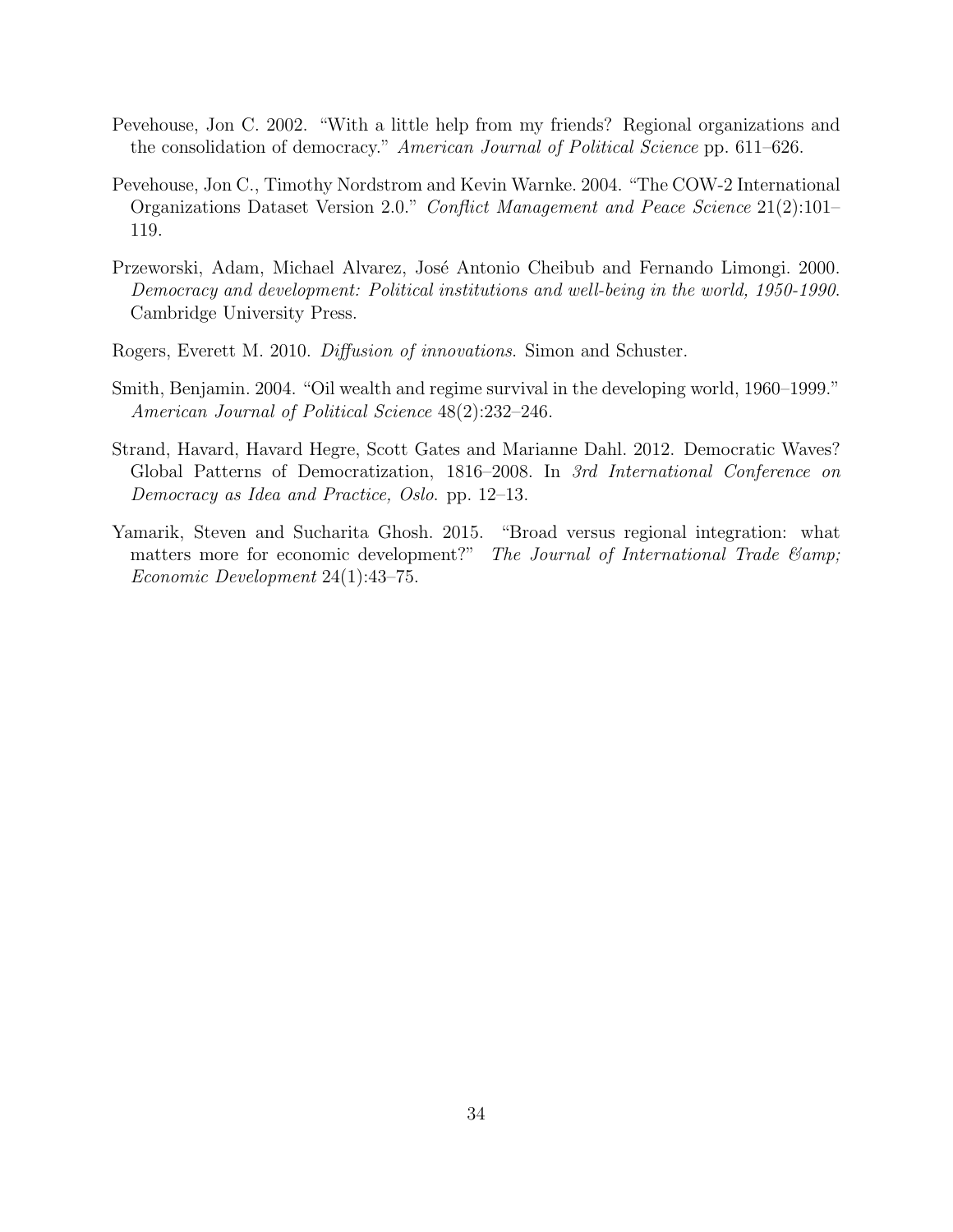|                      | $\left( 1\right)$ | $\left( 2\right)$ | $\left( 3\right)$ | $\left( 4\right)$ | (5)       | (6)       | $\left( 7\right)$ |
|----------------------|-------------------|-------------------|-------------------|-------------------|-----------|-----------|-------------------|
|                      | b/se              | $b$ /se           | b/se              | b/se              | b/se      | b/se      | b/se              |
| End_Dic              |                   |                   |                   |                   |           |           |                   |
| Dom Dem Capital      | $1.438+$          |                   |                   |                   | $1.433+$  | 1.406     | 1.405             |
|                      | (0.31)            |                   |                   |                   | (0.31)    | (0.32)    | (0.32)            |
| For Dem Capital      | $2.458**$         |                   |                   |                   | $2.369**$ | $2.419**$ | $2.406**$         |
|                      | (0.39)            |                   |                   |                   | (0.42)    | (0.43)    | (0.42)            |
| Log GDP per capita   | $0.658**$         |                   |                   |                   | $0.661**$ | $0.664*$  | $0.667*$          |
|                      | (0.10)            |                   |                   |                   | (0.10)    | (0.12)    | (0.12)            |
| <b>RTA</b>           |                   | $2.527*$          |                   |                   | 1.324     |           |                   |
|                      |                   | (1.04)            |                   |                   | (0.71)    |           |                   |
| RTA Share of Trade   |                   |                   | $1.537**$         |                   |           | 1.004     |                   |
|                      |                   |                   | (0.20)            |                   |           | (0.17)    |                   |
| RTA Share of Imports |                   |                   |                   | $1.493**$         |           |           | 1.020             |
|                      |                   |                   |                   | (0.19)            |           |           | (0.18)            |
| Observations         | 1714              | 1889              | 1728              | 1727              | 1714      | 1604      | 1603              |
| Pseudo $R^2$         | 0.098             | 0.013             | 0.019             | 0.016             | 0.099     | 0.096     | 0.096             |

<span id="page-35-0"></span>Table 5: Estimated change in probability of democratic transition, given RTA membership, RTA share of imports, and RTA share of trade  $=$ 

<span id="page-35-1"></span>Standard errors in parentheses.  $+p < 0.10, *p < 0.05 * *p < 0.01$ 

|                                              |  |  |  |  | Table 6: Estimated change in probability of democratic survival, given RTA membership, |
|----------------------------------------------|--|--|--|--|----------------------------------------------------------------------------------------|
| RTA share of imports, and RTA share of trade |  |  |  |  |                                                                                        |

|                      | (1)       | $\left( 2\right)$ | $\left( 3\right)$ | $\left( 4\right)$ | (5)      | (6)      | $\left( 7\right)$ |
|----------------------|-----------|-------------------|-------------------|-------------------|----------|----------|-------------------|
|                      | b/se      | b/se              | b/se              | b/se              | b/se     | b/sec    | b/sec             |
| Stay_Dem             |           |                   |                   |                   |          |          |                   |
| Dom Dem Capital      | 1.413     |                   |                   |                   | 1.338    | 1.208    | 1.253             |
|                      | (0.35)    |                   |                   |                   | (0.34)   | (0.29)   | (0.30)            |
| For Dem Capital      | $1.825**$ |                   |                   |                   | $1.637*$ | $1.640*$ | $1.774**$         |
|                      | (0.34)    |                   |                   |                   | (0.35)   | (0.35)   | (0.36)            |
| Log GDP per capita   | $1.752*$  |                   |                   |                   | $1.836*$ | $1.497+$ | 1.418             |
|                      | (0.43)    |                   |                   |                   | (0.47)   | (0.36)   | (0.35)            |
| <b>RTA</b>           |           | $2.708**$         |                   |                   | 1.861    |          |                   |
|                      |           | (0.97)            |                   |                   | (0.91)   |          |                   |
| RTA Share of Trade   |           |                   | $1.622**$         |                   |          | 1.329    |                   |
|                      |           |                   | (0.30)            |                   |          | (0.25)   |                   |
| RTA Share of Imports |           |                   |                   | 1.378*            |          |          | 1.144             |
|                      |           |                   |                   | (0.21)            |          |          | (0.17)            |
| Observations         | 717       | 775               | 546               | 546               | 717      | 530      | 530               |
| Pseudo $R^2$         | 0.095     | 0.023             | 0.029             | 0.014             | 0.101    | 0.071    | 0.067             |

Exponentiated coefficients

Standard errors in parentheses.  $+p < 0.10, *p < 0.05 * *p < 0.01$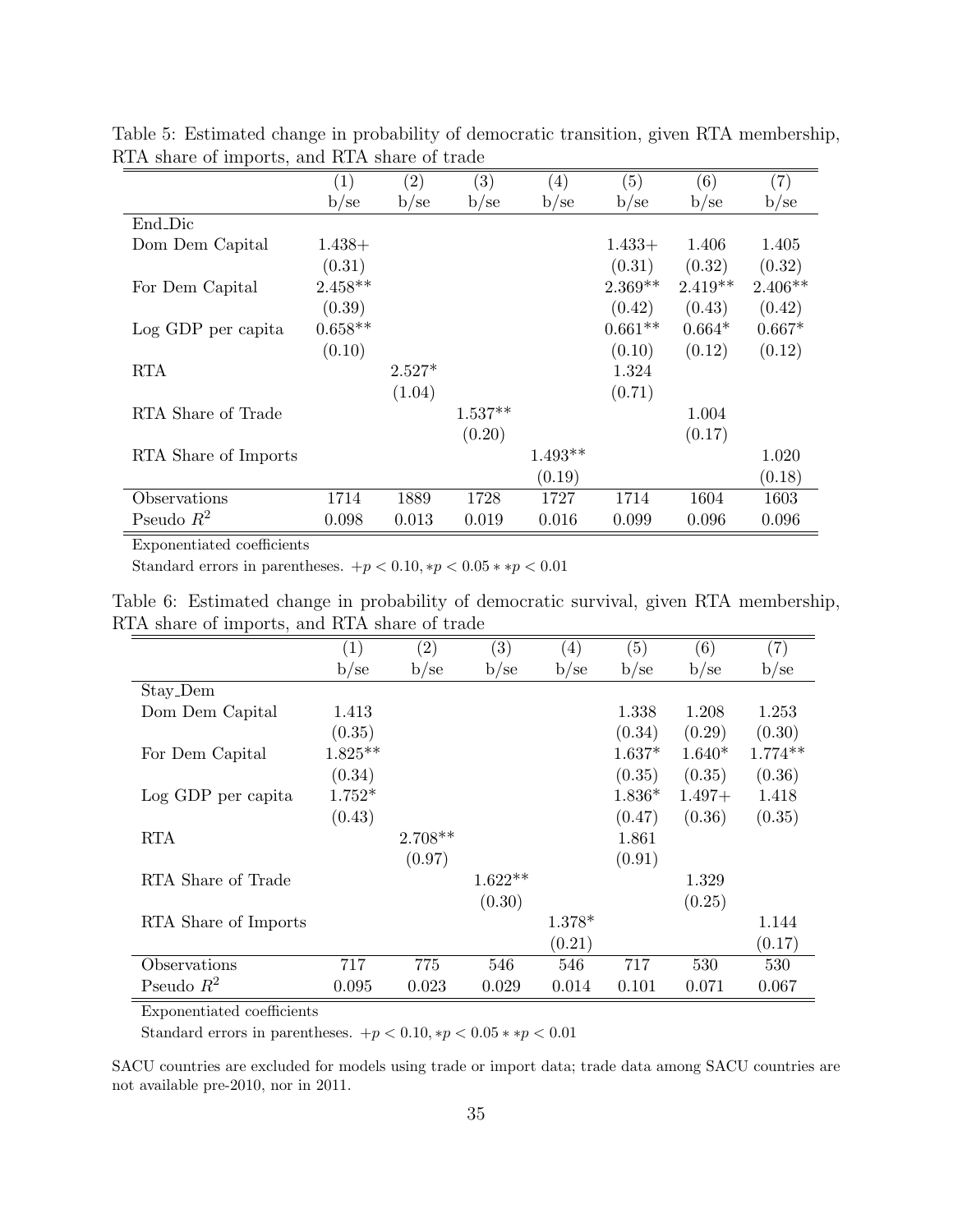|                      | $\left(1\right)$ | $\left( 2\right)$ | $\left( 3\right)$ | $\left(4\right)$ | (5)        | (6)       | $\left( 7\right)$ |
|----------------------|------------------|-------------------|-------------------|------------------|------------|-----------|-------------------|
|                      | b/se             | b/se              | b/se              | b/sec            | b/se       | b/se      | b/se              |
| End_Dic              |                  |                   |                   |                  |            |           |                   |
| Dom Dem Capital      | $0.428*$         |                   |                   |                  | $0.437+$   | $0.445+$  | $0.446+$          |
|                      | (0.18)           |                   |                   |                  | (0.19)     | (0.19)    | (0.19)            |
| For Dem Capital      | $9.889**$        |                   |                   |                  | $10.745**$ | $8.812**$ | $8.307**$         |
|                      | (3.50)           |                   |                   |                  | (3.94)     | (3.36)    | (3.00)            |
| Log GDP per capita   | 0.931            |                   |                   |                  | 0.877      | 0.669     | 0.698             |
|                      | (0.64)           |                   |                   |                  | (0.60)     | (0.47)    | (0.49)            |
| <b>RTA</b>           |                  | $2.526+$          |                   |                  | 0.562      |           |                   |
|                      |                  | (1.24)            |                   |                  | (0.35)     |           |                   |
| RTA Share of Trade   |                  |                   | $2.893**$         |                  |            | 0.853     |                   |
|                      |                  |                   | (0.88)            |                  |            | (0.33)    |                   |
| RTA Share of Imports |                  |                   |                   | $2.063**$        |            |           | 1.006             |
|                      |                  |                   |                   | (0.54)           |            |           | (0.36)            |
| Observations         | 1183             | 1218              | 1137              | 1136             | 1183       | 1128      | 1127              |
| Pseudo $R^2$         | 0.280            | 0.012             | 0.043             | 0.026            | 0.282      | 0.261     | 0.261             |

<span id="page-36-0"></span>Table 7: Estimated change in probability of democratic transition, given RTA membership, RTA share of imports, and RTA share of trade. Country Fixed Effects.

<span id="page-36-1"></span>Standard errors in parentheses.  $+p < 0.10, *p < 0.05 * *p < 0.01$ 

| Table 8: Estimated change in probability of democratic survival, given RTA membership, |  |  |                                     |  |
|----------------------------------------------------------------------------------------|--|--|-------------------------------------|--|
| RTA share of imports, and RTA share of trade. Country Fixed Effects.                   |  |  |                                     |  |
|                                                                                        |  |  | $(1)$ $(0)$ $(0)$ $(1)$ $(1)$ $(2)$ |  |

|                      | $\left( 1\right)$ | $\left( 2\right)$ | $\left( 3\right)$ | $\left( 4\right)$ | (5)        | (6)       | (7)        |
|----------------------|-------------------|-------------------|-------------------|-------------------|------------|-----------|------------|
|                      | b/se              | b/se              | b/se              | b/se              | b/se       | b/se      | b/se       |
| Stay_Dem             |                   |                   |                   |                   |            |           |            |
| Dom Dem Capital      | $0.268**$         |                   |                   |                   | $0.269**$  | $0.169**$ | $0.228**$  |
|                      | (0.12)            |                   |                   |                   | (0.12)     | (0.09)    | (0.11)     |
| For Dem Capital      | $11.890**$        |                   |                   |                   | $11.663**$ | $9.657**$ | $11.223**$ |
|                      | (7.44)            |                   |                   |                   | (7.55)     | (6.23)    | (7.20)     |
| Log GDP per capita   | 0.947             |                   |                   |                   | 0.971      | 1.995     | 1.121      |
|                      | (1.04)            |                   |                   |                   | (1.08)     | (3.05)    | (1.73)     |
| <b>RTA</b>           |                   | 1.762             |                   |                   | 1.075      |           |            |
|                      |                   | (0.76)            |                   |                   | (0.66)     |           |            |
| RTA Share of Trade   |                   |                   | $2.386*$          |                   |            | $2.627+$  |            |
|                      |                   |                   | (0.97)            |                   |            | (1.48)    |            |
| RTA Share of Imports |                   |                   |                   | 1.618             |            |           | 1.398      |
|                      |                   |                   |                   | (0.54)            |            |           | (0.58)     |
| Observations         | 384               | 422               | 374               | 374               | 384        | 358       | 358        |
| Pseudo $R^2$         | 0.177             | 0.009             | 0.039             | 0.016             | 0.177      | 0.199     | 0.180      |

Exponentiated coefficients

Standard errors in parentheses.  $+p < 0.10, *p < 0.05 * *p < 0.01$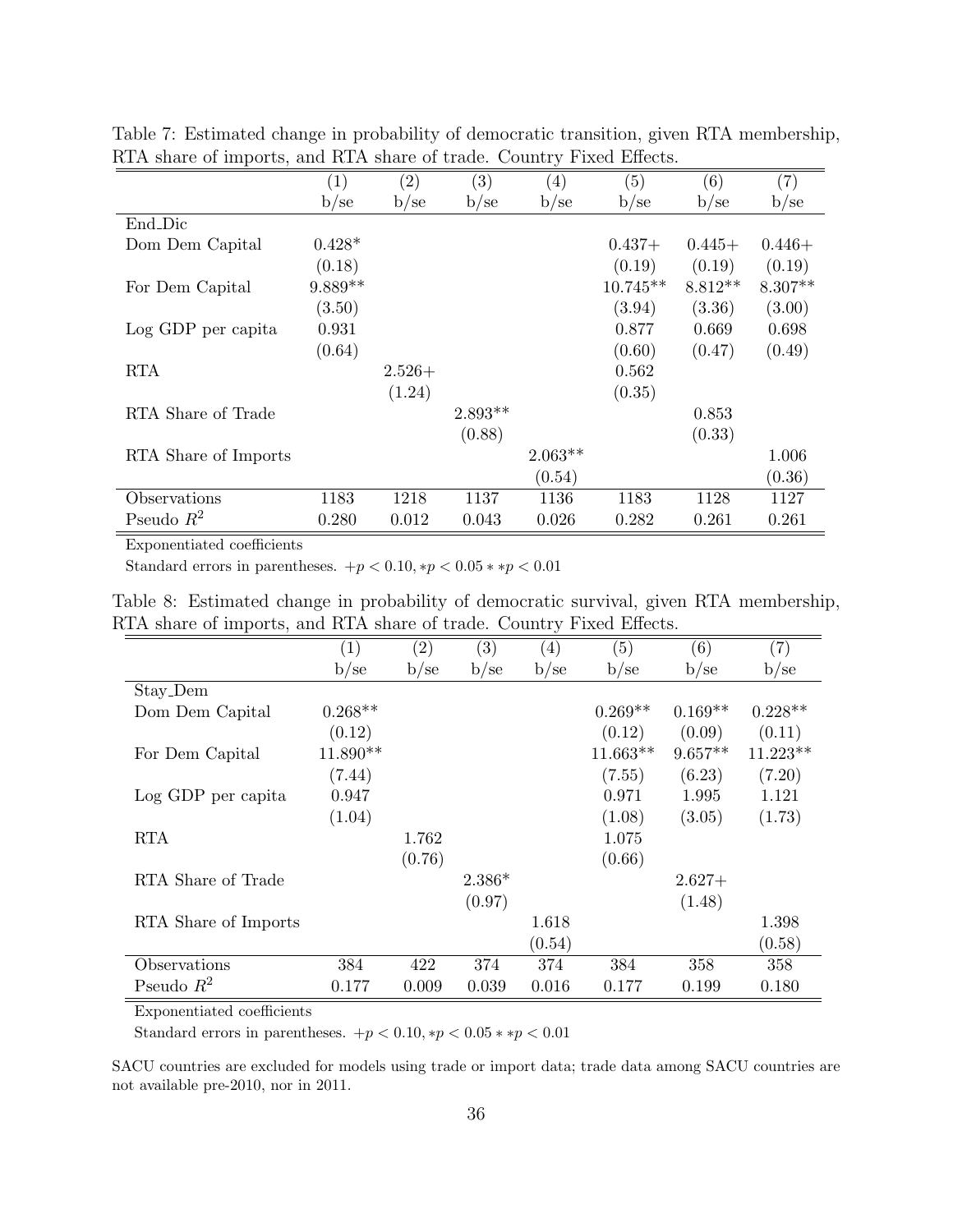<span id="page-37-0"></span>

|                      | $\left( 1\right)$ | $\left( 2\right)$ | $\left( 3\right)$ | $\left(4\right)$ | (5)       | (6)       |
|----------------------|-------------------|-------------------|-------------------|------------------|-----------|-----------|
|                      | b/se              | b/sec             | b/sec             | b/sec            | b/se      | b/sec     |
| End Dic              |                   |                   |                   |                  |           |           |
| <b>FTA</b>           | $3.825**$         |                   |                   | 1.122            |           |           |
|                      | (1.14)            |                   |                   | (0.39)           |           |           |
| FTA Share of Trade   |                   | $1.620**$         |                   |                  | 1.060     |           |
|                      |                   | (0.17)            |                   |                  | (0.15)    |           |
| FTA Share of Imports |                   |                   | $1.585**$         |                  |           | 1.044     |
|                      |                   |                   | (0.18)            |                  |           | (0.16)    |
| Dom Dem Capital      |                   |                   |                   | $1.434+$         | 1.393     | 1.389     |
|                      |                   |                   |                   | (0.31)           | (0.32)    | (0.32)    |
| For Dem Capital      |                   |                   |                   | $2.384**$        | $2.333**$ | $2.360**$ |
|                      |                   |                   |                   | (0.44)           | (0.42)    | (0.41)    |
| Log GDP per capita   |                   |                   |                   | $0.665*$         | $0.684*$  | $0.680*$  |
|                      |                   |                   |                   | (0.11)           | (0.12)    | (0.12)    |
| Observations         | 1889              | 1747              | 1747              | 1714             | 1620      | 1620      |
| Pseudo $R^2$         | 0.037             | 0.028             | 0.023             | 0.098            | 0.094     | 0.094     |

Table 9: Estimated change in probability of democratic transition, given FTA membership, FTA share of imports, and FTA share of trade

<span id="page-37-1"></span>Standard errors in parentheses.  $+p < 0.10, *p < 0.05 * *p < 0.01$ 

Table 10: Estimated change in probability of democratic survival, given FTA membership, FTA share of imports, and FTA share of trade

| Τ.                   |           |                   |          |          |           |           |
|----------------------|-----------|-------------------|----------|----------|-----------|-----------|
|                      | (1)       | $\left( 2\right)$ | (3)      | (4)      | (5)       | (6)       |
|                      | b/sec     | b/se              | b/se     | b/se     | b/sec     | b/se      |
| Stay_Dem             |           |                   |          |          |           |           |
| FTA.                 | $3.471**$ |                   |          | 2.343    |           |           |
|                      | (1.41)    |                   |          | (1.27)   |           |           |
| FTA Share of Trade   |           | $1.642*$          |          |          | 1.223     |           |
|                      |           | (0.38)            |          |          | (0.25)    |           |
| FTA Share of Imports |           |                   | $1.576*$ |          |           | 1.185     |
|                      |           |                   | (0.34)   |          |           | (0.21)    |
| Dom Dem Capital      |           |                   |          | 1.333    | 1.191     | 1.204     |
|                      |           |                   |          | (0.32)   | (0.29)    | (0.30)    |
| For Dem Capital      |           |                   |          | 1.420    | $1.710**$ | $1.752**$ |
|                      |           |                   |          | (0.33)   | (0.35)    | (0.34)    |
| Log GDP per capita   |           |                   |          | $1.767*$ | 1.384     | 1.388     |
|                      |           |                   |          | (0.39)   | (0.32)    | (0.33)    |
| Observations         | 775       | 551               | 551      | 717      | 535       | 535       |
| Pseudo $R^2$         | 0.038     | 0.030             | 0.024    | 0.105    | 0.068     | 0.067     |

Exponentiated coefficients

Standard errors in parentheses.  $+p < 0.10, *p < 0.05 * *p < 0.01$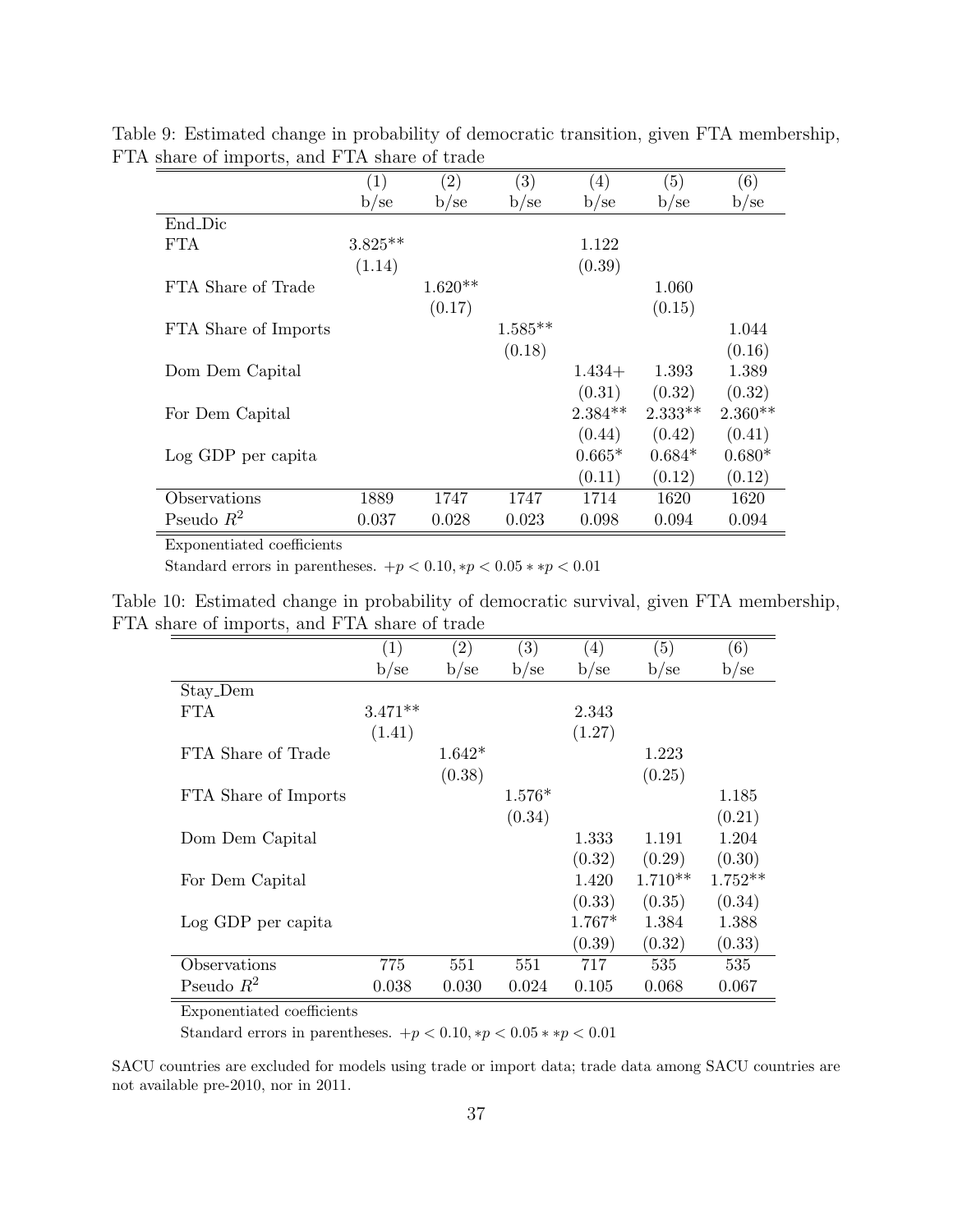<span id="page-38-0"></span>

|                      | (1)       | $\left( 2\right)$ | (3)       | $\left( 4\right)$ | $\left(5\right)$ | (6)       |
|----------------------|-----------|-------------------|-----------|-------------------|------------------|-----------|
|                      | b/se      | b/se              | b/se      | b/se              | b/se             | b/sec     |
| End_Dic              |           |                   |           |                   |                  |           |
| FTA.                 | $9.666**$ |                   |           | 1.125             |                  |           |
|                      | (4.07)    |                   |           | (0.62)            |                  |           |
| FTA Share of Trade   |           | $3.261**$         |           |                   | 1.331            |           |
|                      |           | (0.88)            |           |                   | (0.40)           |           |
| FTA Share of Imports |           |                   | $3.026**$ |                   |                  | 1.133     |
|                      |           |                   | (0.84)    |                   |                  | (0.33)    |
| Dom Dem Capital      |           |                   |           | $0.420*$          | $0.385*$         | $0.410*$  |
|                      |           |                   |           | (0.18)            | (0.18)           | (0.19)    |
| For Dem Capital      |           |                   |           | $9.648**$         | $8.147**$        | $8.596**$ |
|                      |           |                   |           | (3.59)            | (2.97)           | (3.14)    |
| Log GDP per capita   |           |                   |           | 0.957             | 0.811            | 0.782     |
|                      |           |                   |           | (0.67)            | (0.57)           | (0.55)    |
| Observations         | 1218      | 1156              | 1156      | 1183              | 1147             | 1147      |
| Pseudo $R^2$         | 0.093     | 0.080             | 0.062     | 0.280             | 0.269            | 0.266     |

Table 11: Estimated change in probability of democratic transition, given FTA membership, FTA share of imports, and FTA share of trade. Country Fixed Effects.

Standard errors in parentheses.  $+p < 0.10, *p < 0.05 * *p < 0.01$ 

Table 12: Estimated change in probability of democratic survival, given FTA membership, FTA share of imports, and FTA share of trade. Country Fixed Effects.

<span id="page-38-1"></span>

| Τ.                   |           |                   | ◡        |                   |           |           |
|----------------------|-----------|-------------------|----------|-------------------|-----------|-----------|
|                      | (1)       | $\left( 2\right)$ | (3)      | $\left( 4\right)$ | (5)       | (6)       |
|                      | b/se      | b/se              | b/se     | b/se              | $b$ /se   | $b$ /se   |
| Stay_Dem             |           |                   |          |                   |           |           |
| <b>FTA</b>           | $4.297**$ |                   |          | 2.596             |           |           |
|                      | (2.03)    |                   |          | (1.68)            |           |           |
| FTA Share of Trade   |           | $2.392**$         |          |                   | $4.352**$ |           |
|                      |           | (0.78)            |          |                   | (2.28)    |           |
| FTA Share of Imports |           |                   | $2.269*$ |                   |           | $3.019*$  |
|                      |           |                   | (0.80)   |                   |           | (1.69)    |
| Dom Dem Capital      |           |                   |          | $0.267**$         | $0.098**$ | $0.158**$ |
|                      |           |                   |          | (0.12)            | (0.06)    | (0.09)    |
| For Dem Capital      |           |                   |          | $8.113**$         | $9.956**$ | $9.805**$ |
|                      |           |                   |          | (5.43)            | (6.35)    | (6.20)    |
| Log GDP per capita   |           |                   |          | 1.235             | 1.163     | 1.036     |
|                      |           |                   |          | (1.39)            | (1.59)    | (1.41)    |
| Observations         | 422       | 374               | 374      | 384               | 358       | 358       |
| Pseudo $R^2$         | 0.057     | 0.058             | 0.043    | 0.190             | 0.238     | 0.206     |
|                      |           |                   |          |                   |           |           |

Exponentiated coefficients

Standard errors in parentheses.  $+p < 0.10, *p < 0.05 * *p < 0.01$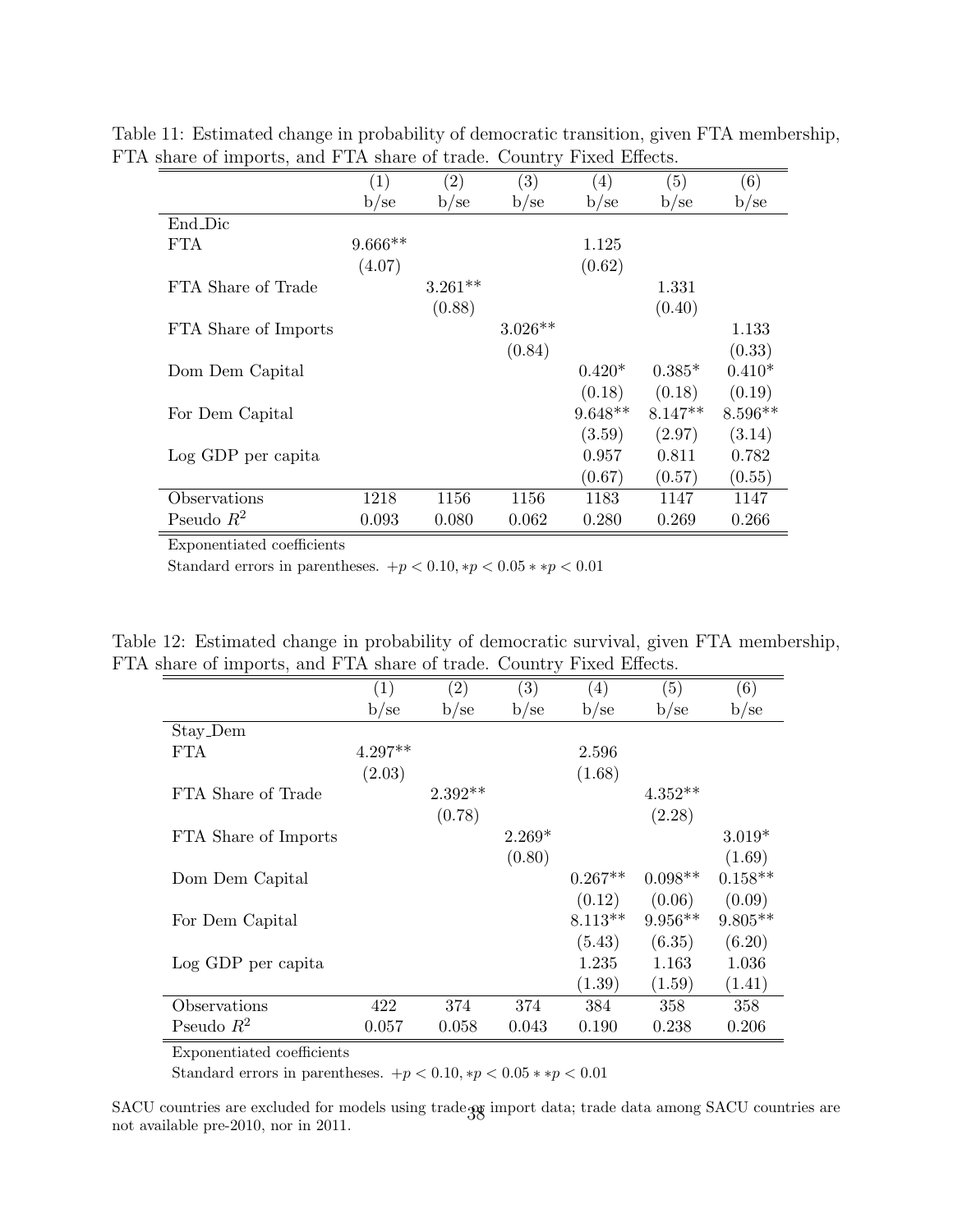<span id="page-39-0"></span>

|                        | (1)       | $\left( 2\right)$ | (3)       | $\left( 4\right)$ | (5)       | top2b     |
|------------------------|-----------|-------------------|-----------|-------------------|-----------|-----------|
|                        | b/sec     | b/se              | b/se      | b/sec             | b/sec     | b/sec     |
| End_Dic                |           |                   |           |                   |           |           |
| Dem RTA Share of Trade | $1.533**$ |                   |           | 1.074             |           |           |
|                        | (0.17)    |                   |           | (0.17)            |           |           |
| Dem FTA Share of Trade |           | $1.554**$         |           |                   | 1.099     |           |
|                        |           | (0.16)            |           |                   | (0.15)    |           |
| Top RTA Polity Score   |           |                   | $1.639**$ |                   |           | 0.736     |
|                        |           |                   | (0.22)    |                   |           | (0.26)    |
| Top RTA Polity Change  |           |                   | $1.368*$  |                   |           | $1.337+$  |
|                        |           |                   | (0.21)    |                   |           | (0.21)    |
| Dom Dem Capital        |           |                   |           | 1.397             | 1.382     | 1.335     |
|                        |           |                   |           | (0.32)            | (0.32)    | (0.32)    |
| For Dem Capital        |           |                   |           | $2.353**$         | $2.310**$ | $2.915**$ |
|                        |           |                   |           | (0.41)            | (0.39)    | (1.14)    |
| Log GDP per capita     |           |                   |           | $0.672*$          | $0.686*$  | $0.648*$  |
|                        |           |                   |           | (0.12)            | (0.12)    | (0.12)    |
| Observations           | 1728      | 1747              | 1296      | 1604              | 1620      | 1152      |
| Pseudo $R^2$           | 0.020     | 0.024             | 0.036     | 0.097             | 0.095     | 0.080     |

Table 13: Estimated change in probability of democratic transition, given RTA democratic share of trade, RTA top Polity score, and change in RTA top Polity score

<span id="page-39-1"></span>Standard errors in parentheses.  $+p < 0.10, \times p < 0.05 \times \times p < 0.01$ 

|  |  |                                                                          |  |  | Table 14: Estimated change in probability of democratic survival, given RTA democratic |
|--|--|--------------------------------------------------------------------------|--|--|----------------------------------------------------------------------------------------|
|  |  | share of trade, RTA top Polity score, and change in RTA top Polity score |  |  |                                                                                        |

|                        | $\left( 1\right)$ | $\left( 2\right)$ | (3)       | $\left(4\right)$ | (5)       | top1b    |
|------------------------|-------------------|-------------------|-----------|------------------|-----------|----------|
|                        | b/sec             | b/sec             | $b$ /se   | $b$ /se          | b/se      | b/se     |
| Stay_Dem               |                   |                   |           |                  |           |          |
| Dem RTA Share of Trade | $1.980**$         |                   |           | $1.517+$         |           |          |
|                        | (0.52)            |                   |           | (0.34)           |           |          |
| Dem FTA Share of Trade |                   | $1.692*$          |           |                  | 1.242     |          |
|                        |                   | (0.43)            |           |                  | (0.25)    |          |
| Top RTA Polity Score   |                   |                   | $1.829**$ |                  |           | $2.973+$ |
|                        |                   |                   | (0.35)    |                  |           | (1.75)   |
| Top RTA Polity Change  |                   |                   | $0.810+$  |                  |           | 1.632    |
|                        |                   |                   | (0.10)    |                  |           | (0.53)   |
| Dom Dem Capital        |                   |                   |           | 1.163            | 1.184     | 1.135    |
|                        |                   |                   |           | (0.29)           | (0.30)    | (0.35)   |
| For Dem Capital        |                   |                   |           | $1.571*$         | $1.734**$ | 0.877    |
|                        |                   |                   |           | (0.32)           | (0.34)    | (0.52)   |
| Log GDP per capita     |                   |                   |           | 1.472            | 1.386     | $1.886*$ |
|                        |                   |                   |           | (0.36)           | (0.33)    | (0.54)   |
| Observations           | 546               | 551               | 636       | 530              | 535       | 484      |
| Pseudo $R^2$           | 0.044             | 0.028             | 0.041     | 0.077            | 0.069     | 0.111    |

Exponentiated coefficients

Standard errors in parentheses.  $+p < 0.10, *p\ll 0.05 * *p < 0.01$